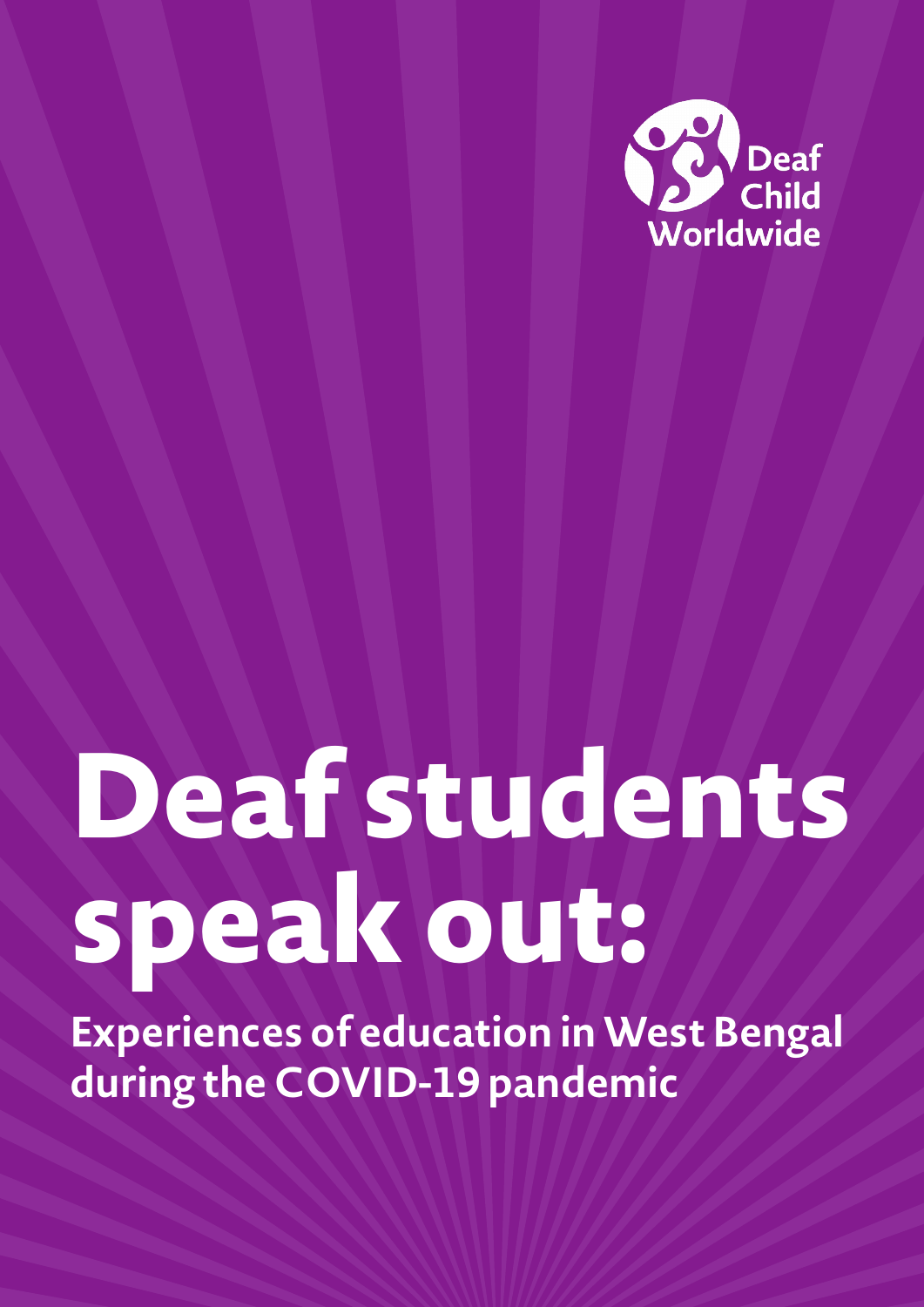# **About Deaf Child Worldwide**

We are the UK's leading international charity for deaf children in developing countries. Deaf Child Worldwide works with partners in developing countries, enabling deaf children and young people to be fully included in their family, education and community life.

# **Acknowledgements**

Pallabi Seth, Survey Coordinator Ronita Chattopadhyay, Case Study Researcher

#### **Khaghenhat Welfare Organisation**

Amit Kumar Biswas Deepak Saiba Santosh Roy Parimal Roy

#### **Graham Bell Centre for the Deaf**

Asma Sarkar Sauvik Kumar Ghosh Santanu Patra

#### **Children in Need India**

Ajmira Khatun Nirupama Samanta Abira Bhowmick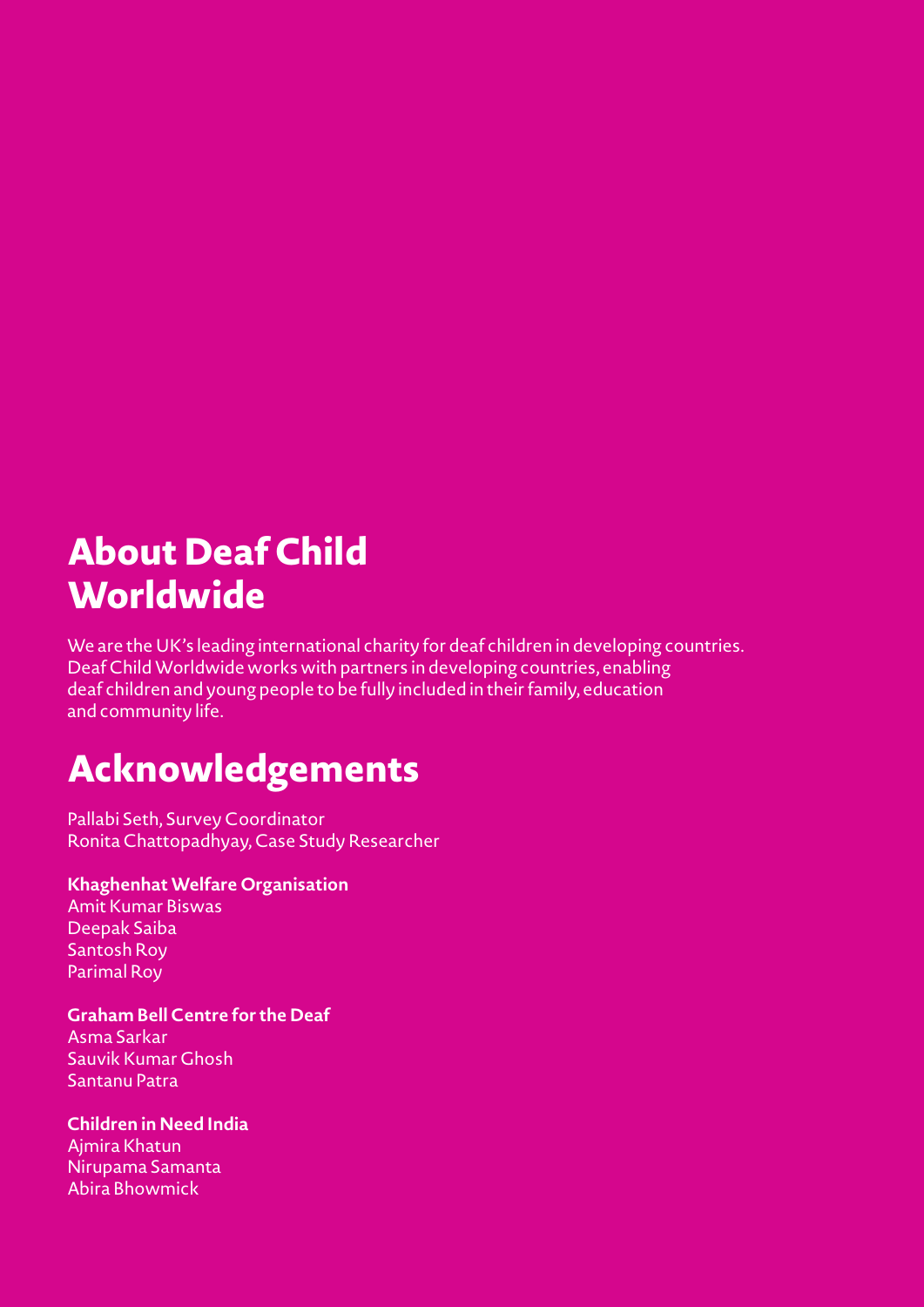# **Contents**

| Background to this research <b>with the contract of the contract of the contract of the contract of the contract of the contract of the contract of the contract of the contract of the contract of the contract of the contract</b> |     |
|--------------------------------------------------------------------------------------------------------------------------------------------------------------------------------------------------------------------------------------|-----|
|                                                                                                                                                                                                                                      |     |
| Methodology <u>Executive Community of the Community of The Community of The Community of The Community of The Co</u>                                                                                                                 | 10  |
| The result and the second contract of the second contract of the second contract of the second contract of the                                                                                                                       | 15  |
|                                                                                                                                                                                                                                      | .32 |
| Recommendations to education                                                                                                                                                                                                         | 35  |
|                                                                                                                                                                                                                                      | 36  |
| References 55                                                                                                                                                                                                                        |     |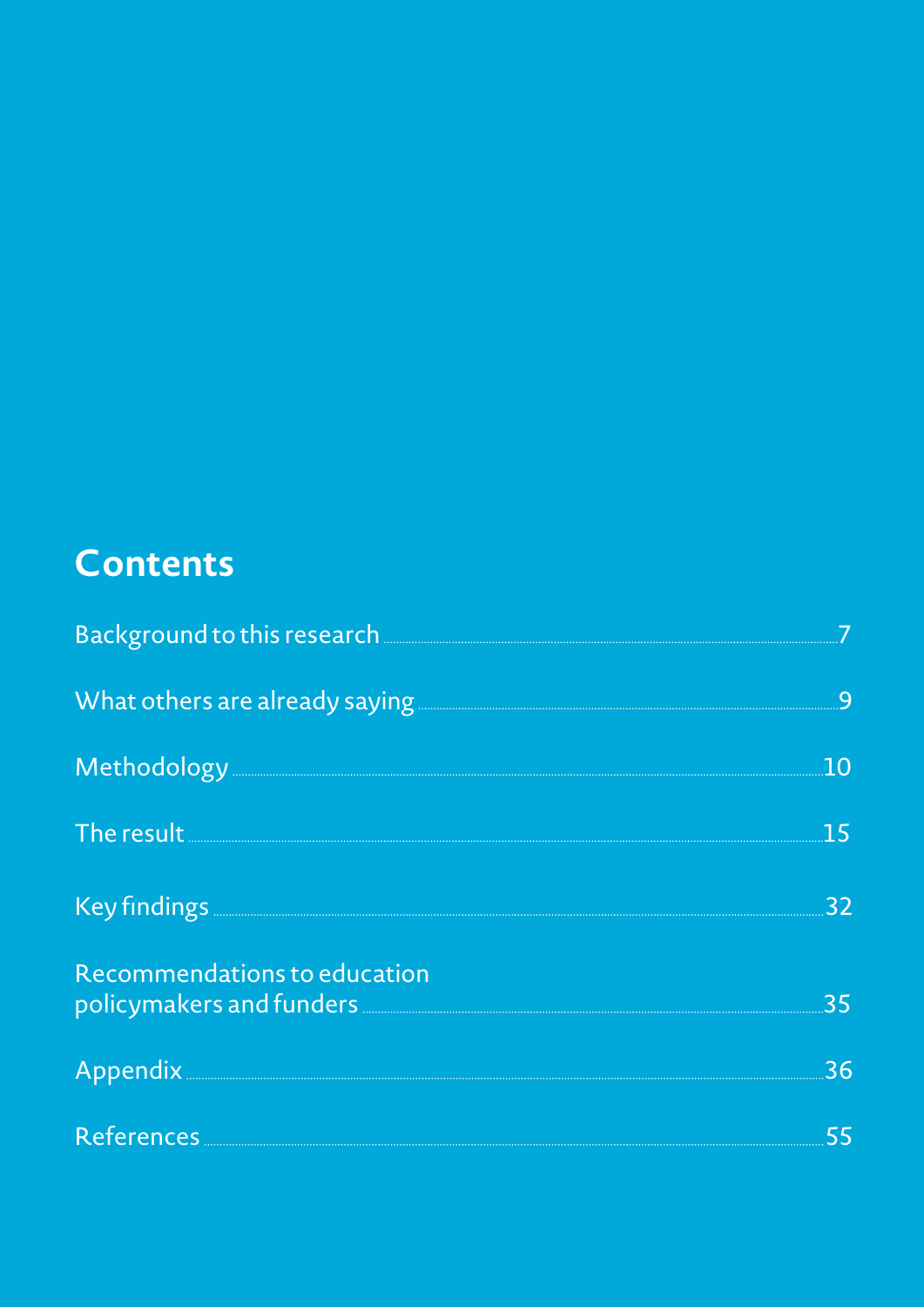# **Executive summary**

The COVID-19 pandemic has disrupted learning across the globe. All children have been affected, but the most vulnerable have been the most disadvantaged.

Before the pandemic, we knew that deaf children in developing countries can experience a delay of up to 10 years in developing their first language. $1$ This isn't because deafness is a learning difficulty. It is because most deaf children do not receive the support they need to develop language early on, in order to communicate and learn key concepts and ideas.

Ninety percent of deaf children are born to hearing families, and although their families usually identify early on that there is something different about their child, formal diagnosis can be as late as six years old. This means deaf children grow up in environments where language is largely inaccessible to them, causing delays in development of language, communication and understanding.

We wanted to understand the experience of what education has been like for deaf learners from low income communities during the pandemic. We conducted research with three partners in West Bengal, India, who had started a secondary education project just before the pandemic. We chose this region as it offered the opportunity to see potential differences between rural and urban areas.

Although this research is focused on a specific context, our experience of working in low income countries in South Asia and East Africa has shown us that many issues for deaf children are shared. Through this research, we intend to contribute to the global discussion about what needs to be done for deaf learners as we 'build back better.'

At Deaf Child Worldwide we use the term 'deaf' to refer to all levels and types of deafness and hearing loss from mild to profound. For the purpose of this research we refer to deaf learners, who represent the

**4**

deaf children and young people who were involved in a survey and case study process. We have chosen to emphasise their position as learners as this research focuses on their experience of learning during the pandemic.

Of the 300 deaf learners in the secondary education project, 171 who were in secondary and higher secondary years were asked about their learning experience during the pandemic, their preferred materials and modes of support, and their plans for the future. They were aged 15 to 28 (some deaf learners remain in school due to early delays). The majority of the deaf learners surveyed have received language, communication and educational support throughout primary school. Despite coming from low income backgrounds, this makes them a relatively privileged group of deaf young people compared to the many who have not received any of the intensive language late diagnosed deaf children require.

The majority of these learners are in mainstream schools; only 18 attend a school for the deaf. However, they all receive specialised support from Learning Centres at least once a week, where they get help with their studies from educators who explain concepts in sign language and by creating visual materials.

Our learning from the survey was enhanced by eleven case studies, which provided more detail about learners' experiences.

This research invested significant efforts to ensure that the survey and case study process was accessible to the communication styles the deaf learners use. The survey was made available in both written Bengali accompanied with Indian Sign Language videos. The case studies were collected during a series of in-depth interviews conducted by Deaf Role Models, who are familiar with these deaf learners and are able to communicate directly with them, without the need for an interpreter.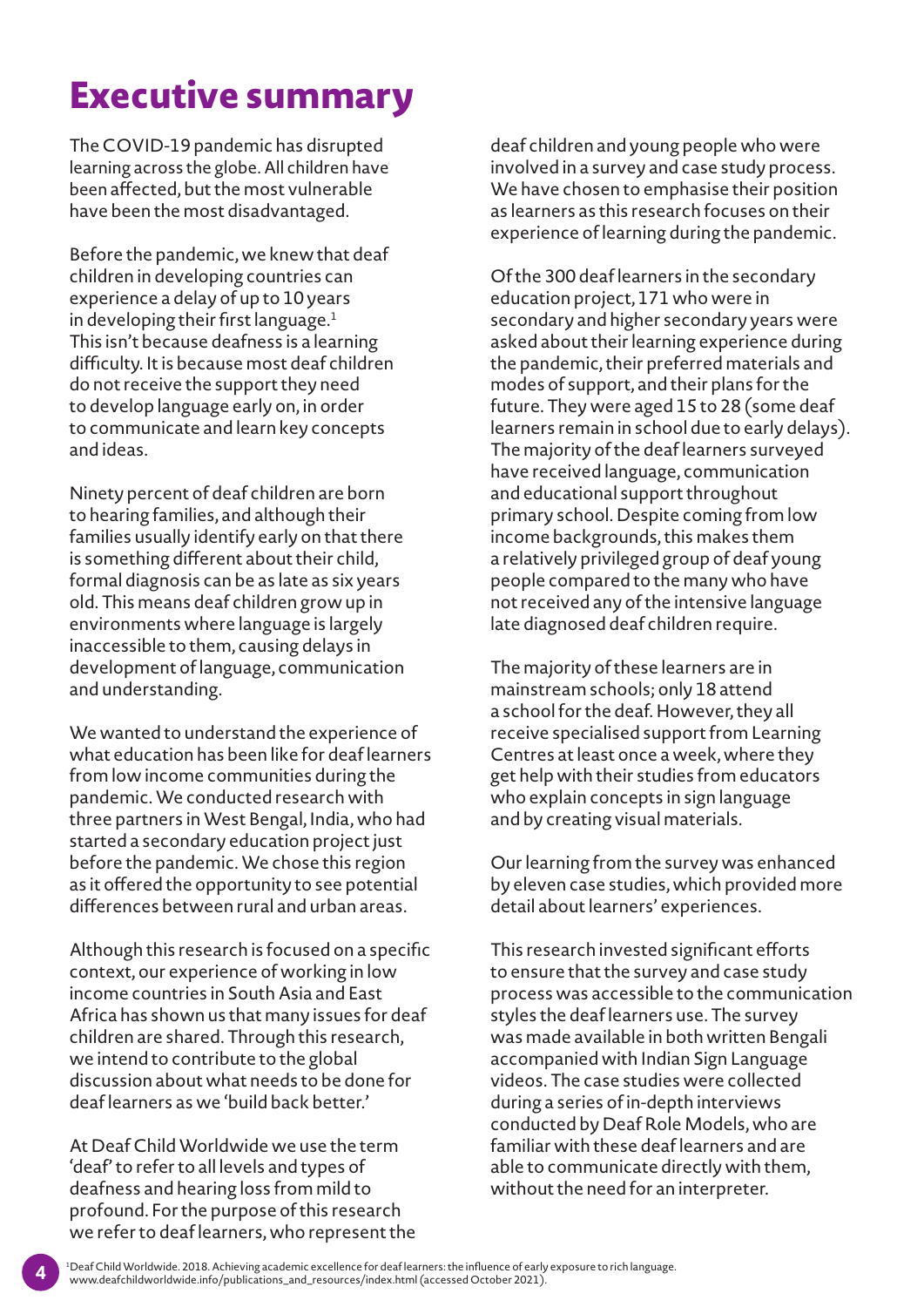# **Key findings**

# **Access to digital devices was uneven**

The majority of the deaf learners were able to access a smartphone for their learning. By contrast, very few had access to a TV. Almost a third had no access to any devices, meaning online and hybrid learning was not an option for them.

# **Non-governmental organisations have been filling the gap in educational support**

The survey made clear that support has overwhelmingly been provided to these young learners by Deaf Child Worldwide's partner organisations. Without them, deaf learners would have had little to no educational support during the pandemic because they did not receive support or received very little from their schools. It is also clear that the support provided by partners was also identified as being more helpful than support from school. Learning Centres were the most preferred source of support.

## **Learning Centres were a key source of support**

Learning Centres are run by Deaf Child Worldwide partner staff, out of their own offices or in community rooms. Partner staff in this case are specialist teachers or qualified community members. They are supported by Community Based Rehabilitation Workers and Deaf Role Models to develop Teaching/Learning Materials and help with communication.

It is clear from the survey that Learning Centres were a key source of learning

support for the deaf learners. They were the most accessed and most preferred form of support by the group. Almost all of the deaf learners surveyed said they were able to understand lessons at Learning Centres.

## **Visual material and practice exam papers were the most accessible methods of learning**

Partners provided deaf learners with a range of different materials through WhatsApp when restrictions were in place. Deaf learners' most preferred learning materials were videos explaining sign language concepts and practice question papers.

# **The importance of friends**

Friends were important to deaf learners both at home and at school, if they had attended. For those who were happy to be back at school, the main reason they were happy was because their friends helped them with their studies. For those who liked studying at home, the main reason was also because it was there that their friends helped them with their studies.

Friends, both hearing and deaf, are clearly an important part of deaf learners' lives when it comes to their learning. This is significant because of what we know about the importance of deaf children having access to socialisation, which allows them to develop language and their understanding of new concepts. The case studies clearly demonstrate that friendships with other deaf young people at the Learning Centres were a source of enjoyment. One young woman stressed the importance of learning with other deaf young people, saying "The stronger the peer group for deaf children, the better they can learn."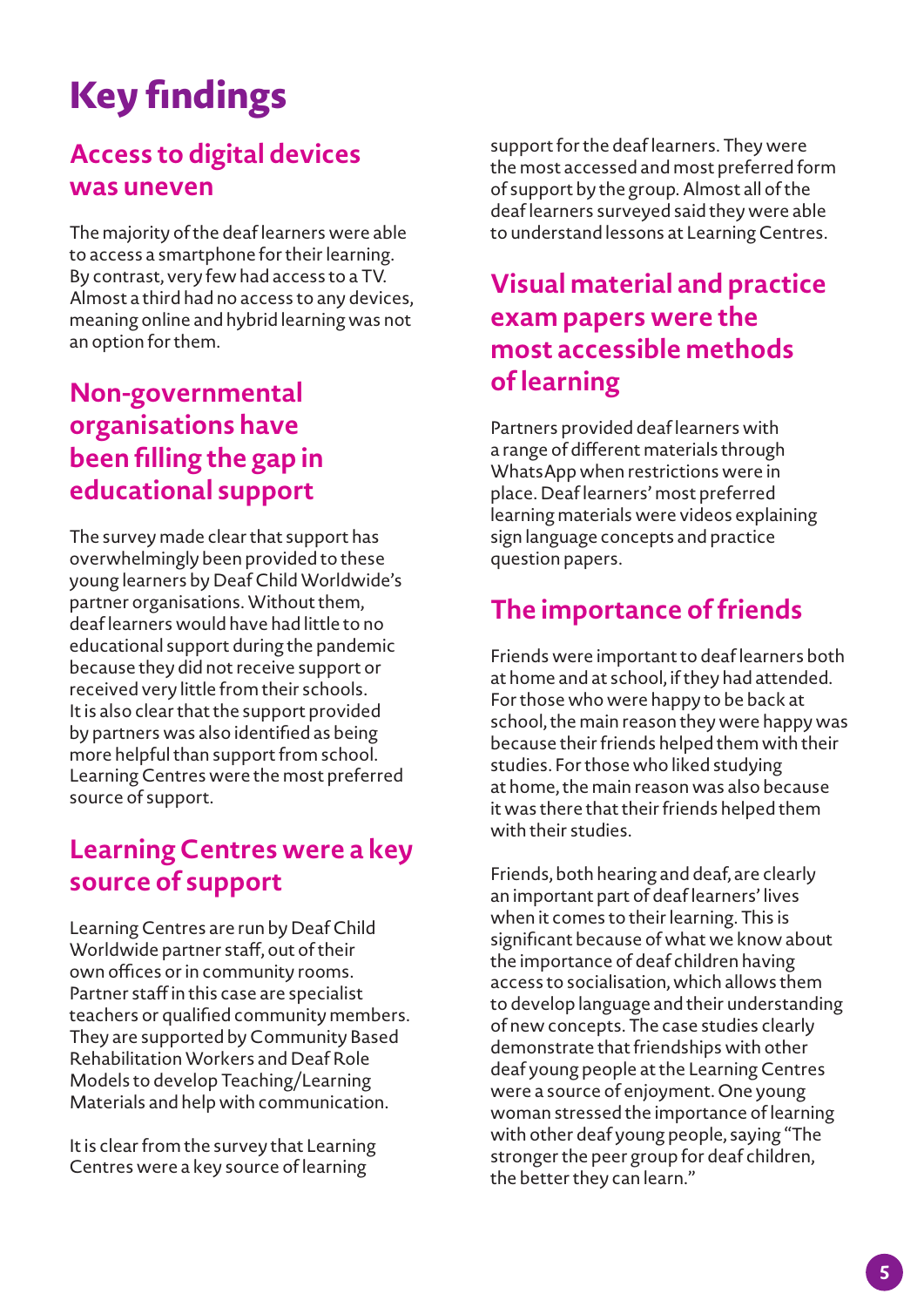#### **Female learners are at a disadvantage**

We could see several ways that girls were at a disadvantage compared to their male counterparts. For example, teenage girls in our research mostly accessed family-owned and shared smartphones to do their studies, whereas a higher proportion of boys used their own smartphone. We also found that girls were less likely to receive support from their family and community when they asked for it. Of the small number of deaf learners who planned to stop their education, the majority of these were girls living in rural areas.

The research has gathered important information about the reality of deaf young learners' lives during the pandemic. It provides an opportunity to listen to deaf learners and to consider what needs to be done differently in making education more accessible for them.

It also provides evidence for policy-makers when planning for future waves of this pandemic or future pandemics, as well as those considering the benefits and drawbacks of home learning

or online learning. Based on the findings of this research, we propose the following recommendations.

#### **Recommendations to education policymakers and funders**

- y **Ensure digital learning is accessible for all learners, including those with disabilities and those from economically disadvantaged backgrounds.**
- y **Invest in training teachers so that they are equipped with the right skills and knowledge to teach deaf children.**
- y **Provide additional support to deaf students at school and in the community that recognises their specific needs.**
- y **Conduct further research to understand other intersectionalities that lead to disadvantage.**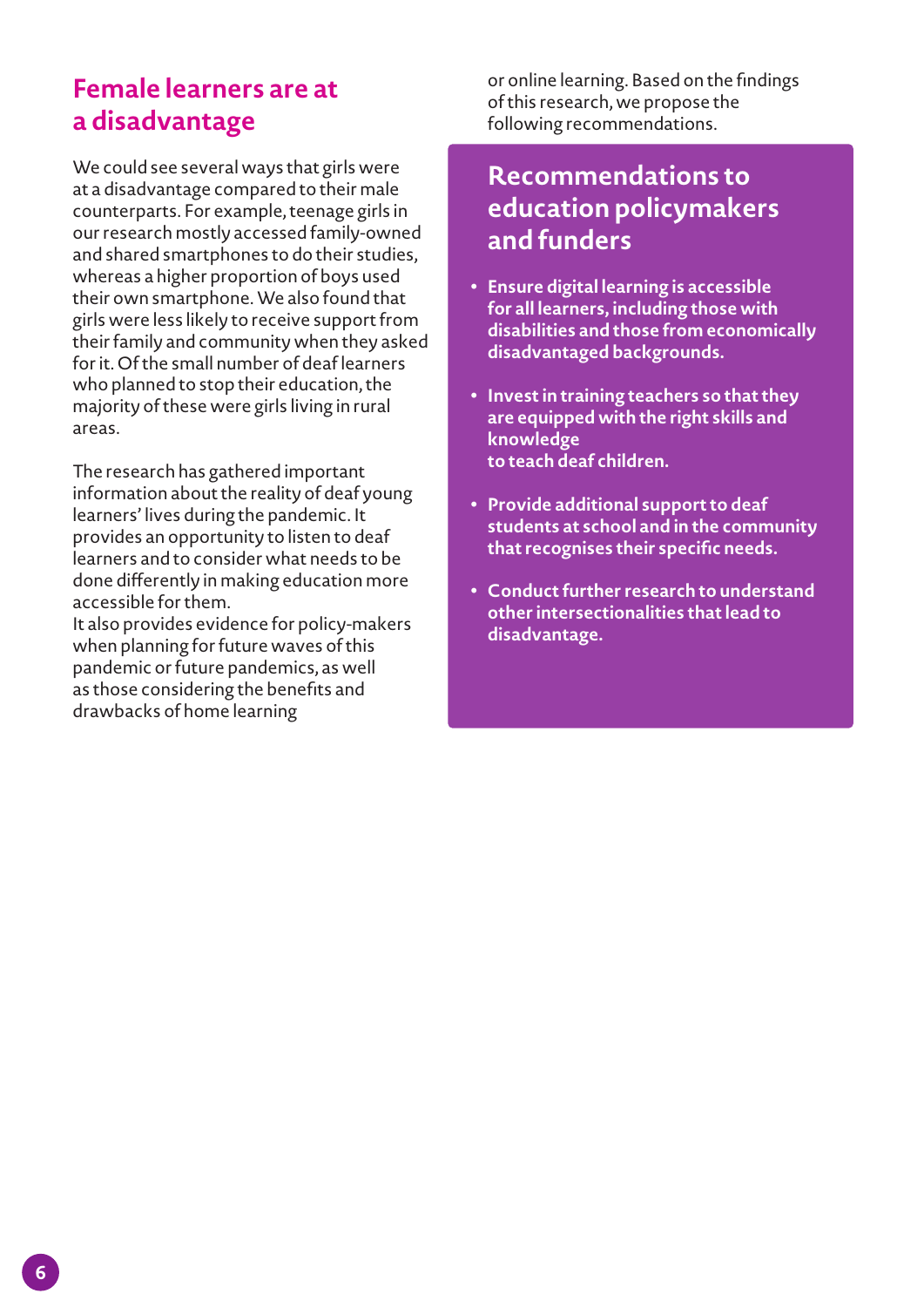# **Background to this research**

This research seeks to establish the experience of deaf learners during the COVID-19 pandemic to support efforts to 'build back better' post-pandemic. We wanted to understand the issues of access that deaf learners have had to learning resources and support as well their preferences. We also wanted to understand whether the pandemic has affected their motivation and plans to continue education. This research does not attempt to show how much more challenging it may have been for deaf learners compared to their hearing peers. Rather, its focus is on building a rich description of their experience.

Primary and secondary schools in West Bengal and the rest of India closed in March 2020 due to the coronavirus pandemic. Students of classes IX to XII (secondary and higher secondary class) returned to school from February 2021 in West Bengal but schools were closed again in April as cases rose resulting in the most recent and deadliest wave of the virus. Secondary and Higher Secondary Board exams were cancelled, after initially being postponed, and students in these classes were graded instead on their schoolwork. In place of regular schooling, the West Bengal Government provided some TV lessons and practice exam questions and made activities available to download on Government websites.<sup>2</sup>

At the beginning of 2020, three organisations in West Bengal supported by Deaf Child Worldwide – Child in Need Institute (CINI), Graham Bell Centre for the Deaf (GBCD) and Khagenhat Welfare Organisation (KWO) – started a new project titled Strengthening Inclusive Secondary Education for Deaf Children in West Bengal. Six years prior to this, these partners had been working on inclusive primary education projects, with funding from Deaf Child Worldwide. 154 of those who participated in this survey had also been supported by these inclusive primary education projects.

The new project which started in January 2020 was designed to take learnings

from previous projects and provide regular secondary school-level language, communication and curriculum support through Learning Centres (or at home if deaf learners were unable to travel to the centres). There they would receive out-ofschool support by subject specialist teachers, based on their class level and ability. The specialist teachers were to be supported by Community Based Rehabilitation Workers (CBRWs) and Deaf Role Models (DRMs) to ensure they could adapt lessons and develop learning materials suitable for teaching deaf children. Further support was to be offered by Resource Parent Groups and Community Resource Groups comprising of parents or community members who are qualified enough to support deaf children with their higher studies. CBRWs and DRMs were also to visit secondary schools to facilitate sessions with peer groups and teachers, as well as to provide materials to support the learning of deaf students. A few months into the project, all interventions were disrupted by the pandemic and partners were forced to adapt to providing support over the phone – either through telephone calls or WhatsApp. Any work with secondary schools and specialist teachers has been unable to take place.

The majority of the more than 91 million people who live in West Bengal are located rurally, with only 32% located in urban areas.3 Our three partner organisations work in different areas of West Bengal, and as such they have experienced the pandemic differently. CINI is based in Kolkata, the state capital of West Bengal, with an entirely urban population of 4.5 million people. 4 GBCD is based in Hooghly District with a population of 5 million people that is 33% urban.5 KWO works in two districts: Jalpaiguri District, which has a population of 3.4 million that is 18% urban; and Alipurduar district, which has a population of 1.5 million.<sup>6</sup> The three organisations also represent different poverty levels, with Jalpaiguri considered to be the poorest, followed by Hooghly and then Kolkata.7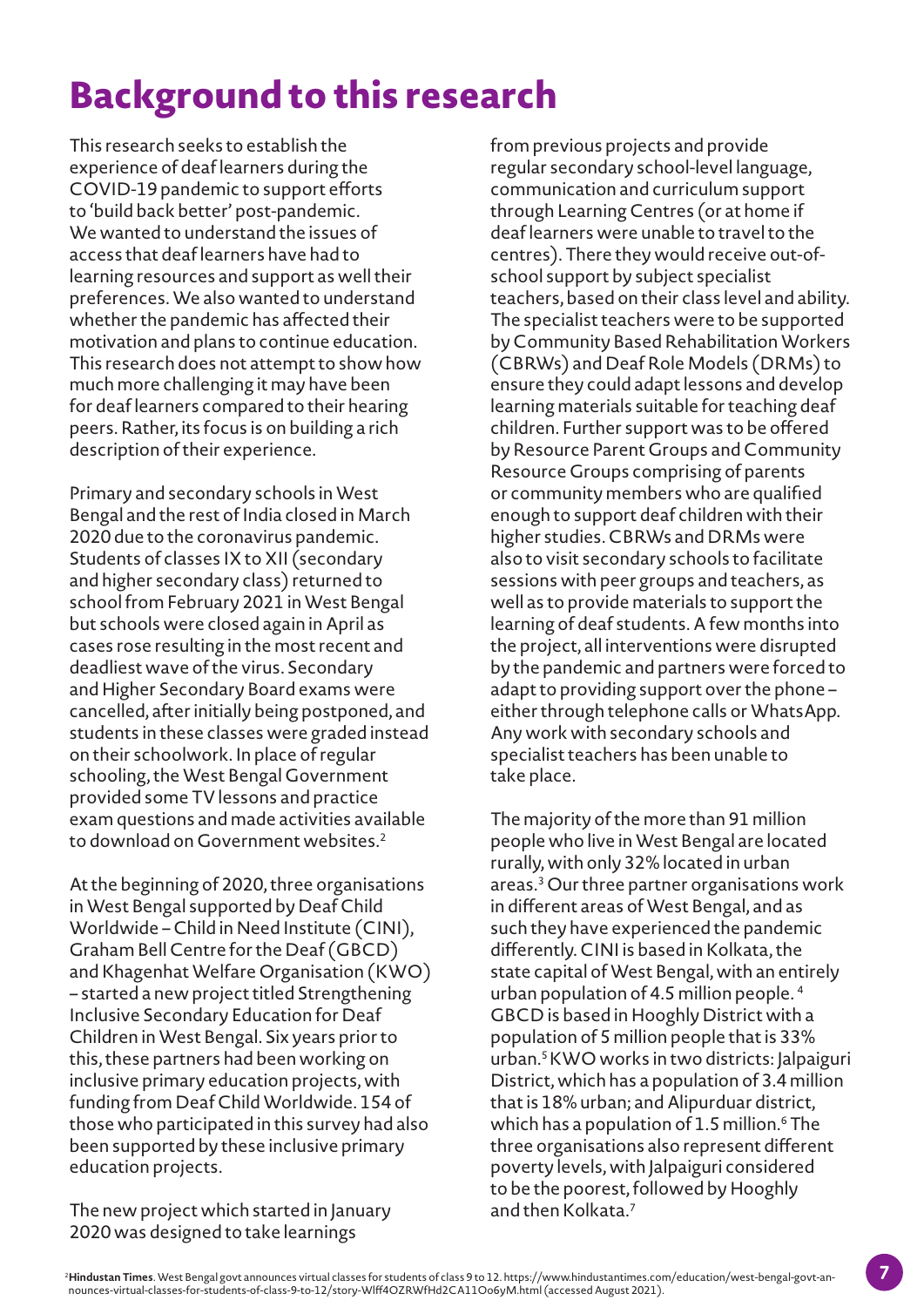Before conducting this research, the three organisations delivered reports and updates that provided significant information about what it was like on the ground. CINI was forced to provide only online support to deaf learners until July 2020, when only 21 out of the 120 deaf learners in the project returned to Learning Centres. GBCD was able to resume in-person support through home visits and at Learning Centres to almost 100 deaf learners from June 2020. However, 19 deaf learners dropped out of the project either due to their families migrating or because they decided not to continue with education.

KWO was able to continue to visit a small number of homes from April 2020 and is now able to reach all 100 deaf learners in person, though continues to provide a hybrid approach of home visits and videos sent through WhatsApp.

The way the partners have had to adapt to pandemic restrictions gave us important insights. We noted early on that partners were returning to in-person support as soon as they could, suggesting that online support was not enough or not working.

Although Deaf Child Worldwide already had some understanding about the way different partners were adapting to the pandemic, this research was commissioned in order to establish some key facts. We wanted to know more about deaf learners' access to education support, and to understand what deaf learners thought about this support. Furthermore, the varied location of the partners also presented an opportunity to explore what differences there were in the experiences of deaf learners located rurally and those in urban areas.

<sup>3</sup>**The 2011 Indian National Census**. https://www.census2011.co.in/census/ state/west+bengal.html (accessed March 2021).

- <sup>4</sup>**Indian Institute of Management Calcutta**. Restructuring of School Education System in West Bengal: Interim Report. 2011. Ibid.
- **5Ibid**. No figures available on urban versus rural population for Alipurduar district. <sup>6</sup>**The Mint**. Spatial poverty in West Bengal. https://www.livemint.com/
- Opinion/dXPv8bp492mKX9rirXX0hK/Spatial-poverty-in-West-Bengal. html
- (accessed March 2021). No figures available for Alipurduar district. **7UNHR**. Convention on the Rights of Persons with Disabilities. https:// www.ohchr.org/en/hrbodies/crpd/pages/conventionrightspersonswithdisabilities.aspx (accessed August 2021).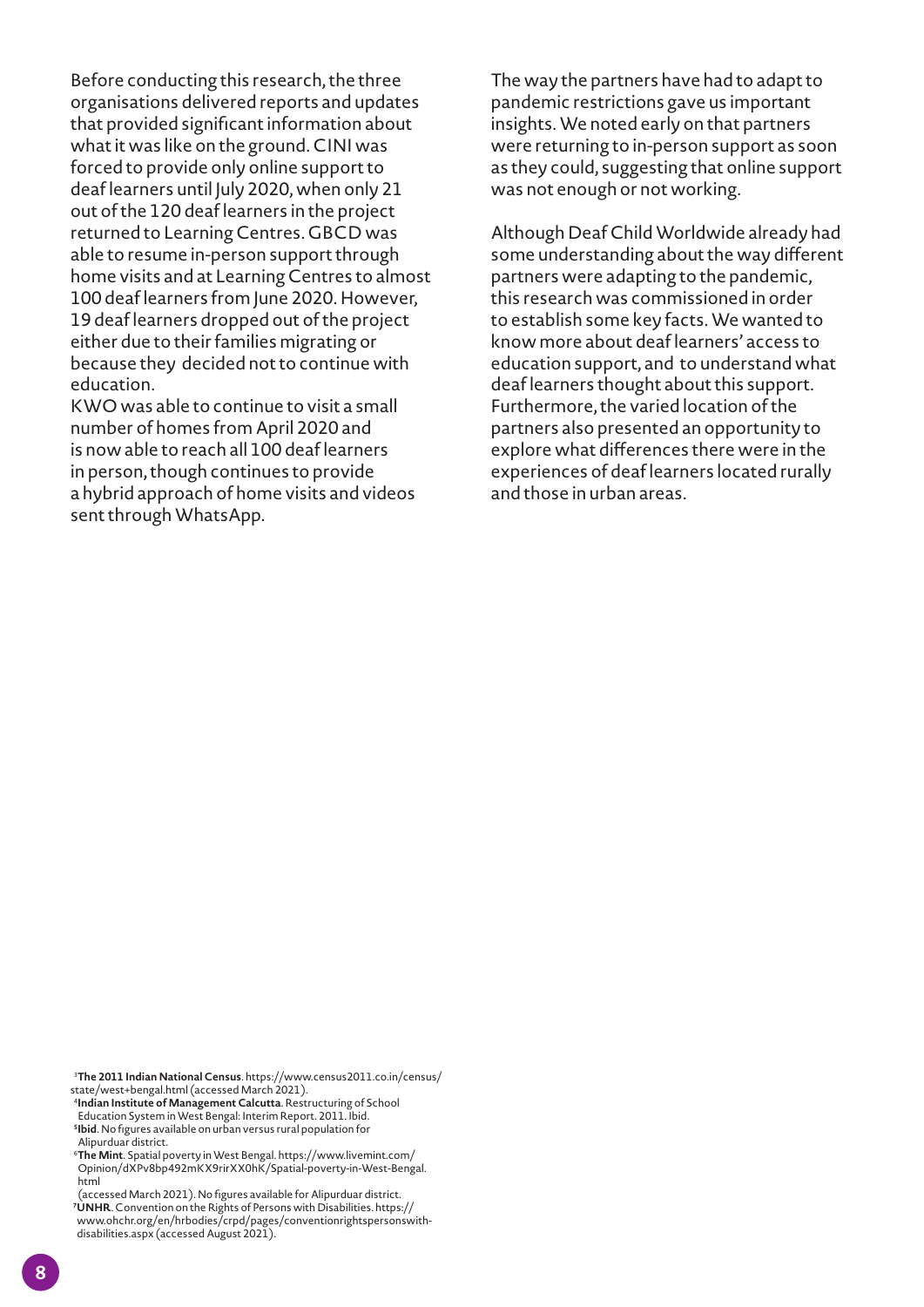# **What others are already saying**

The research was designed based on the principle that people with disabilities have the right to have their voices heard and to participate in discussions about issues that affect them. Article 7 of the UN Convention of the Rights of Persons with Disabilities seeks to "ensure that children with disabilities have the right to express their views freely on all matters affecting them." This research addresses the gap in evidence from people with disabilities themselves, in this case deaf learners.

The COVID-19 pandemic has led to urgent cries for the world to 'build back better', so that we are able to move forward from this crisis with our lessons learned and recommendations in hand. The state of education for those most likely to be left behind has formed a major part of this self-assessment, as school systems across the globe have been disrupted since March 2020.

Even before the pandemic, the World Bank's Inclusive Education Initiative pointed to the gaps between the prospects of disabled learners compared to their non-disabled peers, highlighting that high quality education for disabled learners was rare.9 Our 18 years of experience of working in India has demonstrated to us that pre-pandemic education for most deaf learners lacked the specific adjustments needed to ensure that deaf children and young people were able to learn when in the classroom. Teachers often do not have the necessary knowledge about how deaf children acquire language and learn, or the necessary skills and capacity to provide the intensive support they need.<sup>10</sup>

That this research focuses on deaf young people from low income communities who are in secondary school makes it

distinctive. In 2018 the Global Partnership for Education estimated that 55% of children withdisabilities in developing countries do not reach secondary school.<sup>11</sup> In India it is thought that very low numbers of children with disabilities reach secondary school, and it could be as low as 9% completing secondary education.<sup>12</sup> For Deaf Child Worldwide, the focus on secondary education is relatively new, with our first programme only starting in January 2020. The focus on secondary school is possible because we are only now in the position where a significant number of deaf children on the projects we work with have received many years of primary school support to enable them to attend high school.

With school closures, many teachers have relied on the use of technology to reach learners. However, it has become increasingly recognised that disadvantaged groups have limited access to technology, internet and the digital skills required to learn using technology.<sup>13</sup> A recent survey in 15 states in India, including West Bengal, highlights the disadvantage that learners from lower castes and those from rural areas are at when it comes to access to smartphones, stable internet, or even the inclination to study online.<sup>14</sup> In rural areas, 37% of those surveyed were not studying at all, and 55% of households of lower caste did not have access to a smartphone. On top of this, learners with disabilities face additional barriers to learning with technology, as well as sociocultural norms that may mean they are prevented from using technology.<sup>15</sup>

Lynch, Singal and Francia<sup>16</sup> highlight the potential of educational technology to support learners with disabilities. In their systematic review they bring to light the fact that most EdTech solutions available

<sup>8</sup>**The World Bank**. Inclusive Education Initiative: Transforming education for children with disabilities. https://www.worldbank.org/en/topic/socialsustainability/brief/inclusive-education-initiative-transforming-education-for-children-with-disabilities (accessed August 2021).

<sup>&</sup>lt;sup>10</sup>Global Partnership for Education. GPE's Work on Inclusive Education for Children with Disabilities. https://www.globalpartnership.org/sites/default/ files/2018-07-31-gpe-children-with-disabilities-factsheet.pdf (accessed October 2021).

<sup>11</sup>**UKFIET**. Examining Disability Inclusion in India's New National Education Policy. https://www.ukfiet.org/2020/examining-disability-inclusion-in-indias-new-national-education-policy/ (accessed August 2021).

<sup>12</sup>**UNICEF**. How many children and young people have internet access at home? https://data.unicef.org/resources/children-and-young-people-internet-accessat-home-during-covid19/ (accessed October 2021).

<sup>&</sup>lt;sup>13</sup>Times of India. Over 90% parents from deprived sections clamour for school reopening. https://timesofindia.indiatimes.com/home/education/news/over-90-parents-from-deprived-sections-clamour-for-school-reopening/articleshow/85979450.cms (accessed September 2021).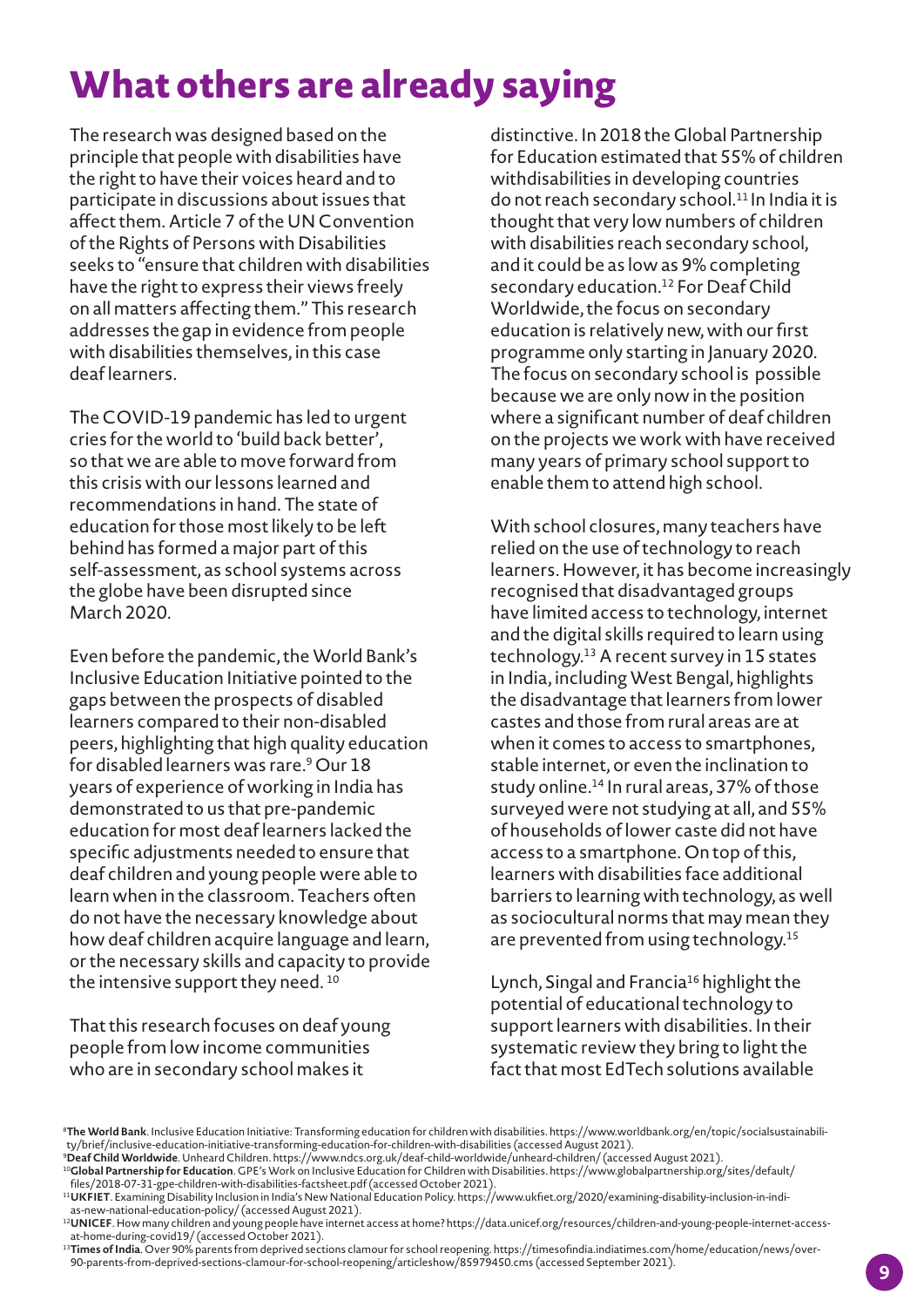are located in India and focus on supporting learners with a hearing impairment. While there may be potential digital learning solutions for deaf learners in India, as Lynch et al demonstrate, the fact remains that only 8% of households in India with members aged 5 to 24 have both a computer and an internet connection.17 As such, a significant proportion of learners, disabled or not, are unable to benefit from online or hybrid learning options.

More and more research is being published as the pandemic continues but existing literature that focuses on the Indian context seems sparse. Some does highlight the heightened challenges of children with disabilities to be included in the increased

online learning that has been made available, in particular by governments, though no primary data is made available. One author simply writes, "It is difficult to say whether we should teach them [children with disabilities] online or not and if yes, how." 18

Our research contributes the voices of deaf learners to the broader discussions taking place at country, regional and international levels. It contributes to questions around the effectiveness of online learning and home learning, and offers insights into what has worked and been preferred by deaf learners, so that they can be included in decisions about the future of education.

<sup>14</sup> I**nter-agency Network for Education in Emergencies**. INEE Technical Note on education during the COVID-19 pandemic. https://inee.org/resources/inee-technical-note-education-during-covid-19-pandemic (accessed August 2021).

<sup>15</sup>Lynch, P., Singal, N., and Francia, **G. EdTech for Learners with Disabilities in Primary School Settings in LMICs: A Systematic Literature Review. 2021**. The World Bank. https://docs.edtechhub.org/lib/XJ42VUQG (Accessed July 2021).

<sup>16</sup>**Mahapatra, A. and Sharma, P. Education in times of COVID-19 pandemic: Academic stress and its psychosocial impact on children and adolescents in India**. International 17Journal of Social Psychiatry. 2021. 67(4):397-399.

<sup>17</sup>**Narvekar, H. N. Educational concerns of children with disabilities during COVID-19 pandemic**. Letters to editor. Indian Journal of Psychiatry. 2020. 62(5):603-604.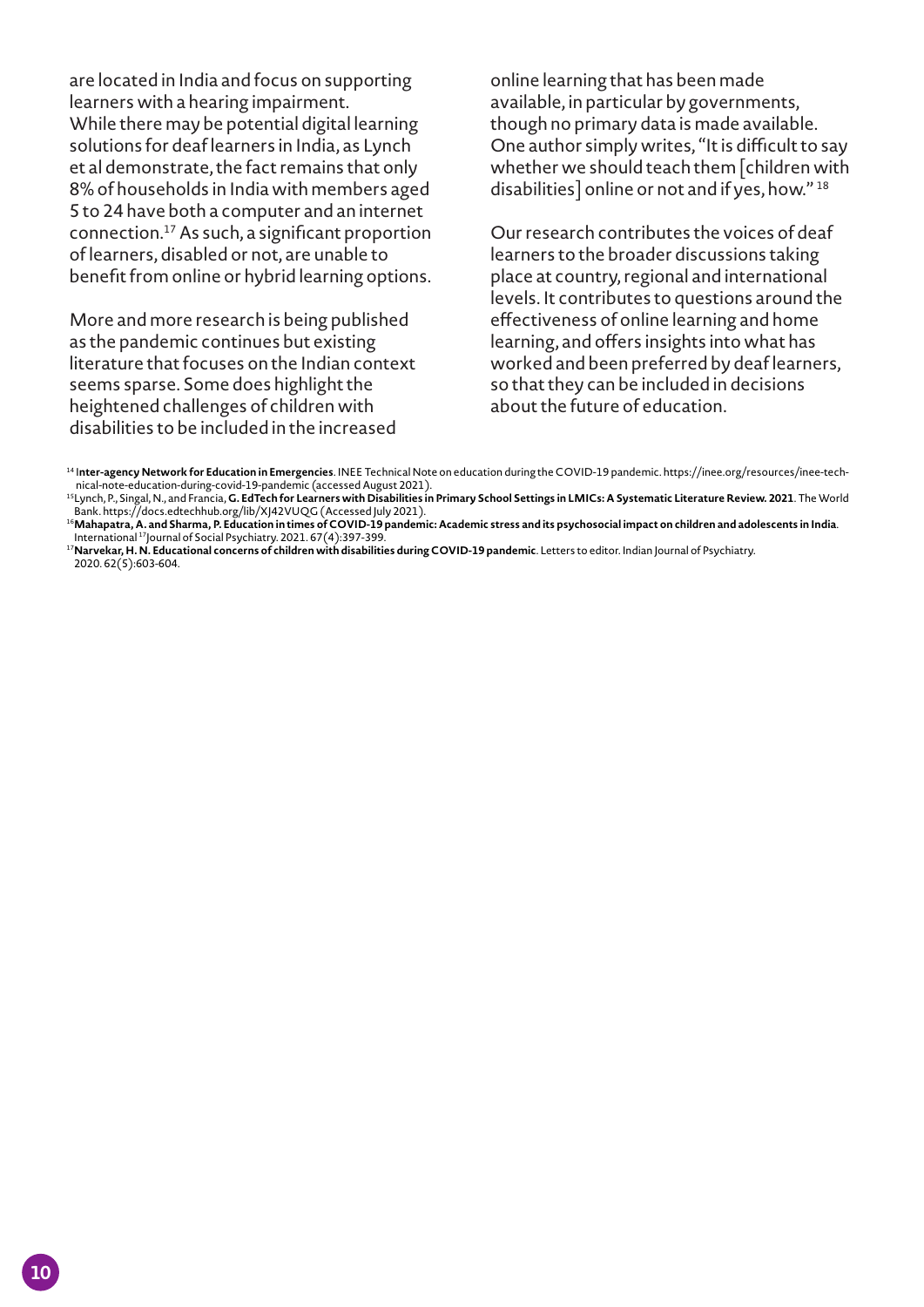# **Methodology**

The primary question this research seeks to answer is:

**What has been the experience of deaf learners in accessing educational support during the COVID-19 pandemic in West Bengal, India?** 

Under this primary question are six objectives:

- **1.** Understand the extent to which deaf learners have been able to access government, school and partner learning materials, and how they have been supported at home.
- **2.** Document clear experiential descriptions of what it has been like for deaf learners during the pandemic.
- **3.** Understand what support has been preferred by deaf learners.
- **4.** Understand the extent to which this experience has impacted their motivation or ability to continue learning or training.
- **5.** Identify whether there are differences between the experience of deaf learners according to geographical location, gender or age.
- **6.** Develop recommendations that will raise awareness about the needs of deaf learners

and inform strategy and planning to support them post-pandemic.

This research was designed in two parts, using a mixed methods approach. The first part involved conducting a survey of deaf secondary and higher secondary school students from three of our partner organisations' projects. The second part, involved collecting eleven case studies from deaf learners, using insights from the survey.

In total, the three partners work with 344 deaf learners between class V to XII. 52% are female and 48% are male.

To limit its scope, our research focused on secondary and higher secondary school students, bringing the total population to 178. Of this population, 171 participated in the survey. The characteristics of the population are shown in Figures 1 to 5. There was a relatively even split by partner, with slightly more representation from Khagenhat Welfare Organisation (KWO). The gender split represents that of the overall project, where females are slightly more than males. The proportion of deaf learners in this group in urban and rural areas matches that of the overall state of West Bengal (referenced in Background section). 89% of the group were either profoundly or severely deaf.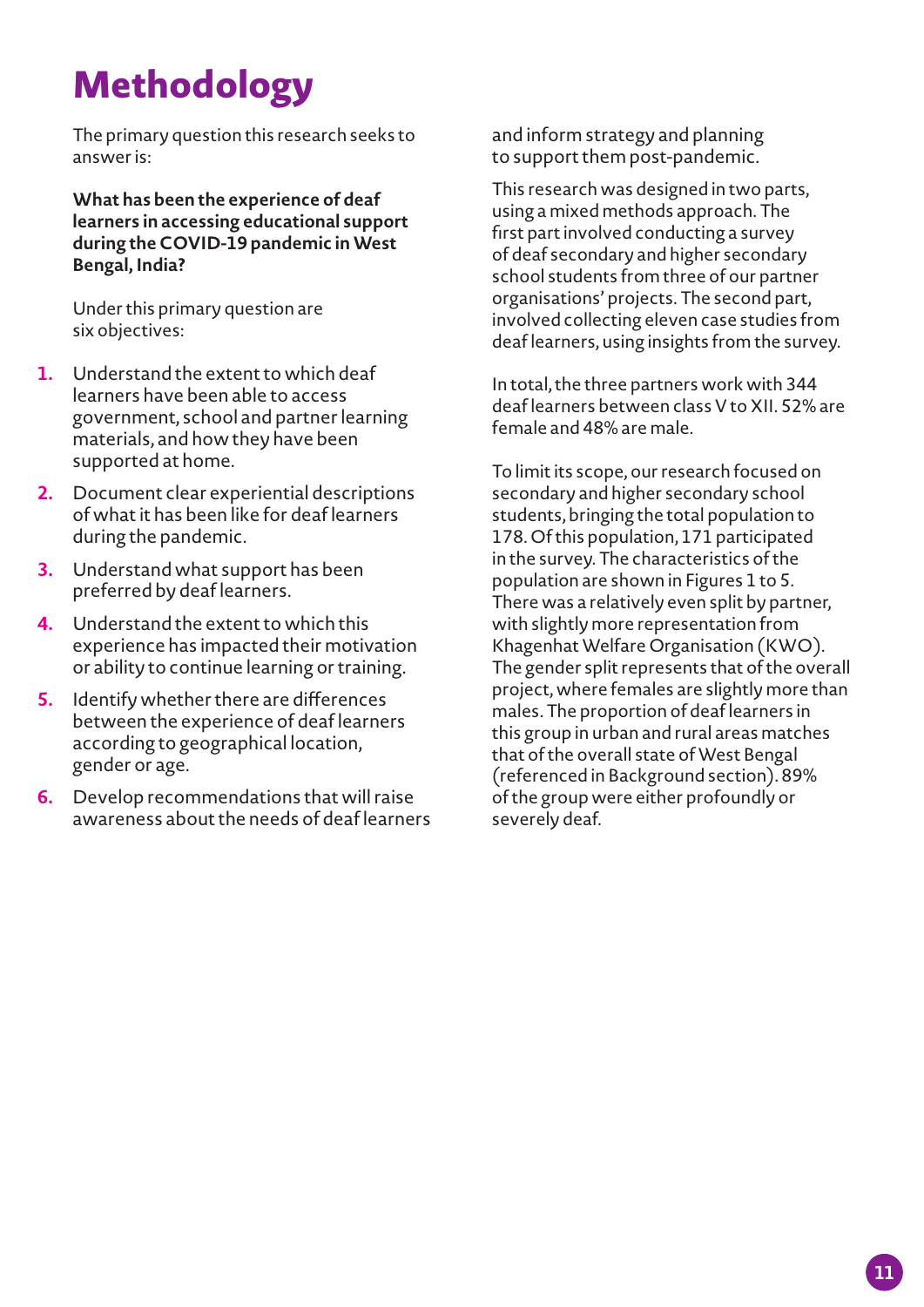

'The term ''backward caste'' is an official classification of ethnicity'.



The survey included six sections and a total of 37 questions. All questions were closed, with either single or multiple-choice options. We decided not to include any open qualitative questions. By keeping the questions simple and unambiguous, we aimed to enable the deaf learners to answer the questions independently. This was important due to the varied communication skills of the group. Including open questions would potentially cause confusion and may require the participants to ask for help to answer them. This would have increased the possibility for influence in the way they answered the questions.

As the survey was being designed, it was not yet clear whether the participants would have to take the survey alone in their homes due to COVID-19 restrictions, without any support to understand the questions.

When the survey was being designed, schools had reopened, but it was not certain that they would remain open for the duration of the survey. This brought up concerns about recall bias affecting the validity of the questions. To avoid asking participants about a specific period of time that they might misremember, they were asked to think about the time since they started studying at home.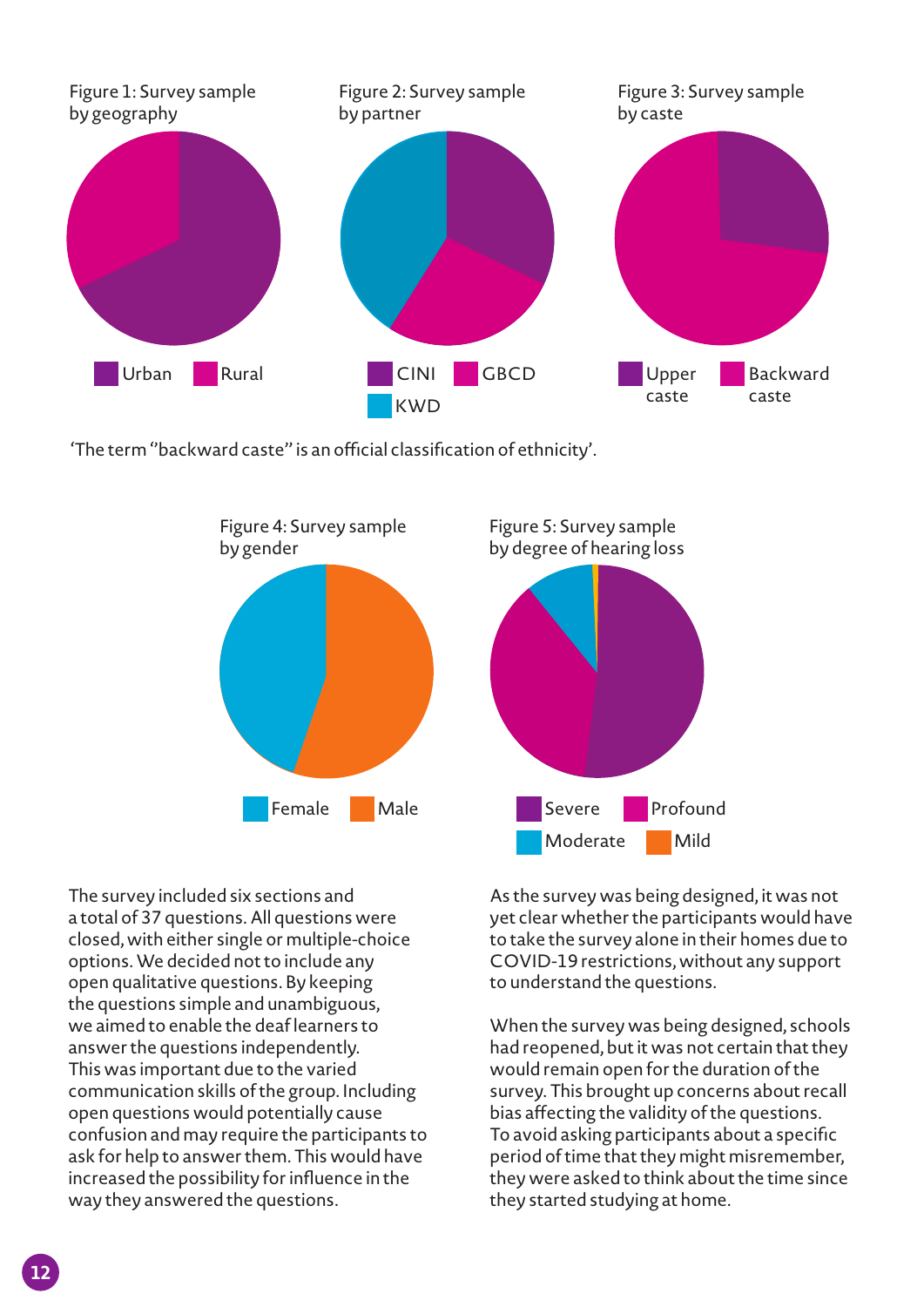The six sections of the survey covered the following topics:

- **1.** Experiences during the pandemic: asking questions about how they felt during the pandemic.
- **2.** Access to technology: access to devices and internet connection quality.
- **3.** Learning arrangements during the pandemic: asking questions about different modes of support, how often they received it, whether they were able to understand, ask questions and connect with peers.
- **4.** Learning materials support: asking questions about the different types of materials they received, who from, and what they found most helpful.
- **5.** Family and community support: if anyone in their family or community help them with studies, and if they got the support they asked for.

Figure 6: Survey sample by place survey was taken



**6.** School and future aspirations: if they had returned to school, how they felt about it and why, and what they plan to do next and why.

All 37 questions were designed first in English, then translated in Bengali and then into Indian Sign Language. Both the English and Bengali written questions along with the signed video were made available on the online platform Google Forms. This was chosen due to its versatility when it came to using multiple languages.

There was a relatively even split between those who took the survey themselves using a mobile phone at home, during a home visit from a partner staff member, and at a partner Learning Centre. All respondents took the survey on a digital device.

The need to limit the risk of bias from partner staff administering the survey was considered carefully while designing the methodology. The control measures included the following:

- **1.** Participants were not replaced if they decided not to participate.
- **2.** Survey information was corroborated with project information available on the sampled deaf learners.
- **3.** Survey information was stored in Google Form in real time and was not edited.
- **4.** Survey questions did not directly ask about the effectiveness of partner specific materials or about their effectiveness in comparison to other materials.
- **5.** Question responses were checked for logic of answers.

The results were analysed by looking at whether different variables, including age, gender, caste, geography, communication style and hearing impairment revealed differences in experience.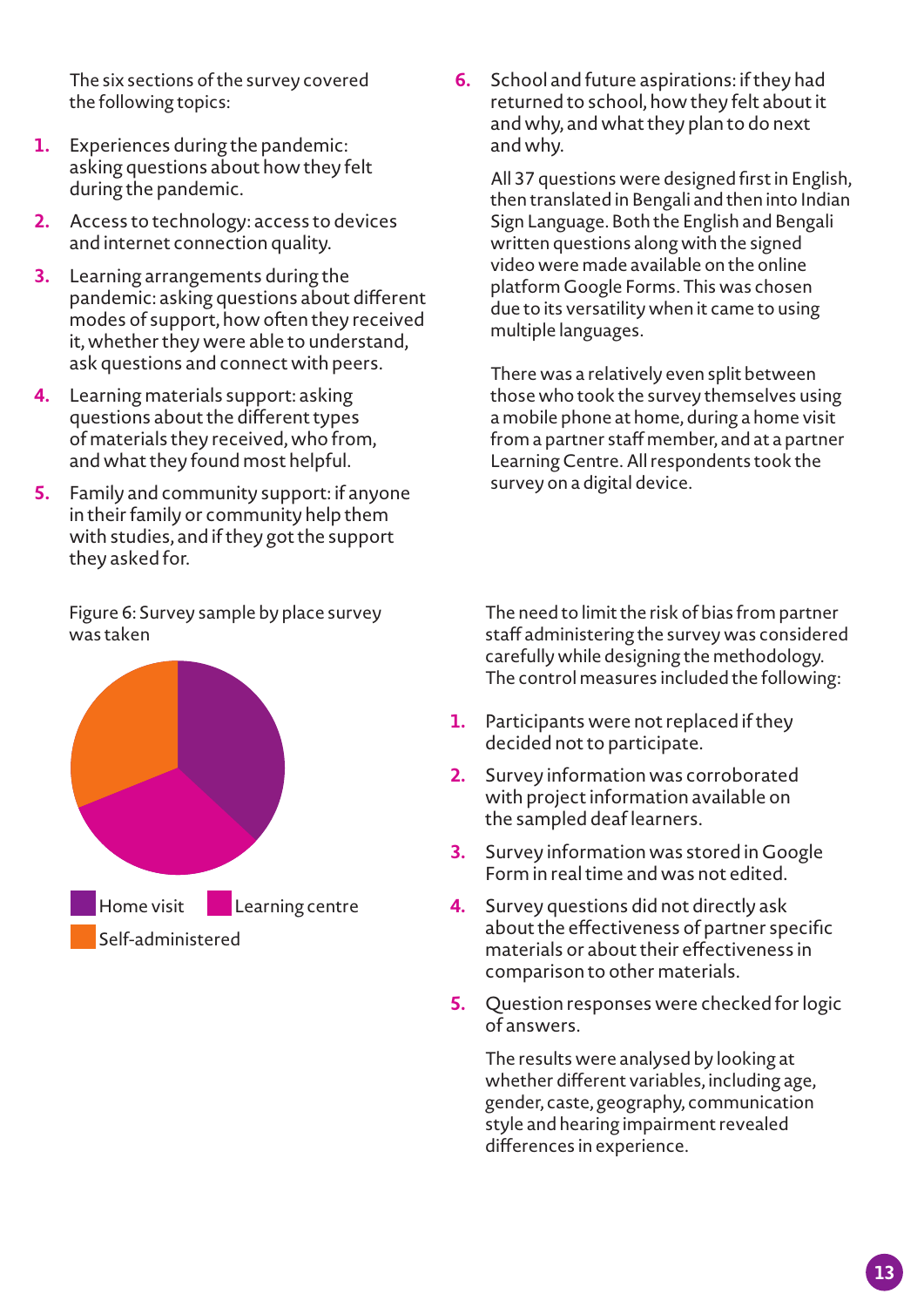# **Case study collection**

The survey revealed many gaps in our knowledge. To understand more, our partners collected eleven case studies to develop a more in-depth understanding of the themes raised by the survey and the experience of the pandemic according to deaf learners themselves. These case studies were collected by Deaf Role Models and partner staff, with the guidance of an experienced Case Study Researcher.

Each case study was collected during a maximum of three visits using an interview schedule with five parts. The case study team conducted a first interview in Indian Sign Language with each participant, which took a minimum of two hours to complete. This varied and sometimes took longer according to the varying levels of sign language and the ability of the deaf learner to express themselves. The Case Study Researcher then reviewed the information collected and then the case study team asked the participant some further questions based on the review. The team then communicated with the participant a final time to collect any final pieces of information and to also share the case study with the deaf young person for their validation and approval. During this final phase, some small changes were made by the deaf young people, but overall they were happy with their stories and appreciated being able to see them in their full form. These case studies have been translated from Bengali into English.

Based on the results of the survey, the key themes that the case studies sought to understand are as follows:

- The differences in having or not have a smartphone.
- What it was like to attend a Learning Centre.
- The different learning materials they preferred and why.
- Who their friends were and how they helped them.
- What going back to school was like for those who attended.

• Why they will or will not continue their education.

An interview schedule was drafted to cover questions about the key themes, as well as the background.

The participants in the case study collection were selected based on the way they responded to the survey. The sampling method was both purposive and convenient. Between 17 and 21 participants per location were selected anonymously based on their answers to the survey as well as their gender. From these, participants were then shortlisted to eight participants from each partner, along with a backup list. For those who could not participate or be reached, another was selected from the list. Sampling criteria included:

- Gender
- Adolescent, young adult
- $\bullet$  Access to smartphone minimal/ did not have
- Learning Centre attended/did not attend
- Preferred materials, especially signed videos, question papers
- Joined school regular/irregular
- Did not receive support at home
- Education continue/discontinue
- Answers that were anomalous.

The process of collecting the case studies was as follows:

- **1.** Training of case study team
- **2.** Pilot case study
- **3.** Follow up call/meeting
- **4.** Complete pilot with participant approval of story
- **5.** Complete other case studies as per agreed timeline.

**Daily activity chart:** Symbols/pictures used to show the daily routine.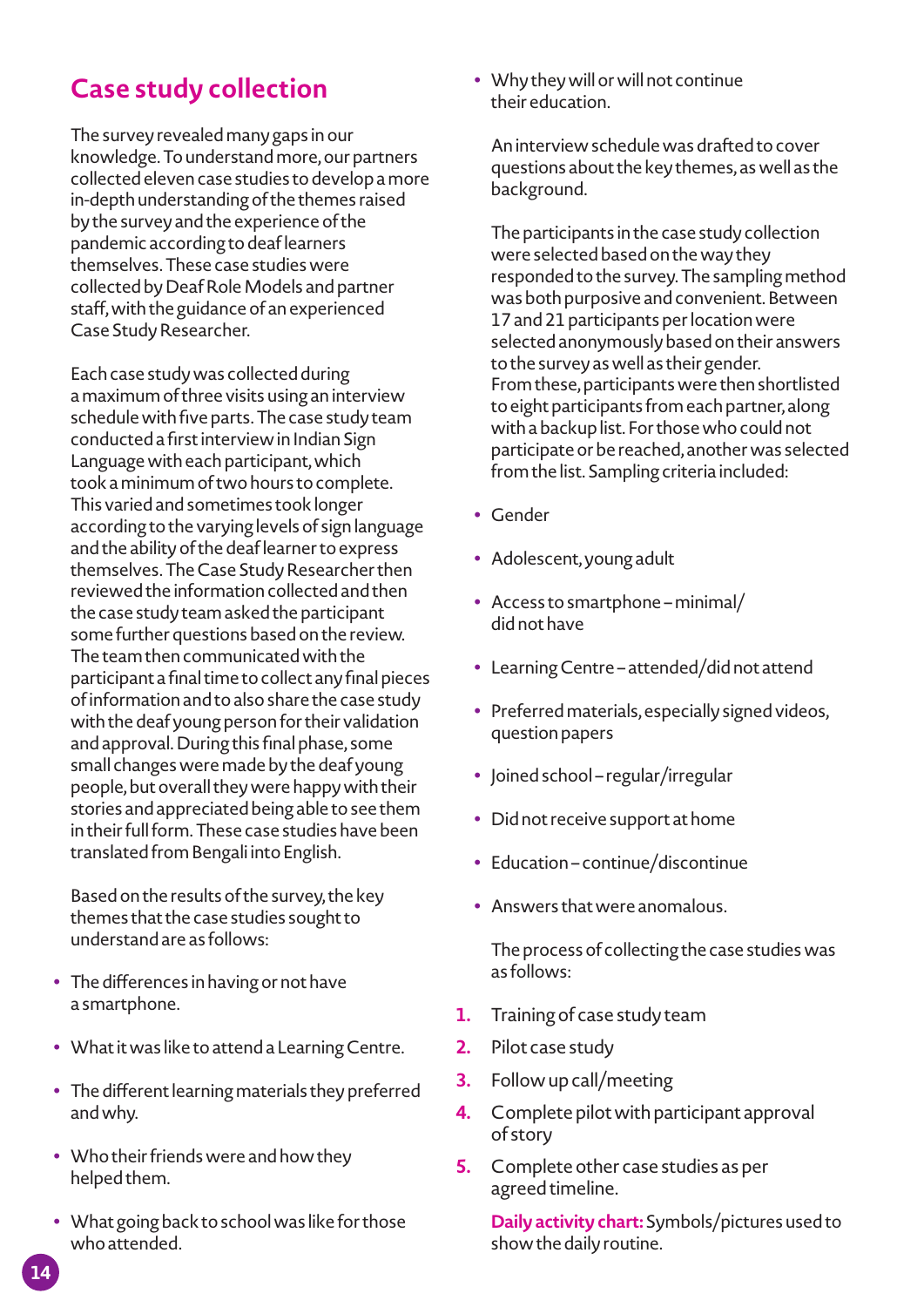**Gendered resource mapping:** A girl and boy are drawn on two halves of a chart paper. Pictures of resources/services – for example books to symbolise education – are kept at the ready. The exercise helps the participant to depict which resources can be easily accessed by boys and girls.

**Generating conversation using smileys/ emoticons:** Smileys/emoticons (happy face, sad face, angry face) are used to explore emotions related to the pandemic. Following this a discussion can be had about what made the child sad and what made the child angry.

**Relationship mapping:** A child is drawn in the centre and other people and the relationships are written around this. The relationship can be shown by different kinds of lines or in terms of having clusters of circles where the size of the circles can indicate extent of engagement and support.

#### **Ranking/measuring effectiveness**

**of support:** This can be done in various forms. Smileys/emoticons can be used to express satisfaction (happy face), medium effectiveness (neutral face) and dissatisfaction (sad face). Pie charts can be used, where bigger segments represent those that are more effective. The support can also be placed along a ranking line (for example, 0 to 5) which can be colour-coded – red (for not useful, 0 to 1), yellow (barely useful, 2 to 3) and green (useful, 4 to 5).

The questions on daily activities and gendered resource mapping were more challenging to explore than expected. More time and in-depth engagement was required. Some of the deaf learners found it challenging to conceive of the routine of the opposite sex. One boy was suspicious of the questions and responded, "I am not in a relationship with a girl. I cannot tell (you about the routine of a girl)." Furthermore, none of the participants shared what they did not like about the Learning Centres or other aspects of their engagement with partners. Instead, responses related to challenges with distance and a lack of transport were cited. This could be because their experience with partners was overwhelmingly positive, or could signify a lack of critical reflection on the support they received. It is also possible that the Case

Study Teams did not explore these areas sufficiently or that the deaf learners were wary of providing negative feedback directly to the Deaf Role Model and partner staff. It was also noted that the deaf learners found it difficult to provide recommendations directed towards a 'government education department' as this was a concept they did not fully understand. They were much more comfortable providing recommendations for their schools and teachers.

Partner staff shared that they had learned a lot from being part of the case study process. They were exposed to an in-depth process that valued the information given directly by deaf learners. One Deaf Role Model explained:

**"We used to get a lot of the information from the people around them (from parents of deaf children and young people and others). But this time, we got 99% information from them (case study participants) and only 1% information from others.**

**We had never gone back and shared the stories (with participants) before. They have really enjoyed it. The girls said they want to be independent; they want to earn in some way. Sanchari now wants to be a Deaf Role Model like me. This is what I liked best."**

This experience has built the knowledge and skills of partner staff so that the views and stories of deaf learners can be better captured in future.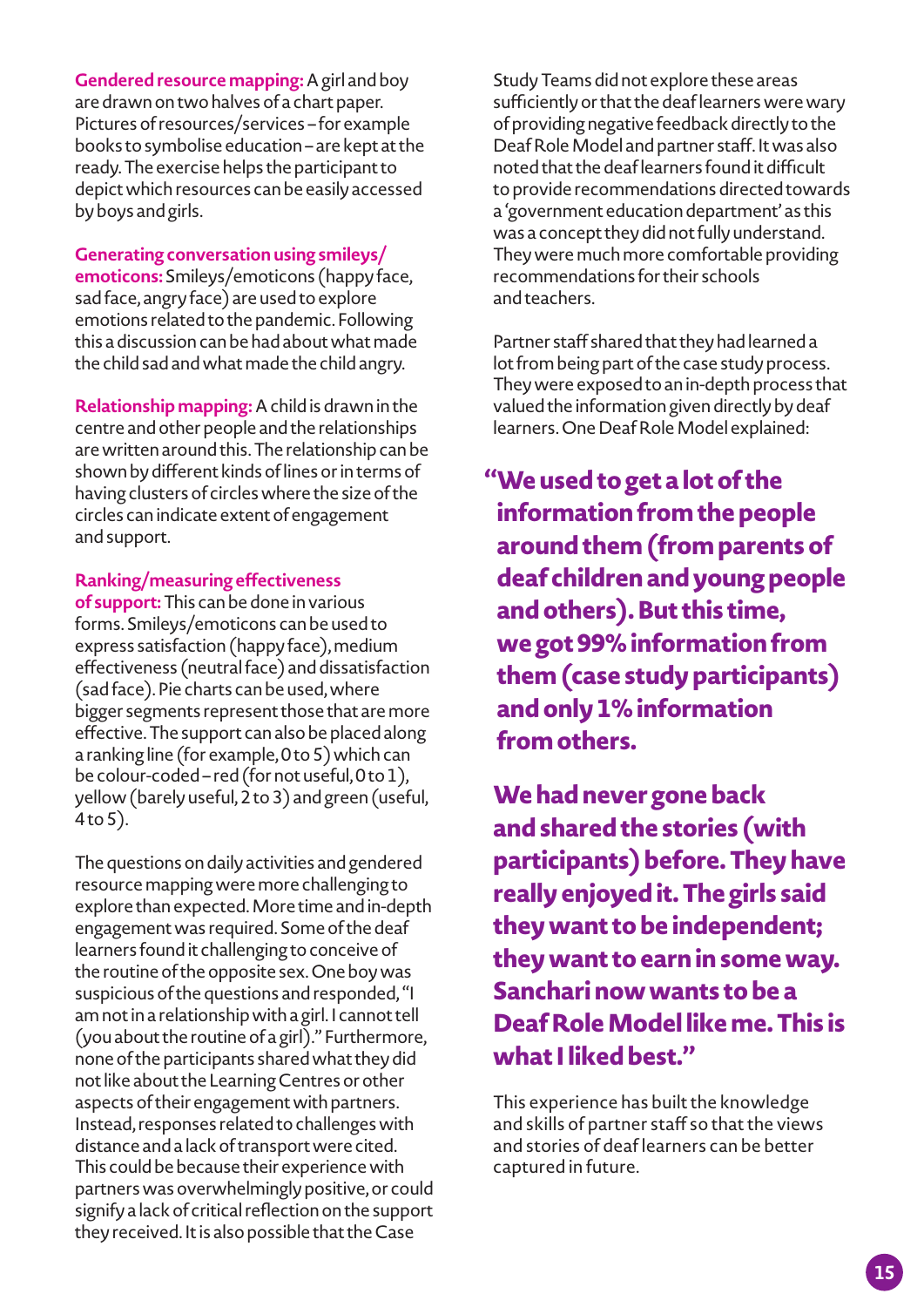# **The results**

# **The experience of staying at home**

Figure 7: How deaf learners felt staying at home during the pandemic



The highest proportion of deaf learners reported to be 'OK, neither happy nor sad' while staying at home during the pandemic. A similar proportion said they were 'Sad'. When looking at the way the two genders responded, a higher proportion of females (35%) than males (23%) responded that they were 'Sad'.

Those that responded that they felt 'OK' gave a mixture of both positive and negative reasons for why they felt that way. They gave more negative reasons than positive reasons, as shown in Table 1.

| <b>Positive reasons</b> | <b>Negative reasons</b> |
|-------------------------|-------------------------|
| They were able to       | They were unable        |
| spend more time         | to meet their friends   |
| with their families     | and relatives (28%)     |
| (21%)                   | Felt excluded from      |
| They got more time      | accessing education     |
| to study $(16%)$        | (13%)                   |
| More leisure time       | More household          |
| (10%)                   | work $(6%)$             |
|                         | Felt lonely (5%)        |

Similarly, the main reason those reported they were 'Sad' was because they were unable to meet their friends and relatives and that they felt excluded from accessing education. This shows that overall the experience for these deaf learners was not positive, due to the fact that they could not see their friends and relatives.

Friends were also frequently mentioned in the case studies when remembering life before the pandemic. Koyel (16) is based in a rural area and her father was a primary school teacher. She used to enjoy attending the local government high school.

Koyel had about 20 friends in her section of 60 classmates. Her face lit up as she recalled,

## **"I could meet all my friends earlier. I studied regularly in the school." She added, "I don't like being at home because of the pandemic."**

The case studies give more information about the ways deaf learners lives had been negatively affected by the pandemic, showing a stark difference to pre-pandemic life.

Ashraful (19), a teenage boy from Hooghly district, was close to his father before he passed away from a sudden heart attack. His story shows the way the pandemic not only affected his ability to study, but the emotional impact the loss of his father has had.

Before the COVID-19 pandemic, Ashraful would attend his school and the Learning Centre managed by Graham Bell Centre for Deaf (GBCD) regularly. His parents could barely sign their names and had, therefore, been unable to support him with his education directly. "Truly… it was a different time. I used to go to school. I used to chat with my school friends. In the evening, I would play football with my friends and then I used to study a little more," he shares through sign language. Ashraful's eyes brim with unshed

**16**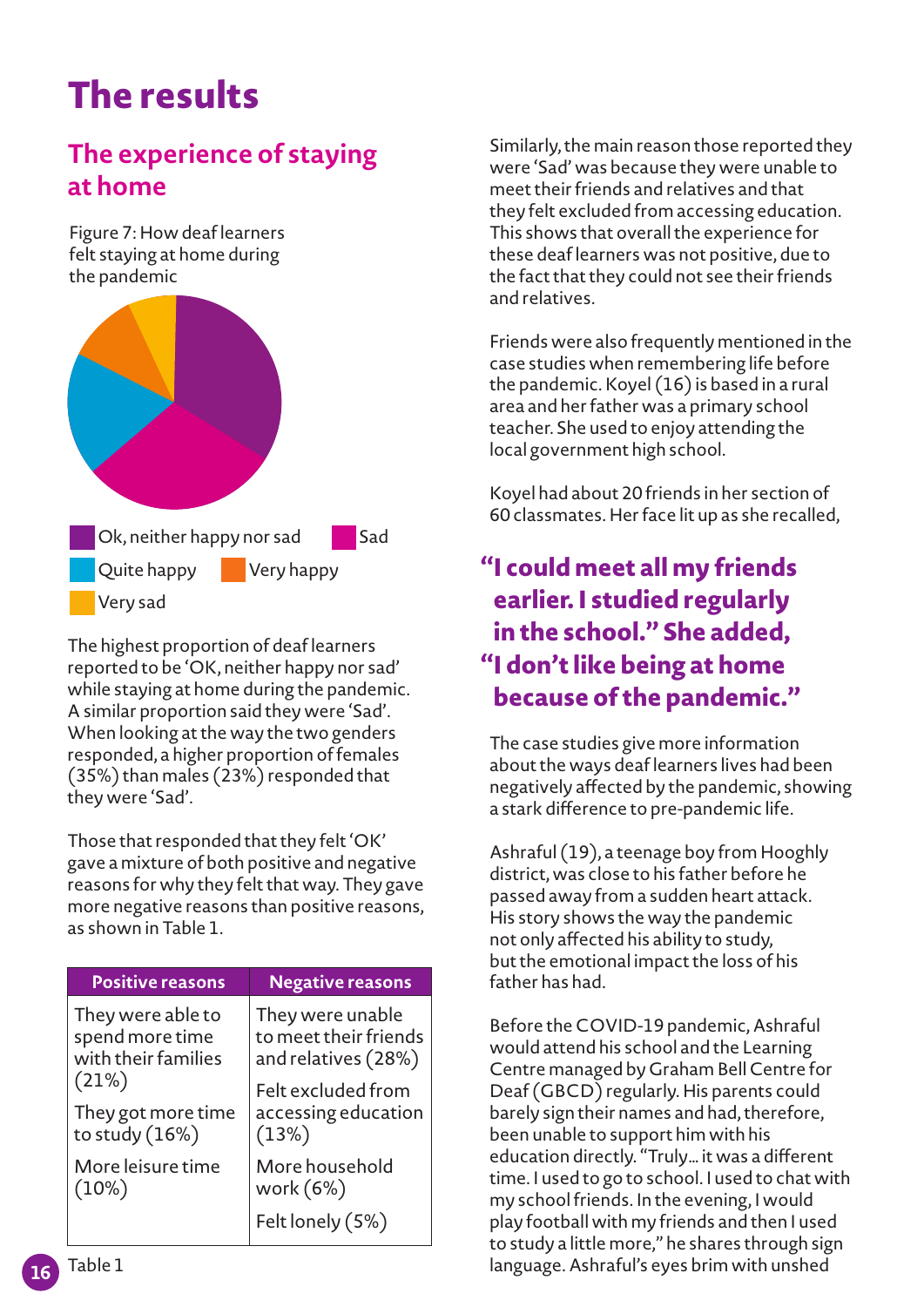tears as he recalls, "Every evening, my father used to come back from work and sit next to me. He would ask me how my studies were going. I used to really like that."

Adil (20) from Kolkata, shared that even though his family had less income during the

pandemic and they sometimes had to ration food, he liked that he could spend more time with his family. He also used to complete his school and would help his mother with the household work.

#### **Average hours spent in following activities per day**

| <b>Study</b> | <b>Household work</b> | Leisure time with<br>family/friends | Leisure time alone |
|--------------|-----------------------|-------------------------------------|--------------------|
| 3.5          |                       | 2.8                                 | 2.6                |

Table 2

When asked in the survey about how deaf learners spent their time, on average most time was spent on studying, followed by household work (Table 2). Males spent more time on household work than the average, and those in urban areas spent more time on their studies than the average. It is important to note that the term 'household work' was not defined, so from the survey it is not clear if this includes agricultural work or work for the family business or it is clear that deaf learners spent more of their time either studying or doing household work than on leisure time. Males spent more time with family and friends than females.

We asked this question to see if these deaf learners had greatly reduced the time they spent on studying, in favour of other activities. It is encouraging that on average they spent most of their time studying, however without anything to compare it to it is hard to know if this is greatly reduced or the same compared to before the pandemic.

In summary, the section of the survey about staying at home during the pandemic highlights some differences between the female and male experience, suggesting that females in this group are at more of a disadvantage to their male peers.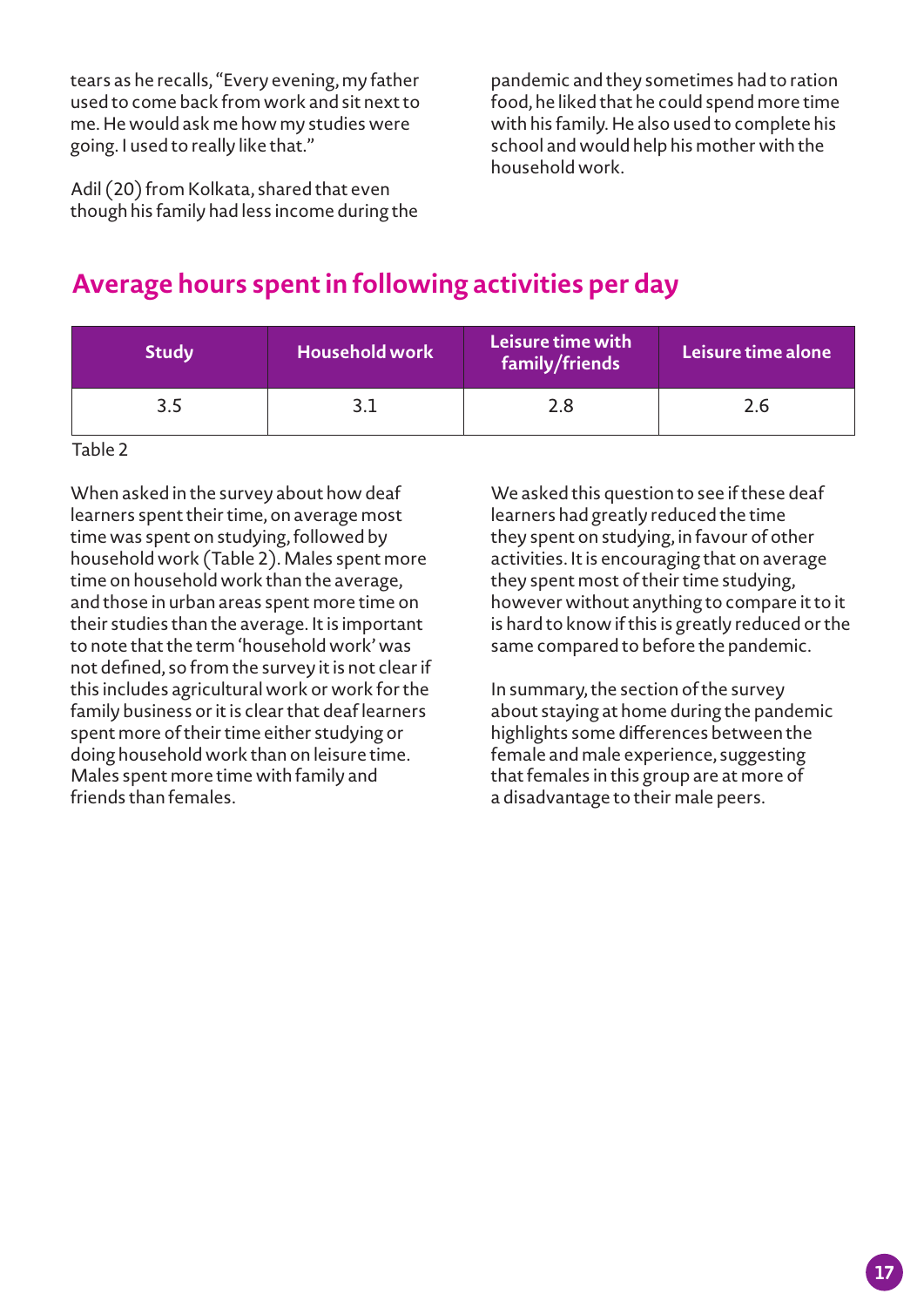# **Reasons deaf learners reported for how they felt**



Figure 8: Reasons deaf learners reported for how they felt

This graph (Figure 8) shows a breakdown of the reasons deaf learners reported for how they felt during the pandemic. This shows that a prominent reason given was that they were unable to meet friends or relatives.

#### **Access to technology**



Figure 9: Devices used for their studies according to location

In terms of their access to devices used for their studies, deaf learners most commonly had access to a smartphone (Figure 9). Only 9% told us that they had access to a TV for their learning and only one or two had access to computer, laptop or tablet. The majority of those who had access to a TV or another device resided in urban areas. Adil shared that he could never understand the live classes shown on TV because they did not used sign language, so even those who had a TV were unlikely to be able to engage with anything being shown.

28% had no access to any devices at all, and almost all of this group resided in rural areas and were from GBCD's project. This means that for almost a third of this group of deaf learners, online or hybrid learning is not an option. Priyanka (15) lives in a remote mountain area 9km from her school and Learning Centre. She became disconnected from both as neither she nor anyone else in her family had a smartphone.

Figure 10 shows that the majority who had access to a smartphone were males, most of whom owned their own devices. Fewer females had access to a smartphone and fewer females actually owned their phones, most used a family phone and shared with others.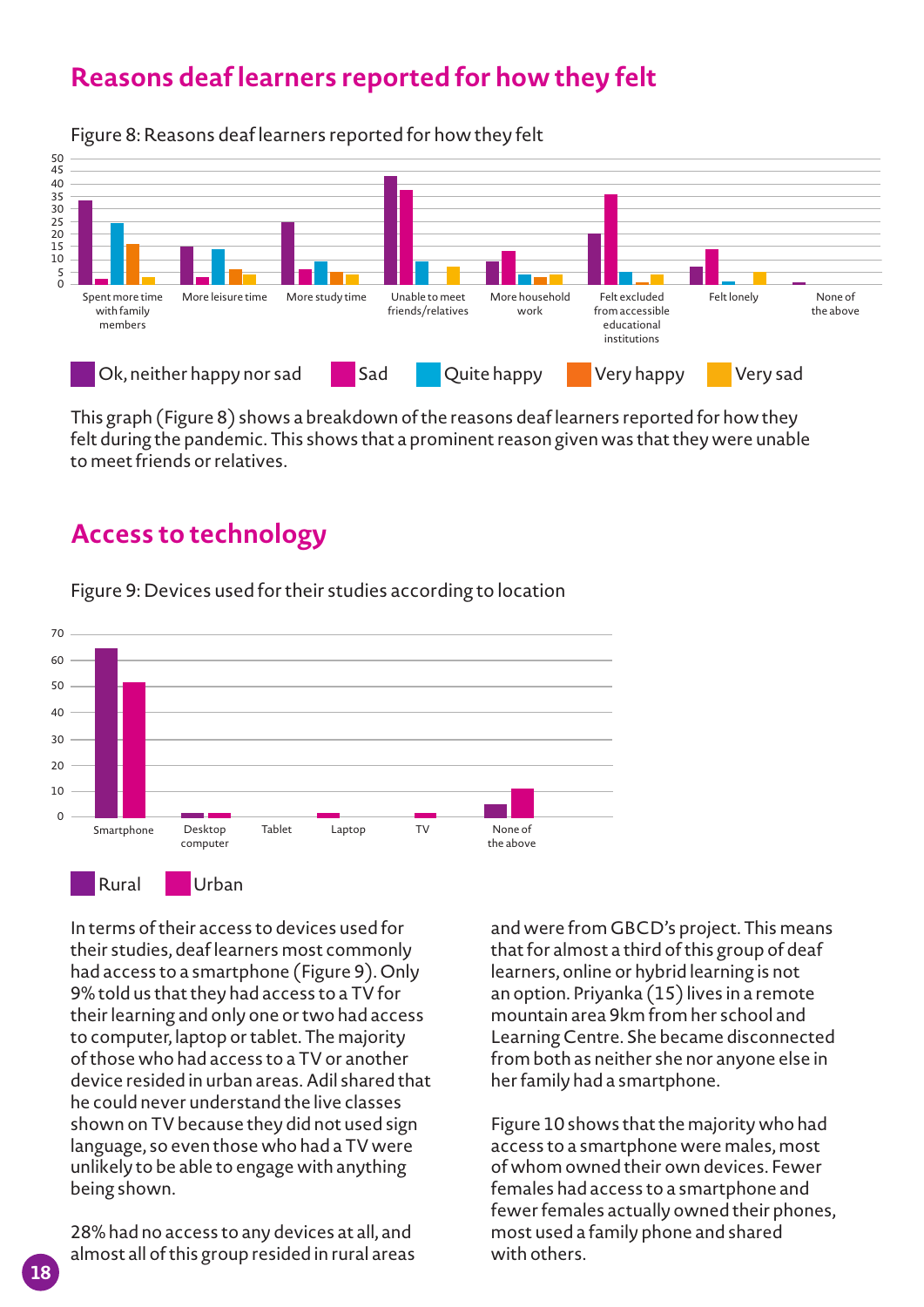

#### Figure 10: Means of accessing a smartphone by gender

Figure 11: Experience of using internet network



Figure 11 shows that for those who had access to the internet, only 13% reported that their network never cut out during their studies. Over 60% said that their network either 'Always' or 'Sometimes' cut out. This suggests that learning online was often disrupted due to the internet connection, which likely hampered understanding and engagement.

Trijit (19) from Kolkata discussed the challenges of online learning. Trijit prefers to study offline. He shares that online education is expensive because of the mobile-related costs. Also, there are network problems and so he often gets disconnected. This makes it difficult to understand what is being taught. He found mathematics most difficult to follow.

Adil adds to this picture of struggling to follow what was being taught online by partner staff. "It is difficult to understand. The connection is not there always. I have to keep asking again and again to repeat." He only liked the classes on communication (sign language) online. Some signed videos were helpful. But overall, Adil became quite fed up with online education.

## **Learning arrangement during the pandemic**

Deaf learners mostly accessed learning arrangements provided by partners. Only 33 deaf learners (19%) received either online lessons or home visits from schoolteachers. The majority of this group were based in Kolkata.

Baidyanath (19) explained that one of his schoolteachers tried to help. "The English teacher in school started a WhatsApp group. That was helpful. Even though she could not explain with sign language, she used to help a lot with the writing." However, most of the deaf learners involved in the case studies explained that they had had no contact from their school or teachers.

The case studies also provided insights into ways that school was not deaf friendly prior to the pandemic. Sanchari shared how she used to struggle with lessons because the teaching was delivered verbally. These stories shared more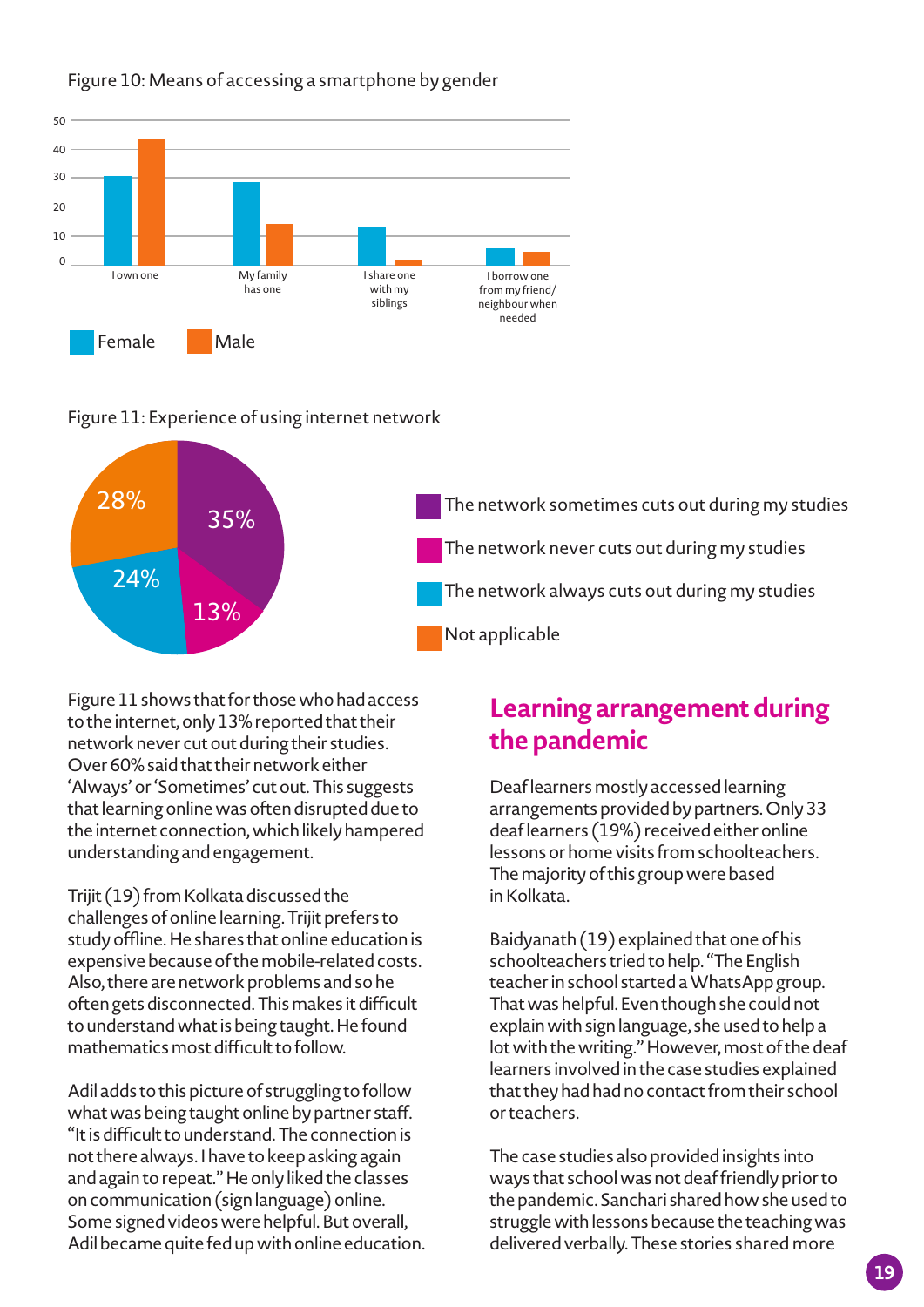about how friends helped than teachers.

In comparison to support from school teachers, figure 12 shows that 77% accessed Learning Centres, 66% accessed online lessons with Community Based

Rehabilitation Workers (CBRWs) or Deaf Role Models (DRMs) and 62% accessed home visits by CBRW or DRMs. These three most common arrangements were provided by our three partner organisations.





When considering access to these learning arrangements by location, most deaf learners based in urban areas received online lessons with CBRWs or DRMs and most deaf learners based in rural areas received home visits by CBRWs or DRMs. This correlates with the fact that urban areas experienced longer and stricter lockdowns, which prevented movement and the ability to meet in person. It can be assumed that the majority of this group faced regular disruption to their learning due to poor internet connection.

We found that a higher proportion of those who had access to a smartphone were able to access a bigger variety of learning arrangements, compared to those who had no access to any devices. Table 3 shows

the proportion of those who own their own smartphone, used a family-owned smartphone, shared a smartphone with siblings and didn't have any form of device. It then shows the different modes of support that they said they received. This shows that a higher proportion of those who had their own smartphone accessed in-person support at Learning Centres and from home visits from our partner organisations. This slightly reduces for those who used their family-owned smartphone and even more so for those who shared their smartphone with siblings. It is also noticeable that a smaller proportion of those who did not have access to devices accessed to Learning Centres and home visits.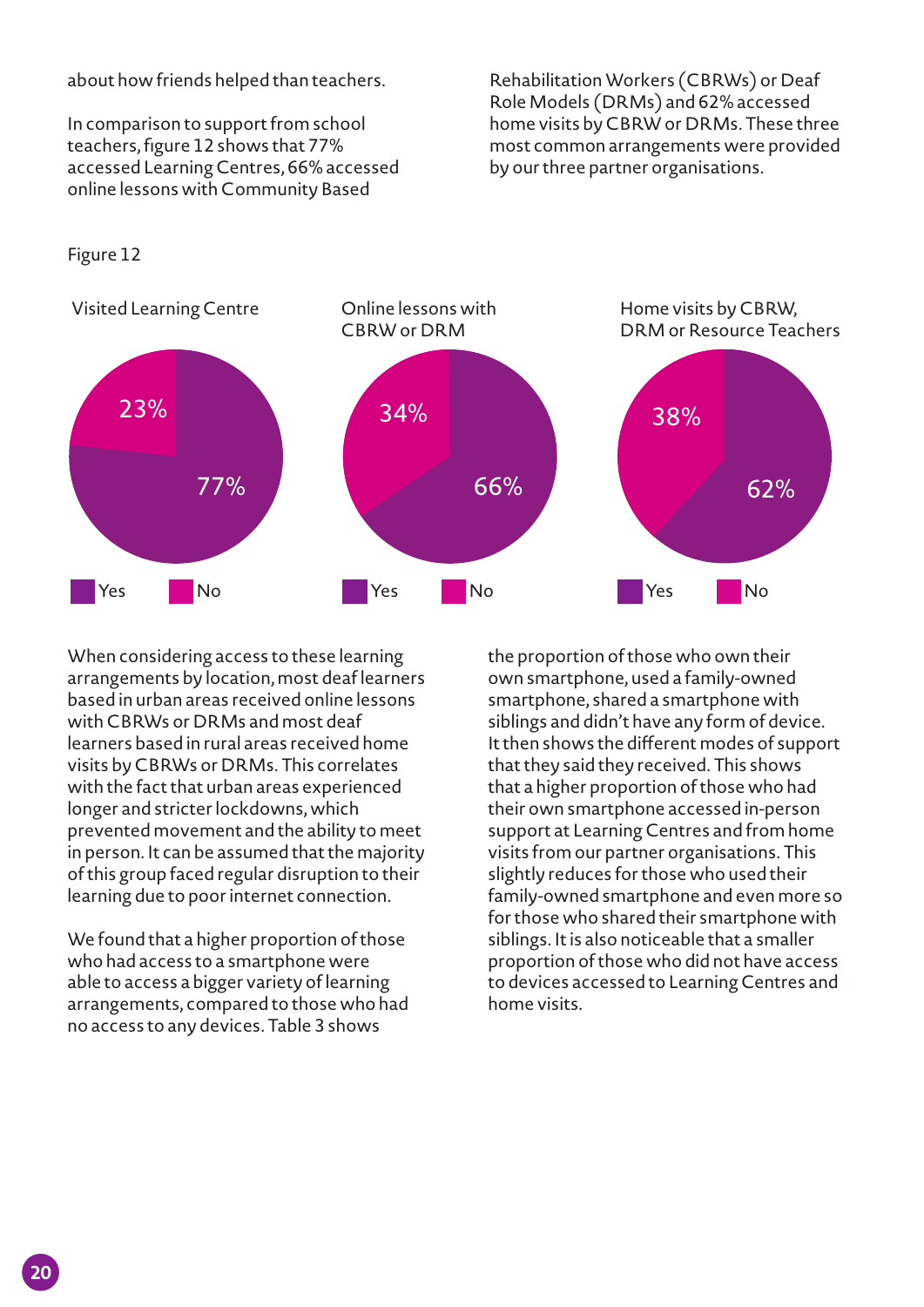|                                              | Online class with<br><b>CBRW or DRM</b> | <b>Classes</b> at<br><b>Learning Centre</b> | Home visit by<br><b>CBRW or DRM</b> | Online class with<br>schoolteacher |
|----------------------------------------------|-----------------------------------------|---------------------------------------------|-------------------------------------|------------------------------------|
| <b>Has own</b><br>smartphone                 | 91%                                     | 83%                                         | 68%                                 | 20%                                |
| <b>Uses family-</b><br>owned<br>smartphone   | 95%                                     | 79%                                         | 64%                                 | 33%                                |
| <b>Shares</b><br>smartphone<br>with siblings | 92%                                     | 62%                                         | 38%                                 | 31%                                |
| Doesn't have<br>access to<br>devices         | 0%                                      | 79%                                         | 65%                                 | $0\%$                              |

#### Table 3

In addition, 38% of those who did not use a device also said they did not have home visits from a CBRW or DRM, and 22% said they had not accessed classes at a Learning Centre and accessed any other form of support. This shows that those who had access to a smartphone were more able to access educational support of all kinds compared with those who did not

have access to a smartphone or any other device. This may have been because those without smartphones were more likely to live rurally and therefore also have geographic challenges in attending lessons, as well as geographic challenges for CBRWs and DRMs in visiting the deaf learner.

| Did not have access to a devices for learning |         |
|-----------------------------------------------|---------|
| Did not have home visit from CBRW or DRM      | 38%18   |
| Did not attend classes at Learning Centre     | 22%11   |
| Schoolteacher visited you                     | $0\%$ 2 |

Table 4

Sachin (15) provides some insight into this point. His family does not own a smartphone so he could not access online education. He was fearful of returning to the Learning Centre even when it reopened later in 2020, and only attended in early 2021. The centre closed again in the second wave and so in the end the Deaf Role Model and Community Based Rehabilitation Worker visited him at home two to three times a month.

Overall, deaf learners told us that Learning Centres were their most preferred learning arrangement (Table 5). Koyel who is based in a rural area explained,

 **"I went to the Learning Centre once every week. All the sirs [teachers] use sign language when explaining. They would repeat the answers several times and I could understand well... Earlier also, I have been able to get good marks in school because of the learnings."**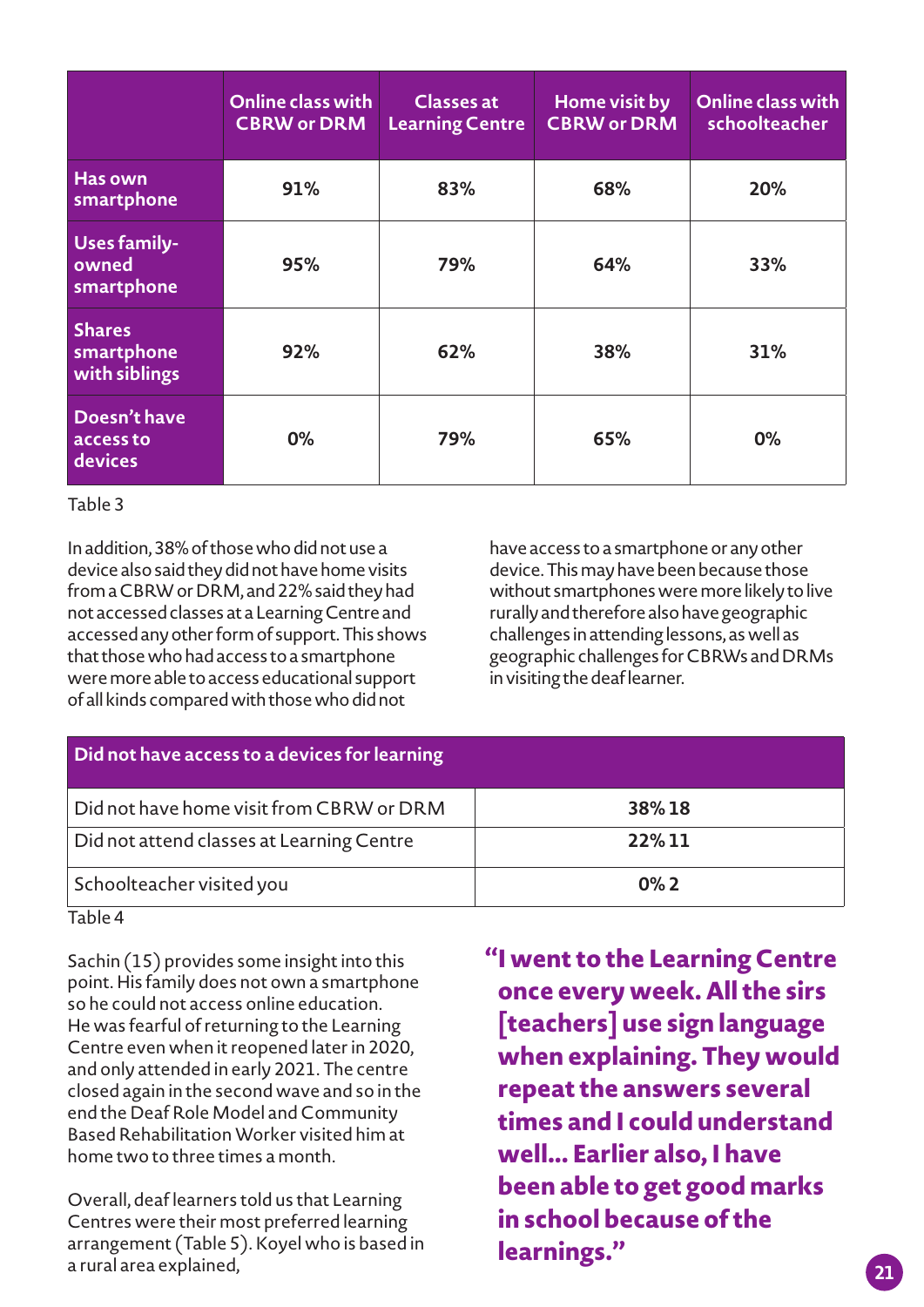This changed when looking at those from urban areas, where most preferred online lessons from CBRWs or DRMs, followed by Learning Centres (Table 6). This correlates with the fact that those in urban areas had more access to online lessons from CBRWs or DRMs, as they had less access to in-person support due to ongoing lockdowns.

Nahida (19) from Kolkata is committed to her studies and would never miss the online classes. However, online education was not easy for her. She shared that there were multiple problems. The time was very limited and covering the content in sign language was not easy. Understanding arithmetic and geometry was particularly difficult. She prefers classes held in person in school and the Learning Centre since she can understand better and there is a lot of time.

Baidyanath, who is based in a rural area, felt too afraid to attend the Learning Centre and so with the help of a smartphone, he started attending the online classes held by the Deaf Role Model and partner support staff. Since then, the online classes have become an integral part of his life.

# **Overall preference for learning arrangements**

| Learning arrangements                                                           | Number of deaf<br><b>learners</b> | % total deaf learners |
|---------------------------------------------------------------------------------|-----------------------------------|-----------------------|
| Attending lessons at a Learning Centre                                          | 65                                | 38%                   |
| Online lessons with CBRW or DRM using<br>smartphone or computer                 | 52                                | 30%                   |
| <b>CBRW, DRM or resource/special teacher</b><br>visiting your home to teach you | 45                                | 26%                   |
| Online lessons with schoolteacher using<br>smartphone or computer               | 8                                 | 5%                    |
| Schoolteacher visiting your home<br>to teach you                                |                                   | $1\%$                 |

#### Table 5

#### **Urban area preference for learning arrangements**

| Learning arrangements                                                    | Number of deaf<br><b>learners</b> | % total deaf learners |
|--------------------------------------------------------------------------|-----------------------------------|-----------------------|
| Online lessons with CBRW or DRM using<br>smartphone or computer          | 26                                | 15                    |
| Attending lessons at a Learning Centre                                   | 19                                |                       |
| CBRW, DRM or resource/special teacher<br>visiting your home to teach you |                                   |                       |
| Online lessons with schoolteacher using<br>smartphone or computer        |                                   |                       |

**22**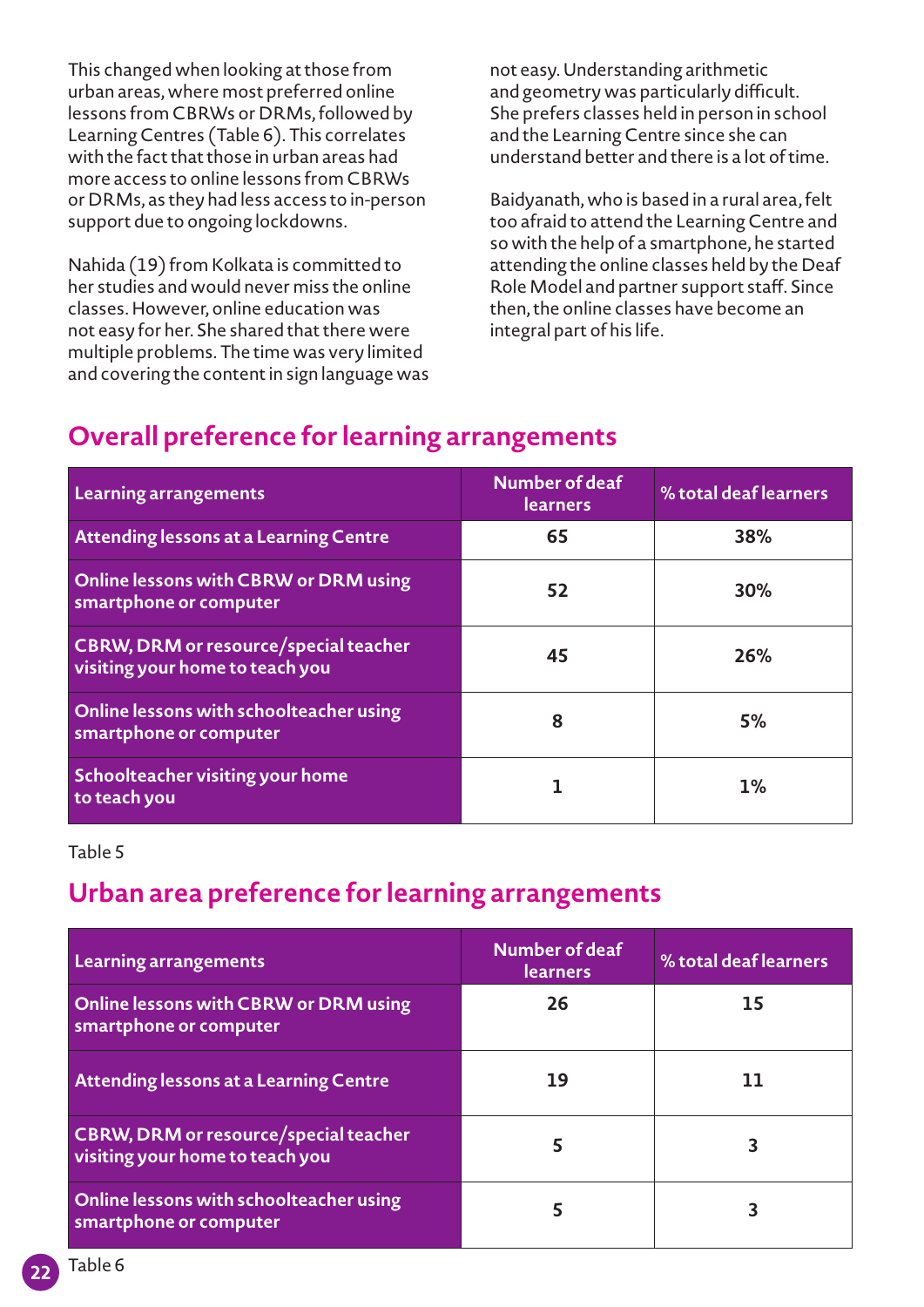Despite geographical differences, Learning Centres were clearly an important form of support for deaf learners during the pandemic. For Ashraful, who had found it hard to be engaged with his studies during the pandemic, he liked studying at the Learning Centre and could understand what was being taught. He felt the Learning Centre was the biggest support for his education during the pandemic. His friends from the centre would also come to his house and share their notes with him.

Ayesha (15), shared that she likes coming to the Learning Centre because of the use of sign language. She also learned about things that had never been discussed in her school, like using mobile phones safely, and the rights and needs of children, and hygiene. Although, the Learning Centre's benefit is not because of the opportunity to learn. She says,

#### **"I like coming to the centre. But it is not for studies."**

It is also clear that deaf learners preferred support provided by our partners over other sources of support. Even though 19% of

the group had received some support from schoolteachers, a very small number of them preferred the support given by schoolteachers.

Figure 13 shows that communication preference had an impact on the preference of learning arrangements. 83% of the total group are Total Communication users. This means that they use any form of communication depending on their particular needs and abilities, including sign, gesture, lip-reading, writing, aural and speech. 15% are sign language users and 4% use speech. We found that 37% of Total Communication users preferred online lessons with a CBRW or DRM, but 29% preferred home visits by a CBRW or DRM and 28% preferred Learning Centres. Compared to this, sign language and speech users almost unanimously preferred Learning Centres. This suggests that Total Communication users are able to benefit from a wider range of learning arrangements compared to sign language and speech users. It also shows that Learning Centres are relatively popular for all communication styles.

Figure 13: Preference for learning arrangements by communication style



Deaf learners were asked whether they understood what was being explained to them during the different learning arrangements they accessed. Table 8 shows that Learning Centres scored the highest,

with 59% of deaf learners 'Always' able to understand what was being taught.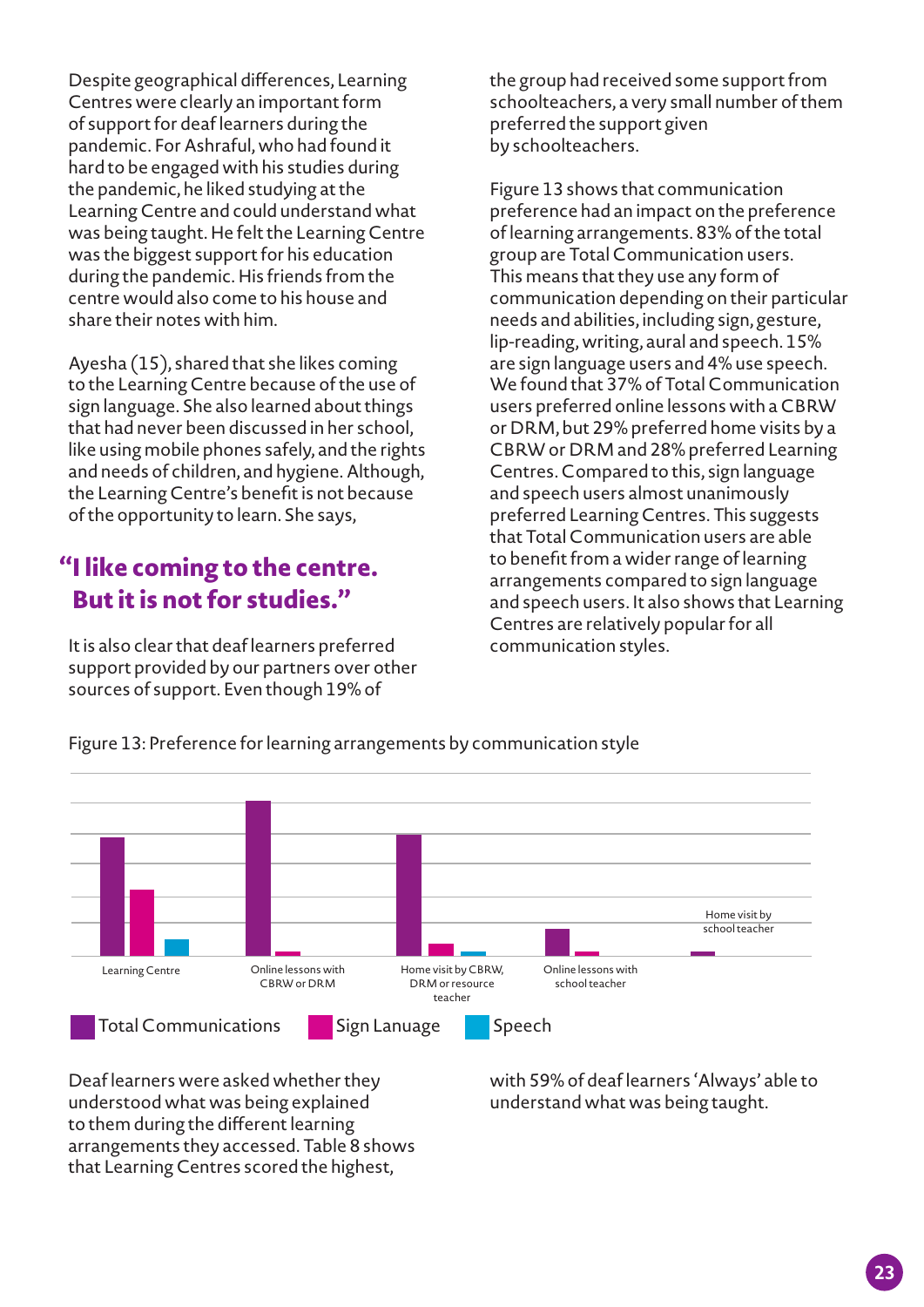|                                  |                  | <b>Online class</b><br>with CBRW<br>or DRM | <b>Classes at</b><br><b>Learning</b><br><b>Centre</b> | <b>Home visit</b><br>by CBRW or<br><b>DRM</b> | <b>Online</b><br>class with<br>schoolteacher |
|----------------------------------|------------------|--------------------------------------------|-------------------------------------------------------|-----------------------------------------------|----------------------------------------------|
|                                  | <b>Always</b>    | 49%                                        | 59%                                                   | 43%                                           | 33%                                          |
| Able to<br>understand<br>lessons | <b>Sometimes</b> | 50%                                        | 40%                                                   | 55%                                           | 60%                                          |
|                                  | <b>Never</b>     | 1%                                         | 1%                                                    | 2%                                            | 7%                                           |

#### Table 7

When we looked at whether deaf learners could understand different learning arrangements by their degree of hearing loss, the highest proportion of those with severe and moderate hearing loss could 'Always' understand lessons at the Learning Centres. A similar proportion of those with profound hearing loss could 'Always' understand lessons at Learning Centres and during online classes with CBRWs or DRMs. This further highlights the usefulness of the Learning Centres.

#### **Learning materials support**

In the survey, most deaf learners reported that the videos explaining sign language concepts were the most helpful learning material. These videos were used to help explain concepts in textbooks and as part of schoolwork. This changed for deaf learners in urban areas, where they found solved question papers most helpful (Figure 14). Most deaf learners received these materials from CBRWs or DRMs, and only 22% received materials from teachers (Figure 15). Only 2% received solved question papers/assignments from schoolteachers, compared with 58% who received them from CBRWs or DRMs (Figure 17). This is significant as these solved question papers/assignments were made available online by the West Bengal government schools as one of their contributions to learning during the pandemic. Through the case studies we learned that the students collected these solved question papers/assignment from the schools when they visited for free meals that

were being distributed by schools, or they were downloaded by partners. Either way the partners would share them with the wider group through WhatsApp and the Learning Centres.

The deaf learners in the case studies showed a strong preference for visual aids and materials, as well as the helpfulness of the practice question papers. Sharmistha (19), who has now been admitted to college, explained that the use of pictures made it easier to understand, which was the main positive of the Learning Centre. Three of the case studies mentioned that they found sign language videos helpful.

Six out of 11 of the case studies preferred practice question papers and assignments. Koyel preferred these because "Using question and answers would help in the examination later... in getting good marks." Nahida felt similarly to Koyel. She preferred the practice question papers and assignments, which she would receive from the Learning Centre staff though WhatsApp. Nahida was able to consult the answer sheets and practice the questions herself.

Interestingly, we found that sign language users preferred solved question papers and hand-written notes, compared with Total Communication users, who liked videos explaining sign language concepts the most (Figure 18).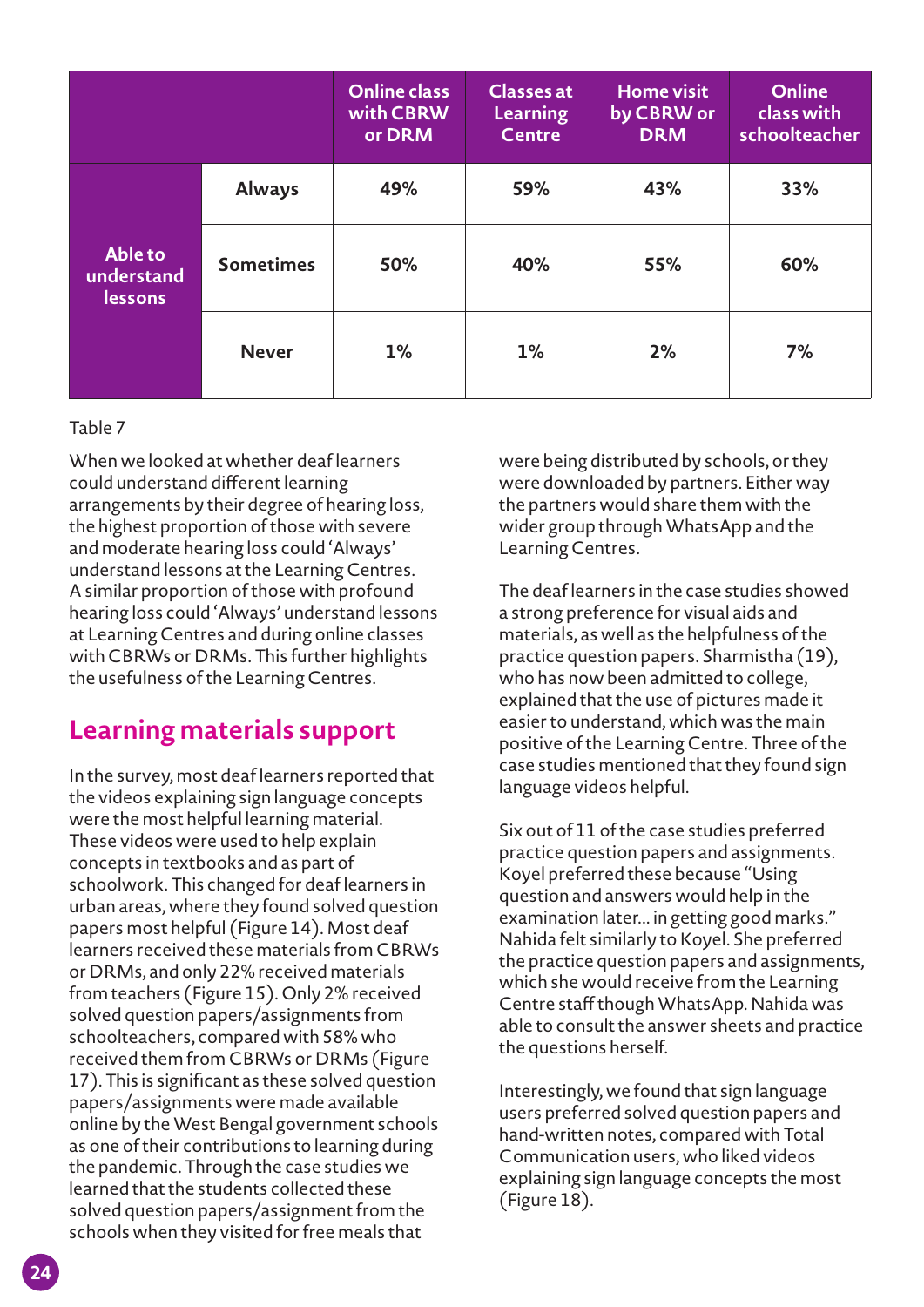

#### Figure 14: Preference for learning materials by location

#### Figure 15: People who supplied the most helpful learning materials



#### Figure 16: People who supplied videos explaining sign language concepts

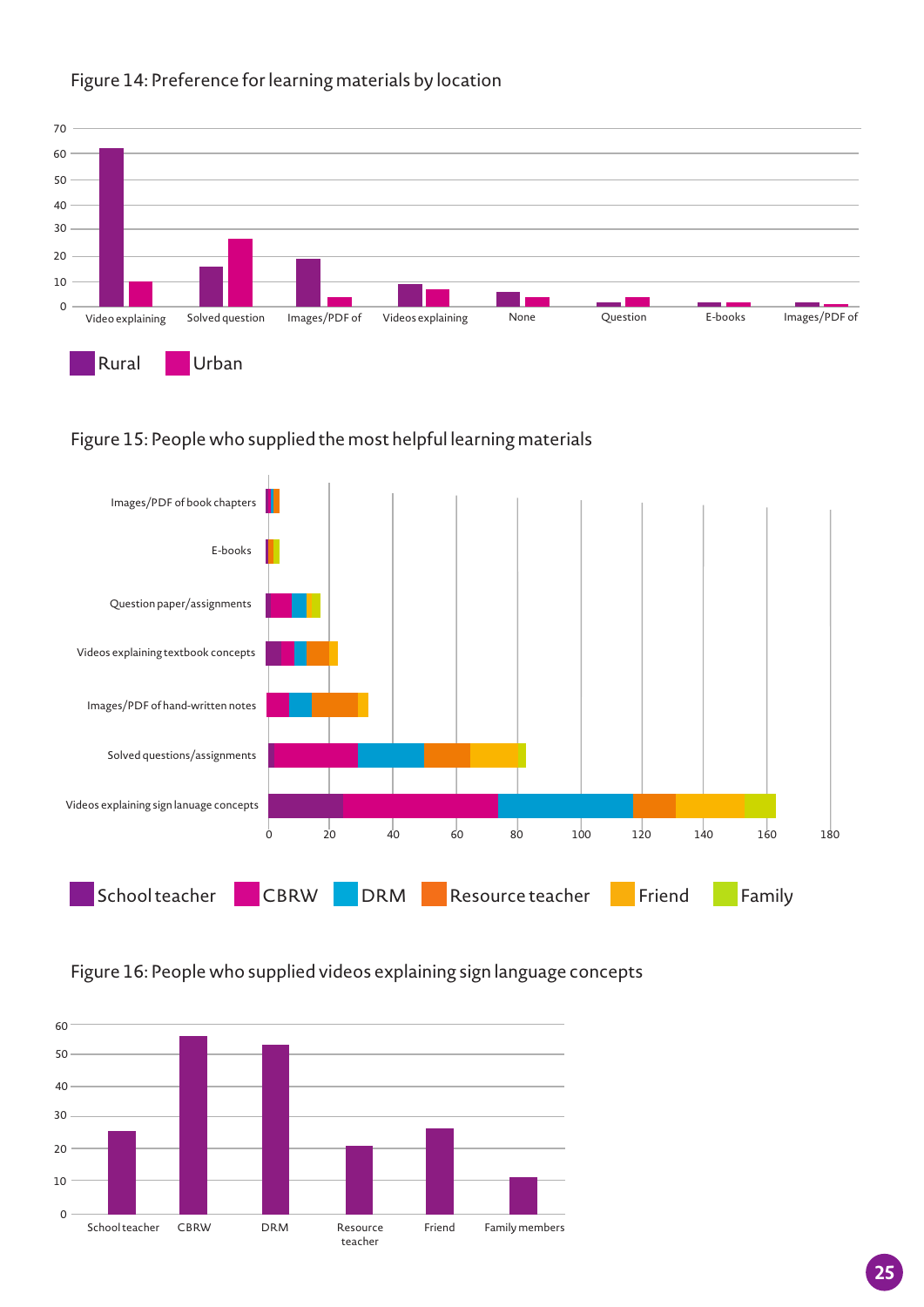

#### Figure 17: People who supplied solved question papers/assignment

Figure 18: Preferred learning materials by communication style



#### **Family and community support**

Figure 19: Whether family or community helped deaf learners with their studies



Figure 19 shows that though the majority of deaf learners received support with their studies from their family and community, over a third did not. We also found that 73% of males received support from family or community, compared with 60% of females. Most support was received from parents, followed by siblings, followed by friends.

Priyanka's (16) brother and sister used to help her with her studies. Her sister had studied until class XII and her brother until class XI. However, they had both moved away and so were no longer able to help. Without them around, she does not like being at home that much.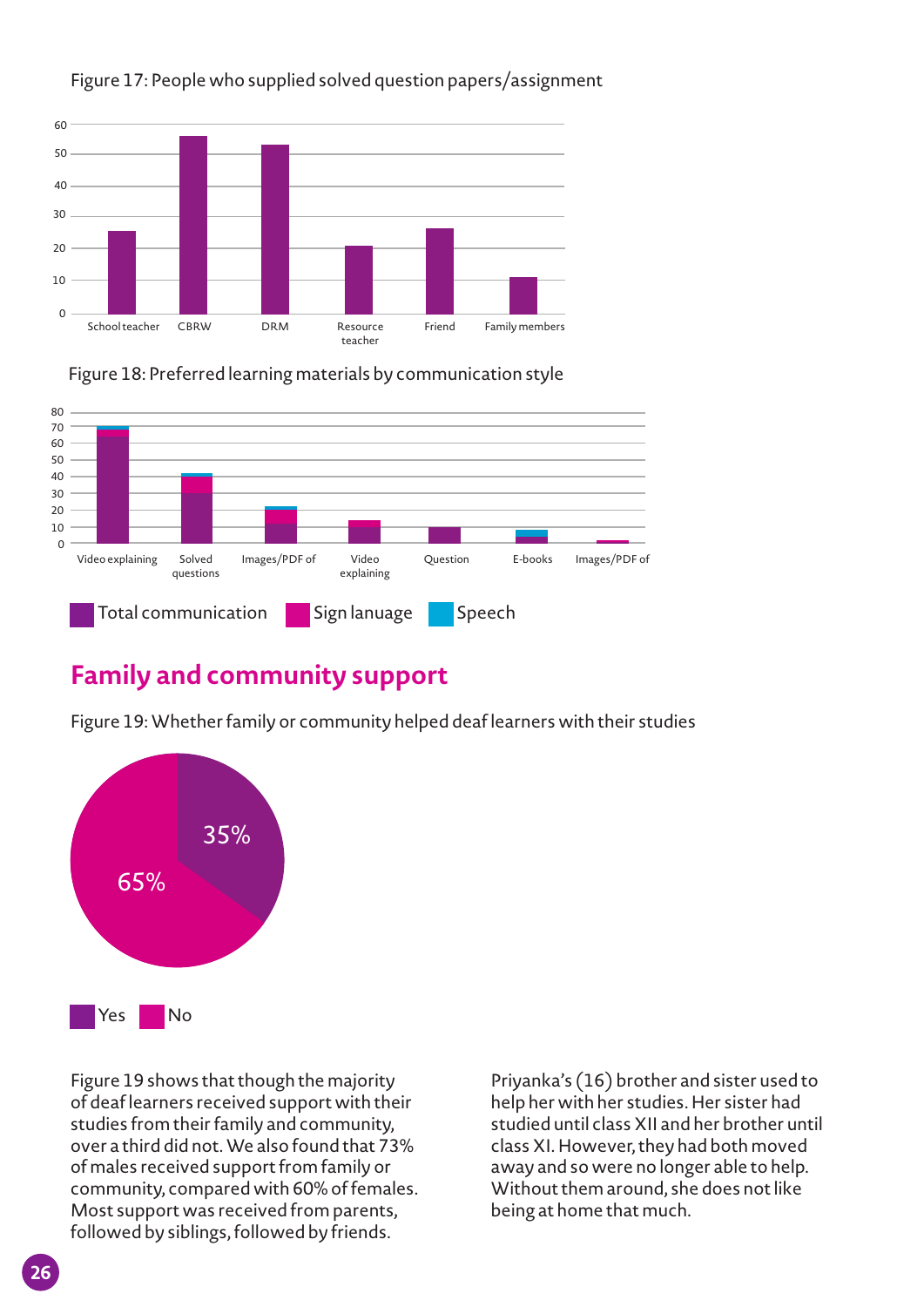

#### Figure 20: Whether deaf learners received support when they asked for it, by person

This chart (Figure 20) shows that most deaf learners received support when they asked for it 'Most of the time'. This is higher for males than for females, suggesting that males are more likely to get the support they need when they ask for it. Figure 21 also shows that more females than males said they received support from family or community.

Figure 21: Whether deaf learners received help from their family or community when they asked for it, by gender



#### **School and future aspirations**

Figure 22: Whether deaf learners returned to school when they reopened

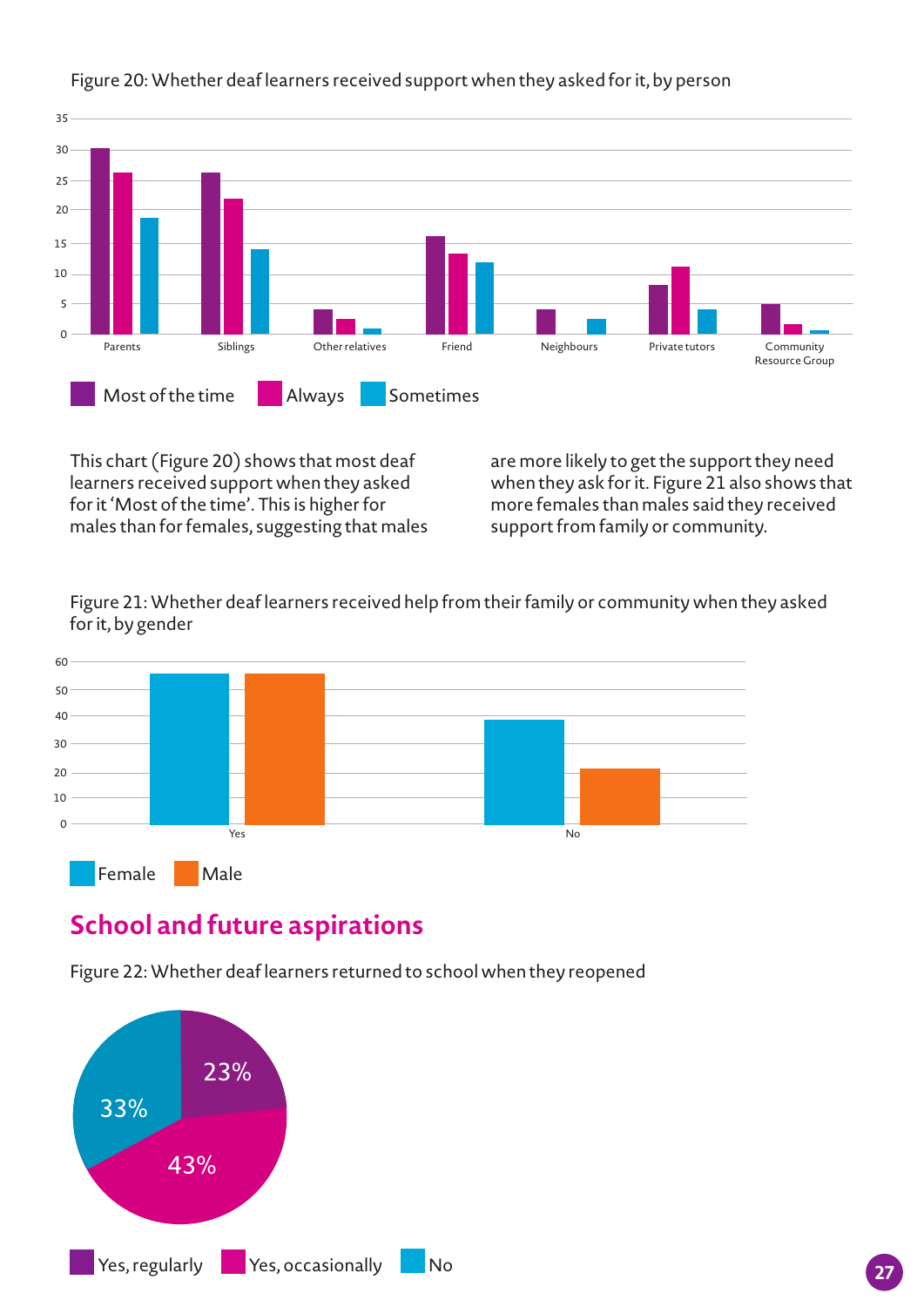The majority of deaf learners returned to school occasionally or regularly when schools reopened in February 2021, and a third did not return at all (Figure 22). When asked how it felt to be back at school, most said that it felt good to be back at school (Figure 23), with the main reason being because they received help from friends (Figure 24). 45% of those who were back at school also said that they liked studying from both school and home. Figures 24, 25 and 26 show that one of the main reasons they liked studying at both school and home was because they

got help from friends. Getting help from friends was a main reason why they were happy studying at either home or at school. This relates to an initial finding of this survey about not being able to see friends being a main reason why deaf learners felt 'Sad' or 'OK' during the pandemic. The importance of friends, both deaf and hearing, has been highlighted in previous evaluations in India, and socialisation is known to be important for deaf learners to develop language and concepts.



Figure 23: How it felt to be back at school



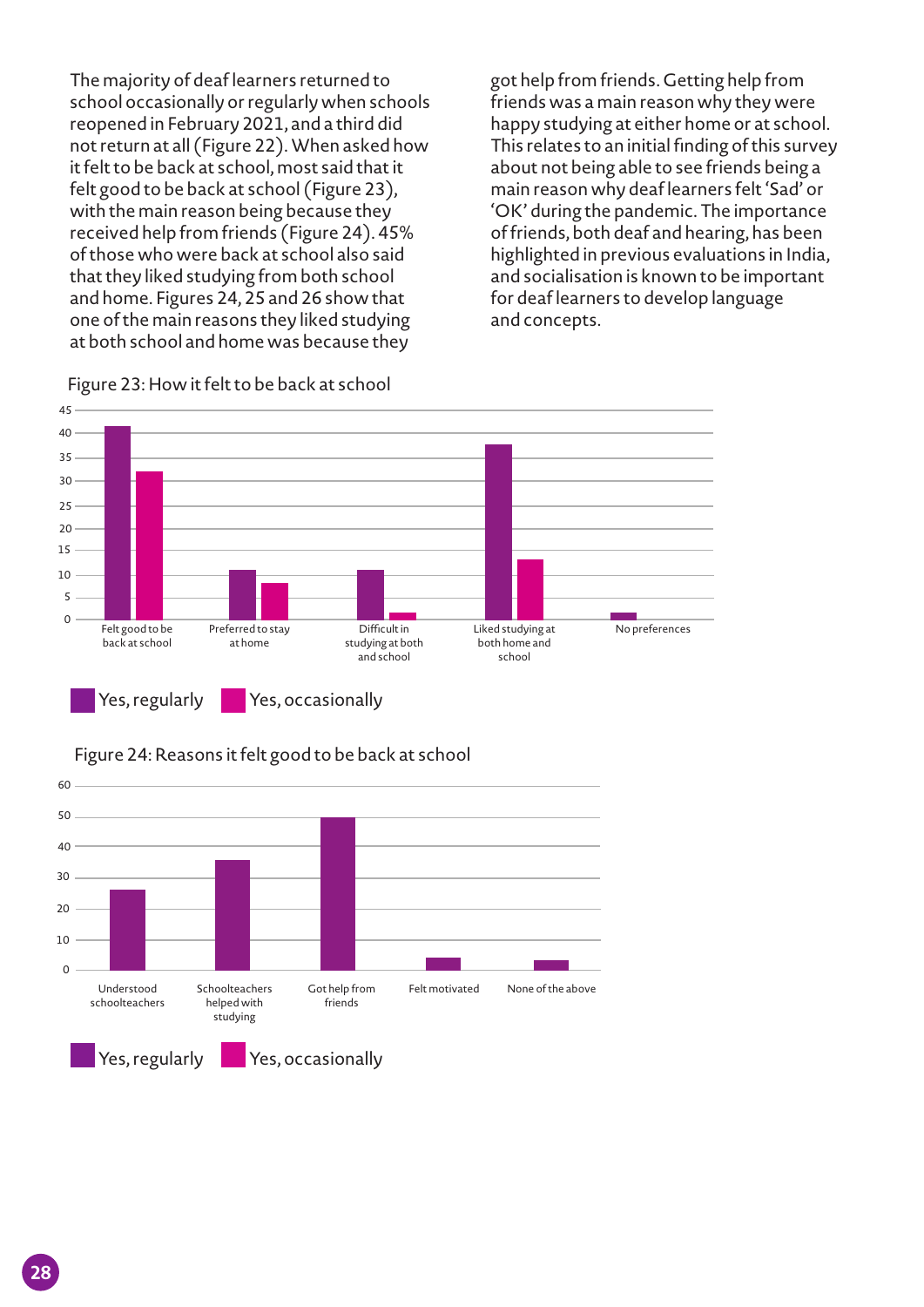

#### Figure 25: Reasons for preferring studying at home



Figure 26: Reasons for liking studying at both home and school

Koyel explained that her father, who is a primary school teacher, helped her with her studies, particularly in the first three months when the schools were closed. When the school provided practice exam papers, her friends also helped.

**"They would explain the questions in the [practice paper]. While school was on, they used to show me what was being taught in my book. They would underline in my book. They used to write in my notebooks also when I needed help."** 

8% said that they had difficulty studying at both home and school. We looked closer at this group to see if we could find out any more about why they felt this way. Almost all of this group had received support from parents, CBRWs and DRMs, similarly to those who said they liked studying at both home and school. However, we found that of those who said they had challenges, fewer of them had received support from siblings, friends, schoolteachers and Resource Teachers. As shown in Table 8, fewer of them received support when they asked for it, compared to those who liked studying at both home and school. This suggests that family and community support has an impact on the ability of deaf learners to study at both home and school.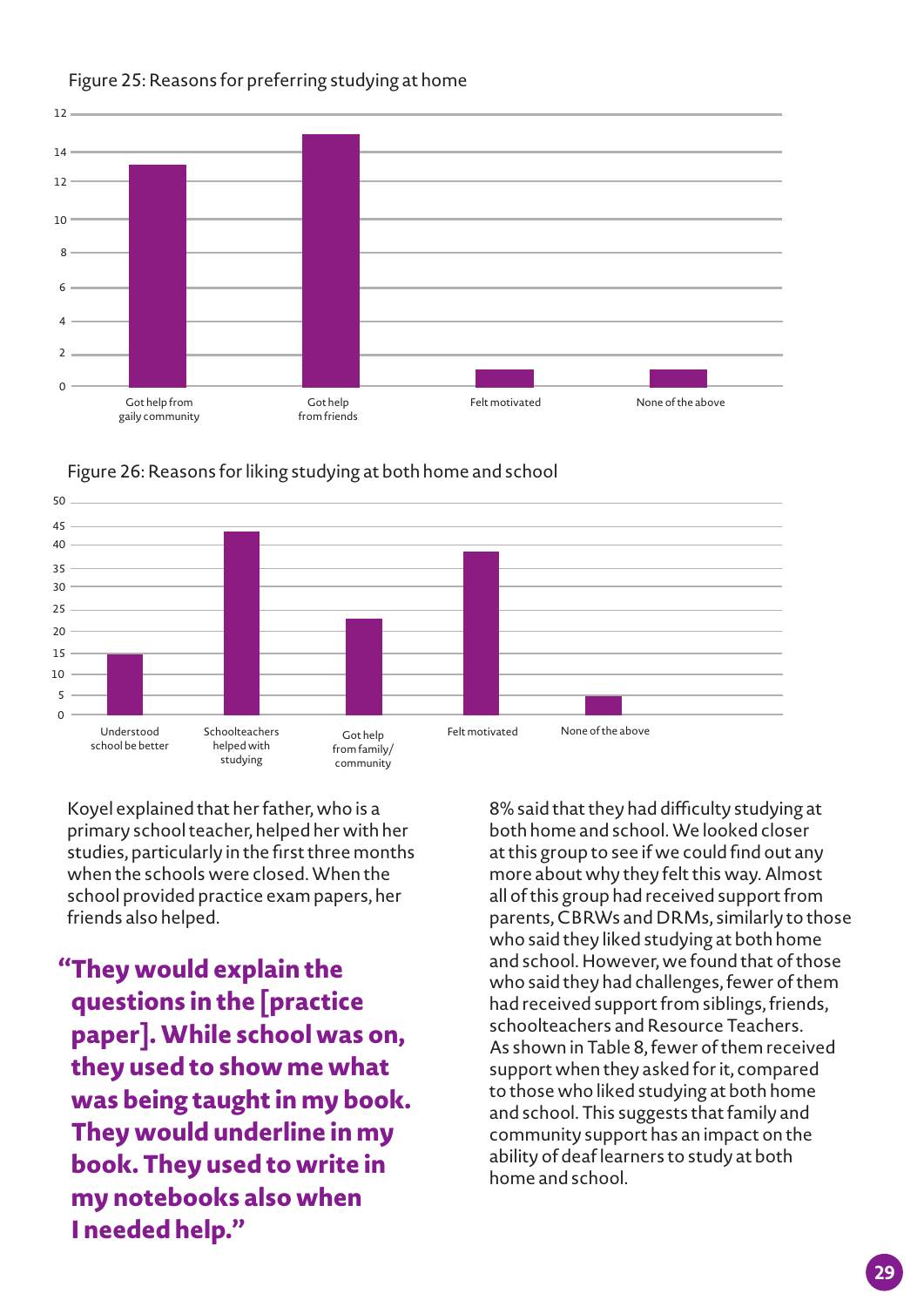| Whether they received support when<br>they asked for it | <b>Number of deaf</b><br><b>learners</b> | % total deaf learners |
|---------------------------------------------------------|------------------------------------------|-----------------------|
| <b>Always</b>                                           | 41%                                      | 20%                   |
| Most of the time                                        | 46%                                      | 33%                   |
| <b>Sometimes</b>                                        | 16%                                      | 46%                   |

Table 8

Figure 27: Deaf learners who plan to continue or discontinue studying



It is encouraging to see in figure 27 that the majority of the group intend to continue to complete their secondary or higher secondary school education. Of those who plan to complete their study, 21% also plan to study at undergraduate level (Table 9). This was a surprise to the DCW research team, who had thought a higher number of deaf learners would plan to stop their studies or would have to join their family business or help parents at work due to increased financial pressures brought about by the pandemic. The case studies also reflected a preference for continuing education. Only one deaf learner had decided to drop out of school. Many looked forward to attending school more regularly so that they could be with their friends. As Sachin explains,

## **"When the school will reopen, I will be able to study and also play with my friends again."**

Despite this, the deaf learners in the case studies also shared their thoughts about the way schools need to change to be more accommodating of deaf learners. Sharmista wanted the Education Department to know that "The schools should think more about the deaf students. For example, they should be able to sit in the first row, the teacher should explain slowly and clearly and this would help in lip-reading too." Most of them also shared that they felt sign language should be used more commonly in schools. This is significant as we know that currently mainstream schools do not use sign language.

| <b>Plans after board exams</b>                                    | Number of deaf<br><b>learners</b> | % deaf learners plan to<br>complete study |
|-------------------------------------------------------------------|-----------------------------------|-------------------------------------------|
| I will complete my higher secondary education                     | 67                                | 45%                                       |
| I will take admission at undergraduate<br>level (college)         | 31                                | 21%                                       |
| I will look for paid work                                         | 16                                | 11%                                       |
| I will do a vocational course                                     | 15                                | 10%                                       |
| I will join my family business/enterprise/help<br>parents at work | 6                                 | 4%                                        |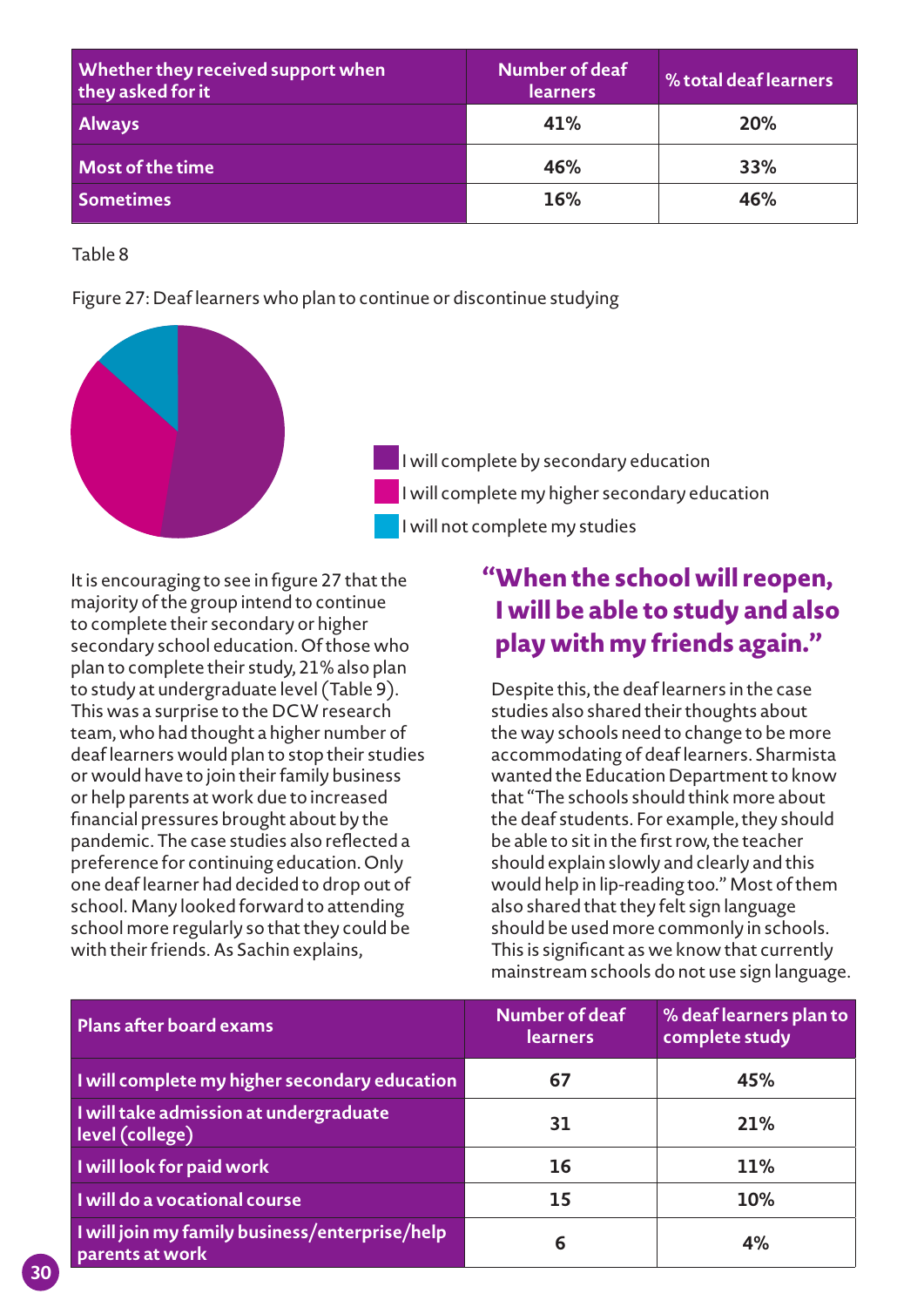| I will stay at home for household work | 3% |
|----------------------------------------|----|
| None of the above                      | 3% |
| No response                            | 1% |
| I will get married                     | 1% |

Table 9



Figure 28: Deaf learners who plan to continue or discontinue studying by gender

Only 14% said that they do not plan to complete their studies. More than half of this group are females (Figure 28). We could not find out much about this group and the reasons why they had decided to stop studying (Table 10). Anecdotally, it was reported that some deaf learners struggled to complete the final questions due to their internet connection, so it is possible that this interfered with their answers. We also looked into whether the group who had decided to drop out had received support from family and community or whether they had devices, and we found that most of them had access to both. This suggests there may be other factors as to why they decided to drop out. The case studies did not mirror the survey in its insights into the differences between the male and female experience regarding the reasons why they had discontinued their studies.

Ayesha's case perhaps gives us some insight into the reasons why discontinuing education is a preferred option. For Ayesha, she has been disconnected from her school for two years and her interest in studying,

whilst not strong to begin with, has waned. Assessments done by partner staff at the Learning Centre found that her educational competencies were lower than what was expected for her class. She has struggled with online classes provided by the partner and finds it hard to concentrate. She is impatient with watching videos and looking at the shared pdfs of hand-written notes or books/ book chapters that include a lot of text. She also prefers to study with her peers than on her own.

Sanchari (24) did not want to go back to school when it opened briefly. She just wanted to focus on the work required so that she could finish her exams. She had started going to the Learning Centre several years ago when she was in Class X as she had failed the year. Thankfully she was able to pass her Class XII exams this year. The school used class XI results and performance in project work to provide marks. Though she is not interested in further studies and would rather learn tailoring and make a living from it. For deaf learners like Sanchari, where studying has been a challenge,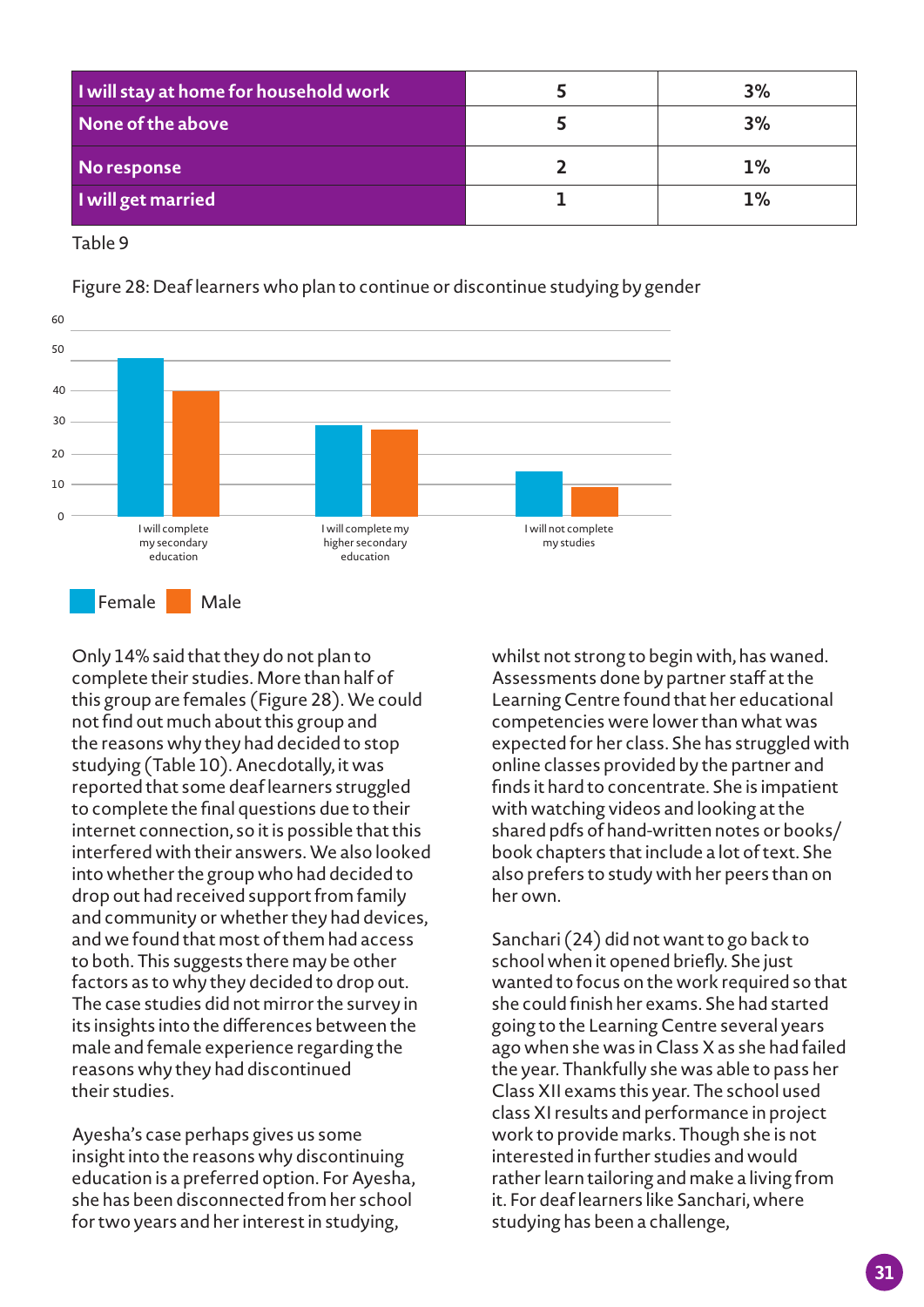the practicalities of earning an income is more important than an education.

In contrast to the survey, the case studies showed signs of resistance to gender norms from several of the female deaf learners involved. Nahida spoke about family pressure for marriage, which is more common for girls due to societal norms around the age a community believes a woman should get married. However, Nahida was resisting this pressure. She also shared her view on boys her age spending more time on mobiles and non-productive activities during the pandemic.

Priyanka's story also demonstrated a commitment to education, despite the arduous journey over mountain rivers and the inevitable challenges her Adivasi background would give her. (Adivasi is a tribal/indigenous ethnicity in which people are more likely to be economically disadvantaged and receive less education.) Meanwhile, ensuring the marriage of his younger sister with due ceremonies was part of the reason why Ashraful had to drop out and start working. Here, we can see the inevitable pulls and pressures of circumstances as well as societal expectations on the male participants (as provider) at play.

However, the case study process did not deeply investigate gender differences in experience during the pandemic, and further study of this would be beneficial.

| Plans after board exams                                                       | Number of deaf<br><b>learners</b> | % deaf learners plan to<br>complete study |
|-------------------------------------------------------------------------------|-----------------------------------|-------------------------------------------|
| None of the above                                                             | 20                                | 87%                                       |
| I have decided to quit my studies as my family<br>cannot afford my studies    |                                   | 4%                                        |
| My family asked me to quit my studies so that I<br>can earn/help them in work |                                   | 4%                                        |
| The uncertainty after the pandemic made me<br>decide to quit my studies       |                                   | 4%                                        |

Table 10

#### **Case studies: the stories behind the statistics**

Many of the survey results were echoed in the case studies. However, some themes emerged from the case studies that were not revealed through the survey. The case studies showed in detail the fear deaf learners have faced through this pandemic. Several expressed fear of being beaten by the police if they left their home for school or to see friends. Many were frightened of contracting the virus. Some were extremely worried about how they and their families would eat without the ability to work.

The loneliness and isolation deaf learners felt came through strongly in the case studies. Many spoke of spending all their time at home, doing chores or playing games.

This was in vivid contrast to the lives they described before the pandemic, where they described spending time with friends – both hearing and deaf – playing sports and studying together. Boredom was frequently referenced. Painfully, many experienced schools and Learning Centres reopening for a few months before the Delta variant meant everything closed again.

Their stories show how the pandemic changed their life trajectories in some instances. For Ashraful, his father's death coincided with the pandemic and Ashraful chose to work instead of wait for his education to return when restrictions allowed. Baidyanath's family financial uncertainty due to restrictions pushed him to join a vocational training course, where in other circumstances he may have completed class XII.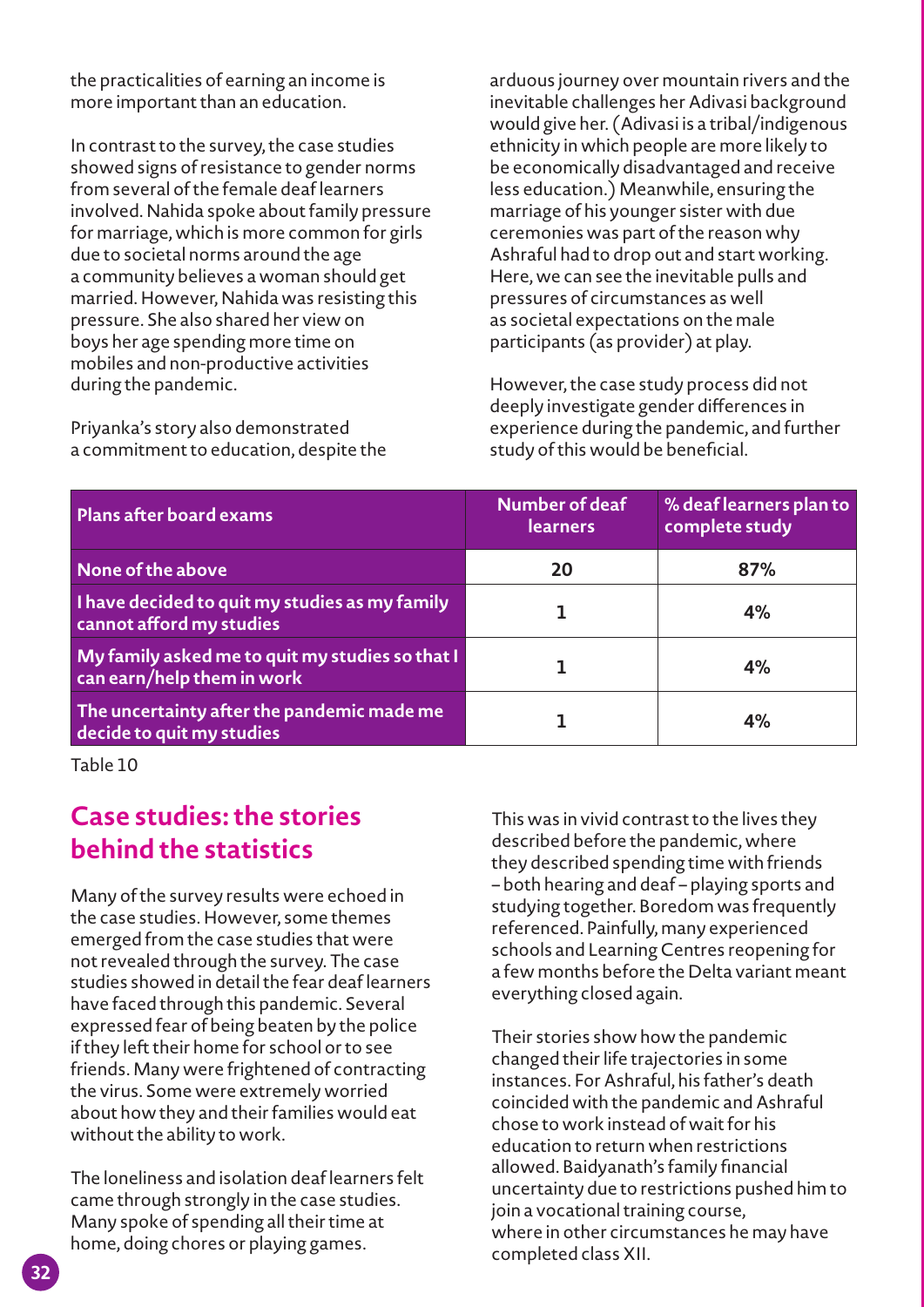# **Key findings**

## **Access to digital devices was uneven**

Our research has demonstrated that access to digital devices varied according to location. The majority of deaf learners were able to access a smartphone for their learning, and by contrast very few had access to a TV. Almost a third had no access to any devices – these deaf learners were from one of the rural locations. The other rural location had much higher levels of access to digital devices, mostly smartphones. This highlights that not all rural locations can be considered as homogenous, and reminds us that there may be differences, in attitude or practice, towards digital devices between different rural locations. Factors such as poverty and literacy of the community could be having an impact.

Online lessons were only available to those who had access to a smartphone, or for the very few who had a laptop or computer. Deaf learners who could access online lessons told us they liked them. Being able to access a smartphone for learning also put deaf learners at an advantage in terms of the variety of modes of support they were able to access.

However, online and hybrid learning was not an option for a third of these deaf learners. This must be strongly considered when thinking about how to support deaf learners in future, especially if schools remain closed.

#### **Non-governmental organisations have been filling the gap in educational support**

It is clear that these deaf learners received most of their support from the three partner NGOs, and not from their schoolteachers. These deaf learners are privileged in the sense that they had access to NGO support. However, by looking at those few who said

they had access to a schoolteacher, they still told us that they preferred support from the partners and found it easier to understand.

The West Bengal Government provided TV lessons in collaboration with a private TV channel, but these did not include sign language interpretation or subtitles. The Government also made practice exam question papers available online to download.

However, our survey has shown that TV lessons were not an option for almost all of the deaf learners, and most got practice exam questions from partner staff.

The survey has shown that support has overwhelmingly been provided by partners. Without them, deaf learners would have had little to no educational support during the pandemic.

It is also clear that deaf learners preferred and appreciated the support provided by partners, in particular Learning Centres.

# **Learning Centres were a key source of support**

Learning Centres are run by Deaf Child Worldwide partner organisations, out of their own offices or in community rooms. They are a core part of the current project being run by the partners. Deaf Child Worldwide and its partners felt that that centre-based support would be better suited for secondary school students rather than one-to-one support at home. These centres are staffed by Resource Teacher Groups, who are specialist teachers or qualified community members. They are supported by Community Based Rehabilitation Workers and Deaf Role Models, who are partner staff, to develop Teaching Learning Materials and to help with communication.

It is clear from our research that Learning Centres were a key source of learning support for the deaf learners. They were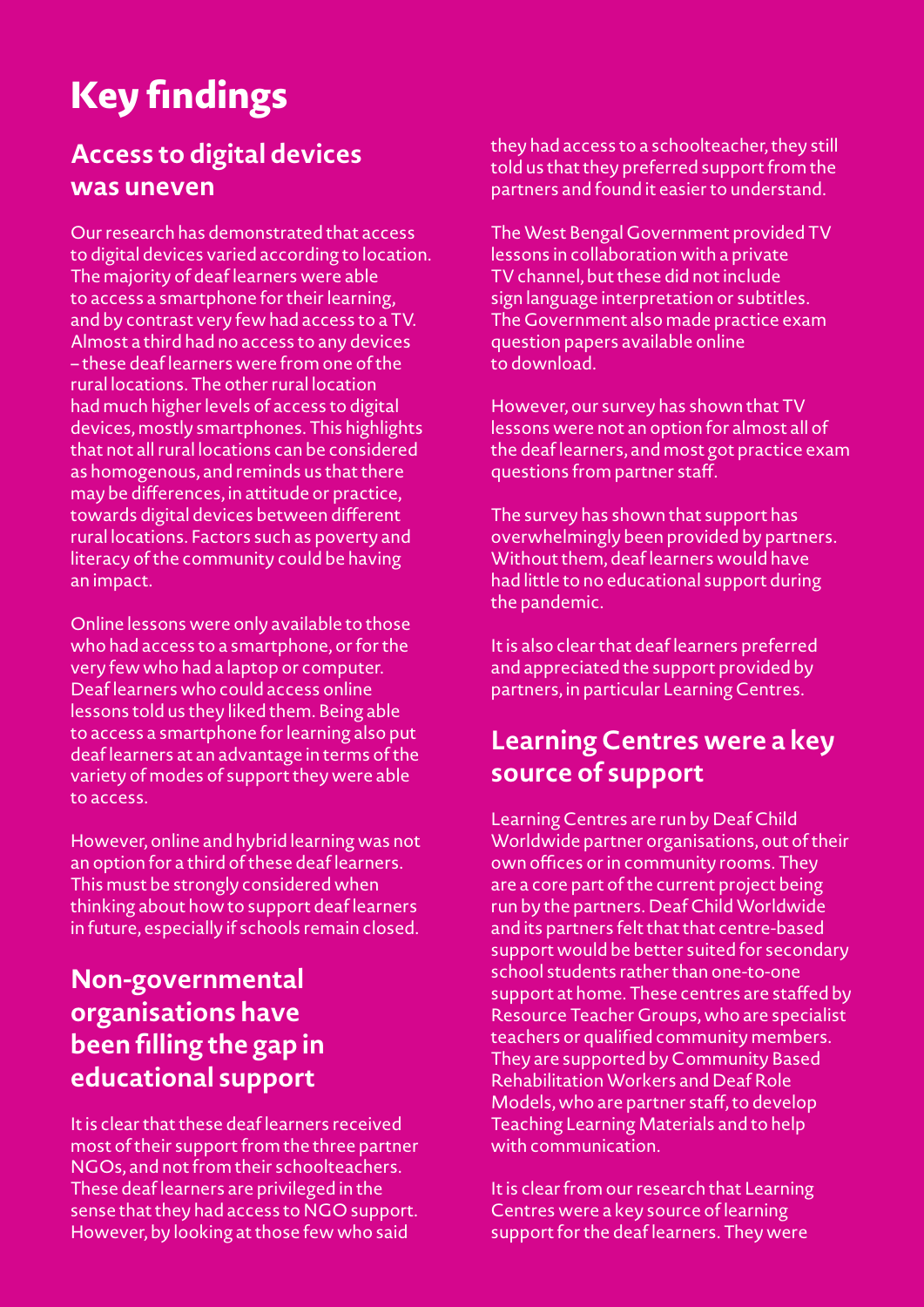the most accessed and most preferred form of support of the group. Deaf learners said they were able to understand lessons the most at Learning Centres. The case studies also showed that the Learning Centres were valued by deaf learners as they provided specialist support, using sign language and Teaching Learning Materials.

They were also a space where deaf friends could meet, rare in a pandemic where deaf learners were at home with their hearing families and neighbours. Learning Centres offered an alternative to schools during the pandemic. The way the Learning Centres operated fluctuated with restrictions, though they would open whenever it was possible. This was helped by the fact that Non-governmental organisations were allowed to remain open in order to support efforts to provide food and supplies to local populations as a result of the pandemic.

#### **Visual material and practice exam papers were the most accessible methods of learning**

This research has given us a greater insight into what materials deaf learners find helpful. In the case studies, many deaf learners highlighted how much they learnt from visual materials such as videos and images. The survey highlighted the use of videos explaining sign language concepts as the most helpful. Practice question papers came through clearly, in both the survey and the case studies, as a practical way for deaf learners to prepare for exams.

# **The importance of friends**

Friends were important to deaf learners at home and at school, if they had attended. For those who were happy to be back at school, the reason they were happy was because their friends helped them with their studies. For those who liked studying at home, the main reason was because their friends helped them with their studies.

Friends are clearly an important part of deaf learners' lives when it comes to their learning. This is significant because of what we know about the importance of deaf children having access to socialisation, which allows them to develop language and their understanding of new concepts and ideas. Deaf children are often at a disadvantage because they have less access to incidental learning. The significance of friends shown in this research supports findings from previous evaluations by Deaf Child Worldwide, where the importance of peers has emerged as a strong theme.

While most of the case studies did not distinguish between deaf and hearing friends, some particularly pointed to learning with other deaf young people being beneficial.

## **Female learners are at a disadvantage**

We saw several ways that female deaf learners were at a disadvantage to their male counterparts. For example, teenage girls in our research mostly accessed familyowned and shared smartphones to do their studies, where boys mostly owned their own smartphone. We also found that girls were less likely to receive support from their family and community when they asked for it. Of the small number of deaf learners who planned to stop their education, the majority of these were girls living in rural areas.

This is not a surprising finding, but it underlines the need to consider the intersectional ways that people can face disadvantage. The experiences of deaf young people in this research are not all the same, but vary depending on their gender and location.

## **The Covid-19 Pandemic triggered enormous anxiety in deaf learners**

The case studies have shown the anxiety deaf learners have felt through the pandemic. Rumours of police brutality against those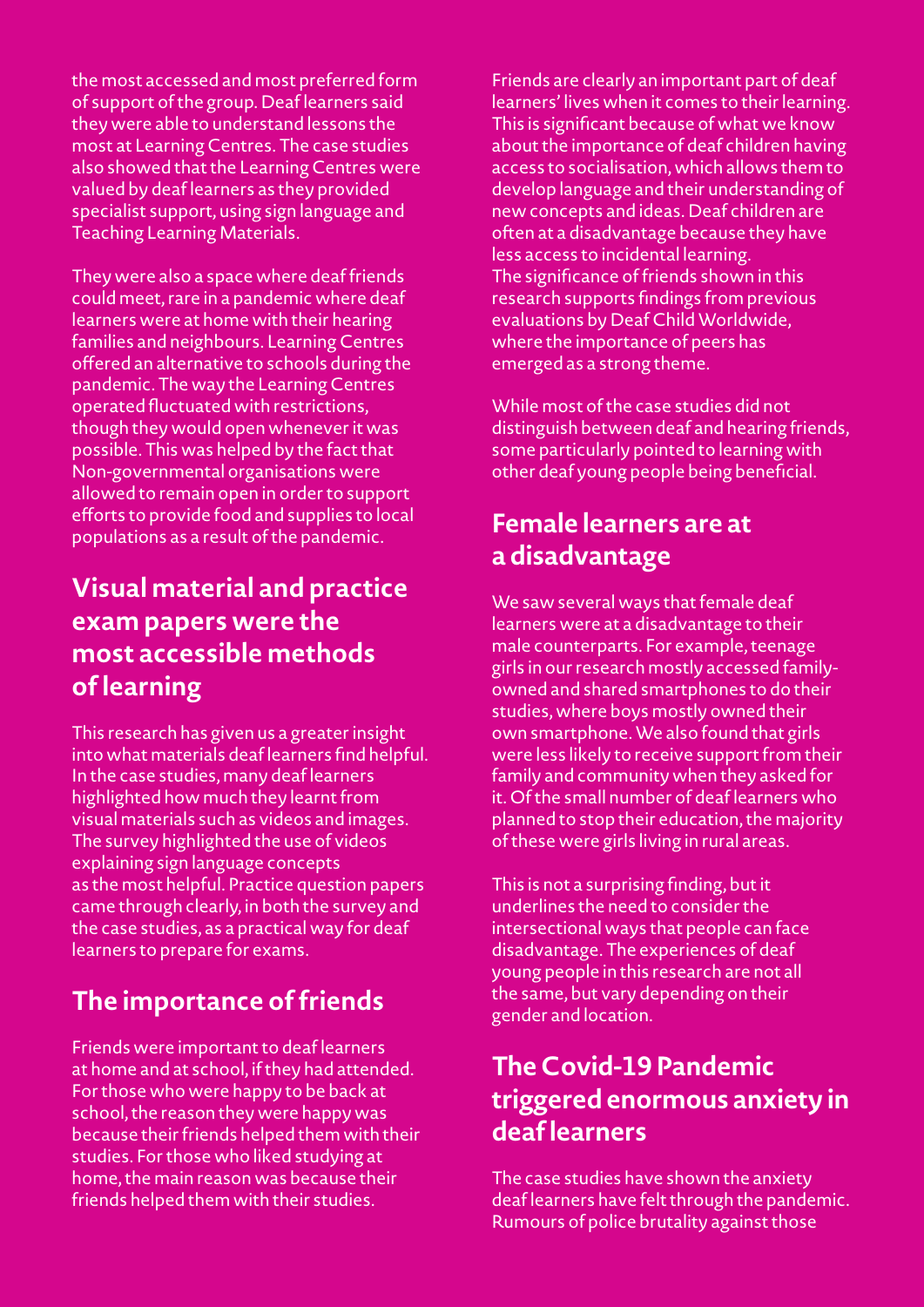out after curfew were cited by several of the deaf learners. The restrictions imposed by government meant several deaf learners worried how their family would eat. And many said even when restrictions lifted, they did not always immediately return to the Learning Centres out of fear of contracting COVID-19.

It was not clear from the case studies if their fears were unfounded – for example, if they understood that as young people without

co-morbidities that they were at a low risk for serious ill health, or if their fears related to infecting older or sick member of their families.

Regardless we believe it is important to ensure that key public health information is accessible to deaf children and people, especially in the case of a pandemic or national emergency.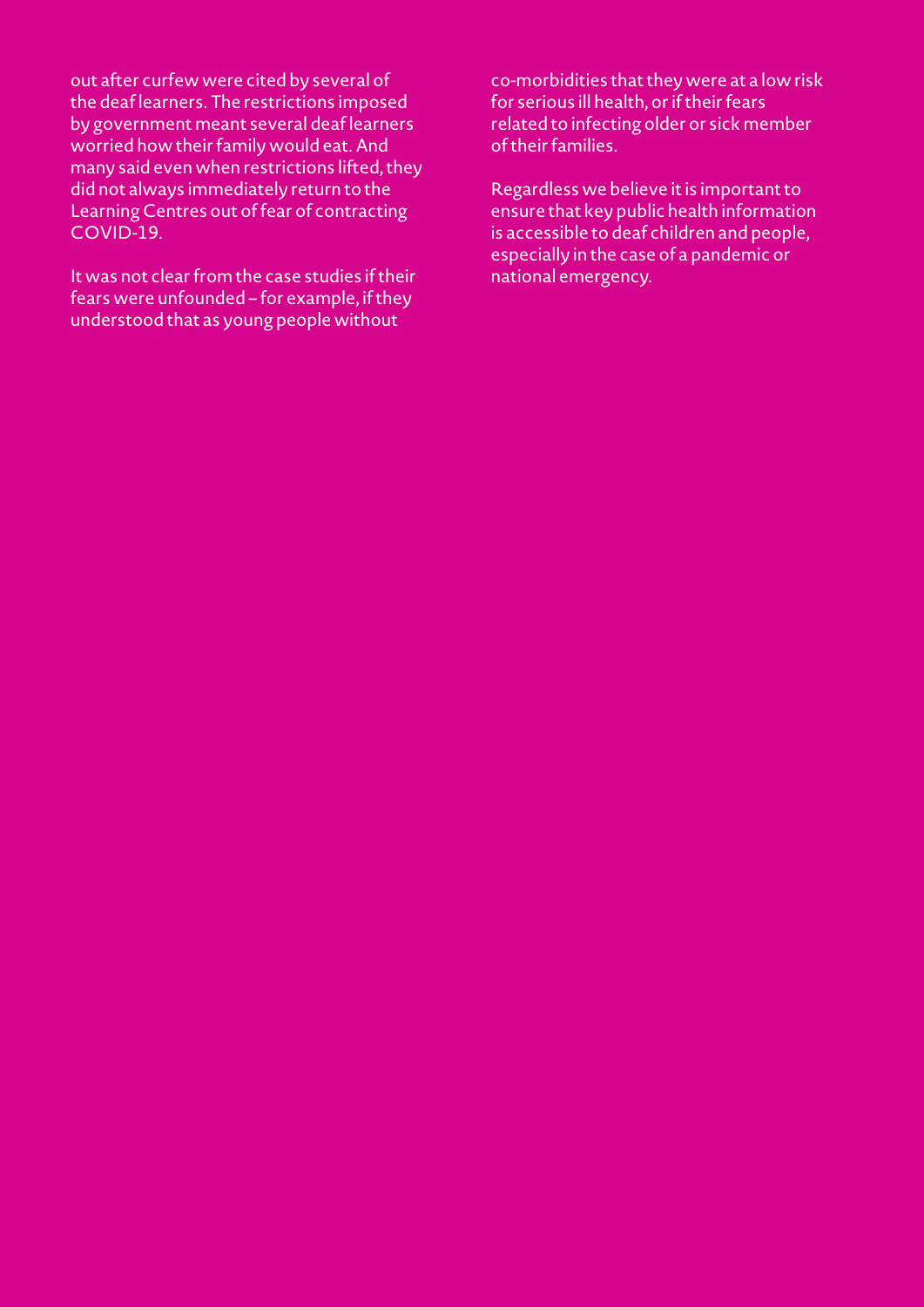# **Recommendations to education policymakers and funders**

**What this research reveals about learning during a pandemic and how to 'build back better' in an education system which is accessible for deaf young people from low income communities**

**Recommendation one: Ensure digital learning is accessible for all learners, including those with disabilities and from economically disadvantaged backgrounds**

Our research has revealed that moving lessons online when schools closed has been a disaster for the education of deaf young people from low income communities.

Our survey found a third of deaf learners did not have access to any kind of digital device. The case studies also showed that those with access to devices worried about affording data for their phones or struggled to keep up with video lessons due to issues with buffering.

Lessons on the TV and radio exclude deaf learners. Deaf young people cannot hear the radio and will not understand television programs if they are not subtitled or showing sign language interpreters.

#### **Recommendation two: Invest in training teachers so that they are equipped with the right skills and knowledge to teach deaf children.**

This group of deaf learners received the majority of their support from staff at Learning Centres, which provide the specialist and intensive support they need. Our survey showed that most deaf learners said they could 'always' understand at Learning Centres, whereas only a third said they could 'always' understand their

schoolteacher at their mainstream school, where they are likely the only deaf s tudent or else one of very few deaf pupils. We recommend teachers in mainstream schools be trained in understanding how deaf children learn and how they communicate. Without this knowledge, teachers will not be able to make their lessons accessible to deaf learners in their classroom, which means deaf children will continue to fall behind.

#### **Recommendation three: Provide additional support to deaf students at school and in the community that recognises their specific needs.**

Our research shows that before and during the pandemic deaf learners thrived by attending Learning Centres or receiving visits from partner staff from the Learning Centres. These educators develop specific materials that will help deaf young people understand and engage with curriculum. For example, our case studies showed how much deaf leaners valued the visual learning materials, such as the pictures, videos and drawings created for them. This extra support recognises the gap that deaf learners face due to late diagnosis and late access to language, and also makes the curriculum accessible to them. Support like this is crucial for deaf learners and must be built on and extended, both now and as the pandemic recedes.

#### **Recommendation four: More research is needed to understand other factors that lead to disadvantage**

Our research shows that deafness should not be considered as a homogenous experience. There were other intersectional disadvantages to accessing education that some deaf learners faced, for example being female (gender) and location (living rurally). More research is needed to find out more about how these intersectionalities, as well as others such as ethnicity, income stability, class and caste are experienced alongside deafness.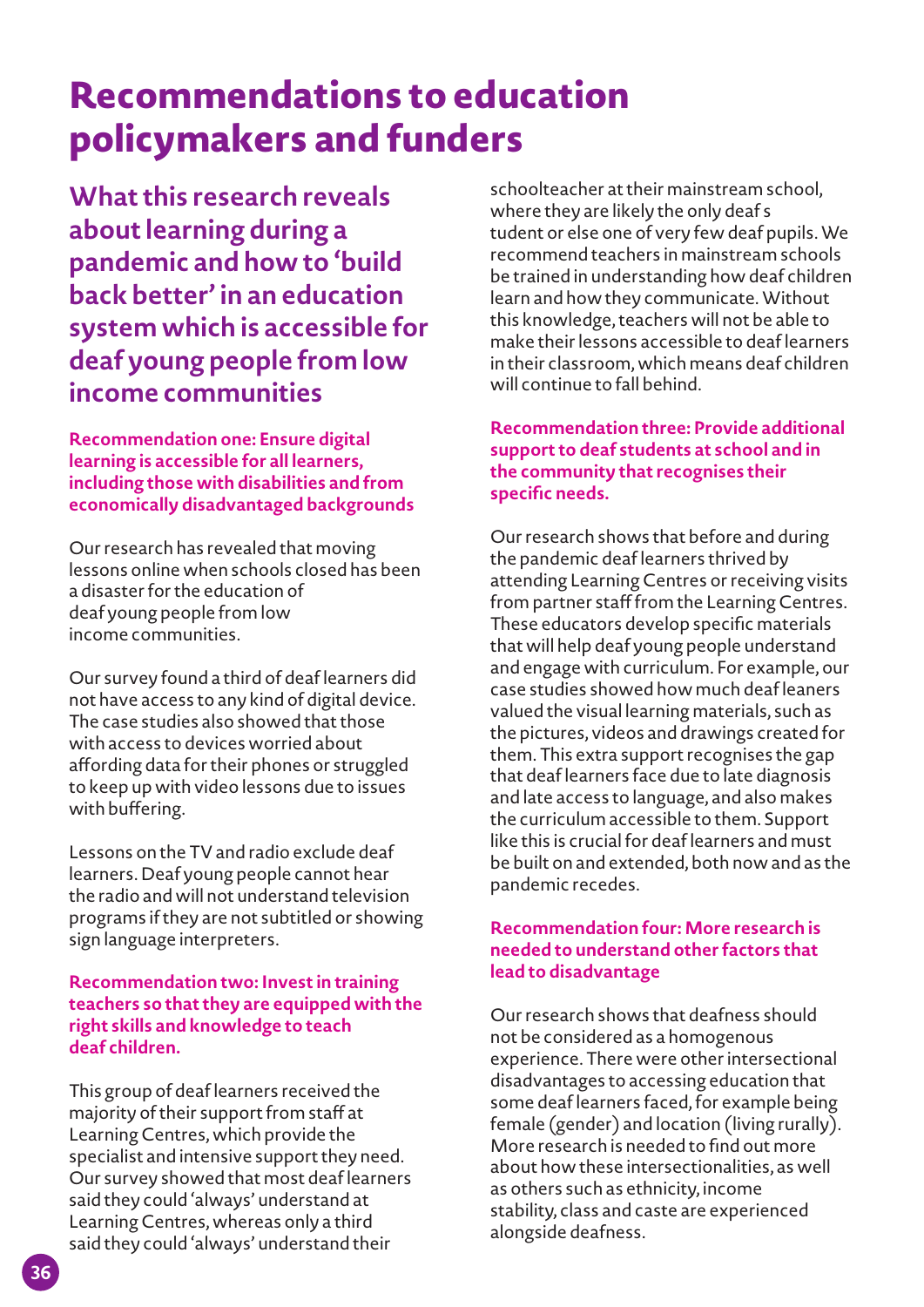# **Appendix – Case studies**

These case studies were collected by Deaf Role Models and written by supporting staff, with the help from Case Study Researcher Ronita Chattopadhyay. All case studies have been shard with the deaf learner, who has validated and approved their use. They have been translated from Bengali into English.

# **Driven by determination: Priyanka Nanwar's story**

Sixteen-year-old Priyanka Nanwar is a spirited and brave girl. She has always been regular at the learning centre run by Khagenhat Welfare Organisation (KWO) at Falakata block in Alipurduar, West Bengal, India. "I like studying," she shares with a broad smile. She lives with her parents within the Dolmoni tea garden estate. Both her parents work in the tea garden as labourers. She has an older brother who works as a rajmistry in Kerala. She also has an older sister who is married. Priyanka's home is a colourless, single room in a predominantly Adivasi<sup>21</sup> area of the tea garden.

Priyanka's school and the Learning Centre are both located 9km away from her home. She cycles through stretches of land often crossed by elephants (sometimes even on rampage!), parts that are deserted and those where men load trucks with materials. This particular section is considered risky for girls and women. Her parents, and her brother when he is at home, sometimes accompany her for this stretch. She also crosses a seasonal mountain river. When the river is flooded, Priyanka is disconnected from her school and the Learning Centre as well. There is another route – but that is 20km! Priyanka has gotten used to these hardships. But then her life and routine were thrown out of gear with the COVID-19 pandemic in 2020.

Priyanka's mother had first felt that something was wrong when her daughter passed one year of age and did not speak.

She did not cry or scream. As Priyanka's age increased, so did her mother's worries. She was admitted in a local government primary school in class II at seven years of age. She was taken to a doctor and tested the following year. She had 80% deafness in one ear and 75% in the other.<sup>22</sup> While they were disheartened, her parents never ill-treated Priyanka because of her deafness. Priyanka moved through primary and upper primary levels and changed schools as needed. She got admission in a higher secondary, co-educational government school. She has four deaf friends in the school. She also counts some of her classmates as friends. Some of them live along the route she takes to school and accompany her for part of the journey.

Before the pandemic, she used to go to school regularly (except during the monsoons). She particularly enjoyed the geography class. She would struggle with Bangla and English though. She could spend time with her friends. She would also come to the Learning Centre. At home, Priyanka's sister had been her playmate till she married and moved away. Her brother also migrated for work. Both her siblings used to help her with her studies. Her sister had studied till class XII and her brother till class XI. Priyanka shares that, without them around, she does not like being at home that much.

Then in March 2020, her parents came back from work one day and told her that the tea garden was shut indefinitely. Many questions sprang up in her mind. She learnt about the COVID pandemic from her mother. She was shocked. The tea garden was closed for 12 days during the first lockdown. Then, the workers were gradually allowed to resume work. The school and Learning Centre were closed. The Deaf Role Model (DRM) or the Community Based Rehabilitation Worker (CBRW)/supervisor began weekly homes visits in May 2020. This became her sole link with her studies. The family does not have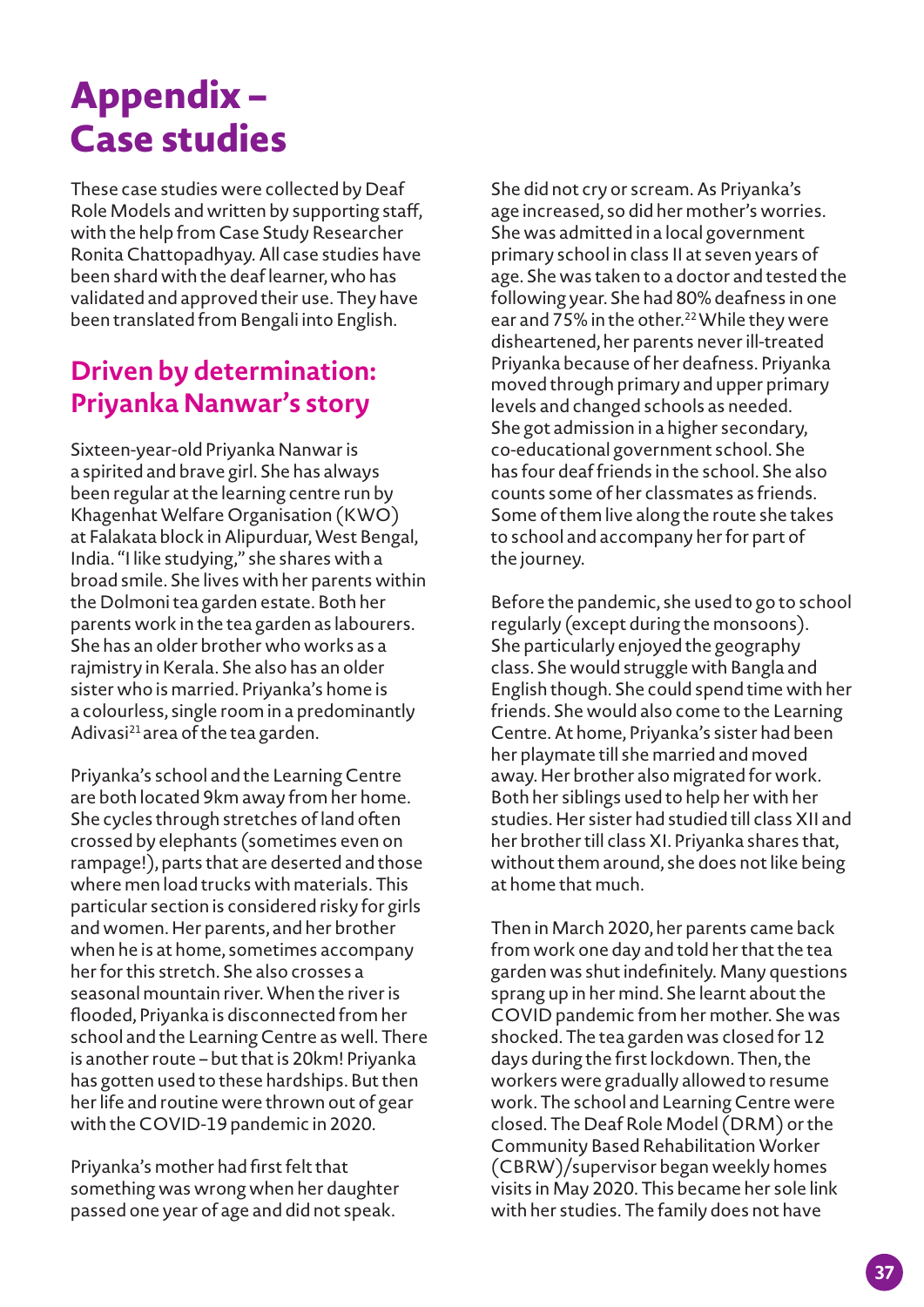a smartphone. Thus, online education was not an option. Moreover, her school did not hold online classes during 2020 to 2021.

In August 2020, the Learning Centre reopened following COVID protocols including social distancing. Earlier, Priyanka and her mother had visited the learning centre to collect rice provided by KWO. When the centre became functional, Priyanka could again meet her friends there, study and play with them. Among the learning materials used, she liked signed videos and PDFs. She could also meet some of her other school friends on the way to the centre. They would help her with her studies. Typically, they would write and explain as needed. They also helped with the model tasks provided by the school.

The school, situated within 100m of the centre, reopened only for a week in January 2021. However, the infection rate again shot up and the school was closed. Things became uncertain again. In May 2021, the Learning Centre also closed again. The DRM and CBRW again visited her at home. The

Learning Centre reopened in the first week of August 2021. Priyanka counts the DRM and CBRW among her biggest supports for education. They used Total Communication to work with her. Her friends from school and others at the Learning Centre have helped as well.

Both her parents are illiterate and thus unable to help directly with her education. But they have always encouraged her to study.

Priyanka, who prefers in-person/face-to-face education, is eagerly waiting for the school to reopen. She will be able to study again and spend time with her school friends. She is currently in class IX. She will take her class X examination next. "If teachers can use sign language, then

that would help many deaf students," she states.

She does not consider deafness as a significant

barrier in her life. But she also feels that she might face problems later. Priyanka wants to become a teacher who can support and inspire deaf children.

20Mason skilled in construction work.

<sup>&</sup>lt;sup>21</sup> Adivasi is an umbrella term for tribal groups in India. Adi means from the earliest times and vasi translates to inhabitants. Thus, these are age old/original inhabitants of the land who pre-date the arrival of the Aryans in the Indian sub-continent. The tea garden estates in West Bengal have sizeable tribal population including those that moved from their original homes in central India for work. This move was encouraged and controlled during the colonial era.

<sup>&</sup>lt;sup>22</sup>Priyanka and her family came in contact with KWO then (when she diagnosed at 8 years of age). Priyanka was supported with educational inputs through her educational journey since then.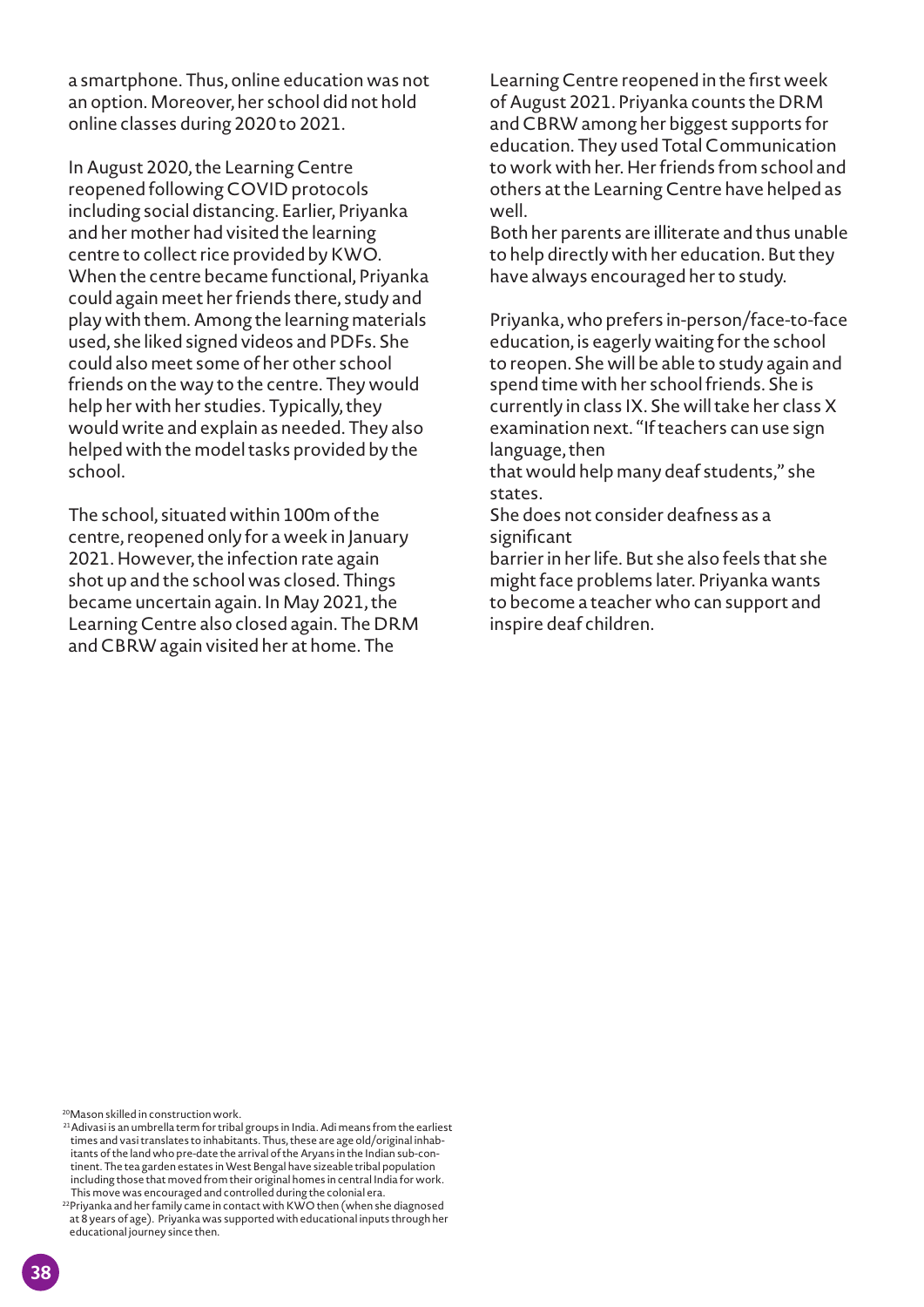#### **Valuing independence: Mohammed Adil's story**

The COVID-19 pandemic brought mixed experiences for 20-year-old Mohammed Adil. On one hand, his family had to deal with increased financial hardships. He struggled to continue his ties with education. But then, he also got to spend more time with his family members (particularly his father) at home. Thus, both pain and joy mingle as he shares about his experiences of the past two years.

Adil lives with his parents and two siblings in Kolkata, West Bengal, India. His father is a stenographer employed at the Kolkata High Court. Adil's deafness was diagnosed when he was three years old. He did not respond to any sounds and his parents began to grow concerned. He was taken to a doctor. Subsequently, tests revealed that he had 85% deafness in both ears. His parents, though disheartened, did not give up. At the age of five, Adil was admitted in the pre-primary section of a government school.

Adil progressed to class IX at the Hindi medium, government school. He likes going to school primarily because of the friends he has made. These friends, all of whom are hearing, help him with his studies including homework and preparing for examinations. They also play cricket together. His school has another deaf student besides him. Significantly, special educators have rarely visited his school (prior to the pandemic). It seems that access to special educators remains more problematic for Hindi medium schools than Bangla ones.

The year 2020 changed their lives in many ways. Adil's father's work stopped. His older brother had to discontinue his college education and start working at

a mobile repairing shop. However, he wanted his sister (then in class X) and Adil to remain in school. Adil's mother who handles household responsibilities, continued to hold the family together.

Adil shares that he feels afraid whenever he thinks about the initial days of the pandemic. "So many people were dying," he shares. With the loss of his father's income during the initial lockdowns, the family had to reduce its expenditure. They were even forced to reduce their food intake. His school closed. He could no longer go out to play. However, he liked spending time with his family. He would get provisions from the market as needed. He also helped his mother with household chores. He used to fetch drinking water and do other household tasks before the pandemic as well. In fact, he had always helped his mother more than his sister (who was traditionally expected to do so).

Adil's school did not hold online classes during 2020 and 2021. He attended online classes initiated by the Child in Need Institute (CINI)23. He shares, "It is difficult to understand. The connection is not there always. I have to keep asking again and again to repeat." He would often grow impatient because of network-related issues. He liked the sign language classes online. In other subjects, the explanations would invariably get interrupted due to network issues. Some signed videos were helpful. But, overall, Adil became quite fed up with online education!

He tried watching the education-related programmes on television. He could not understand what was being taught since sign language was not used. In the absence of regular physical classes in school,

he has found studying difficult. He visited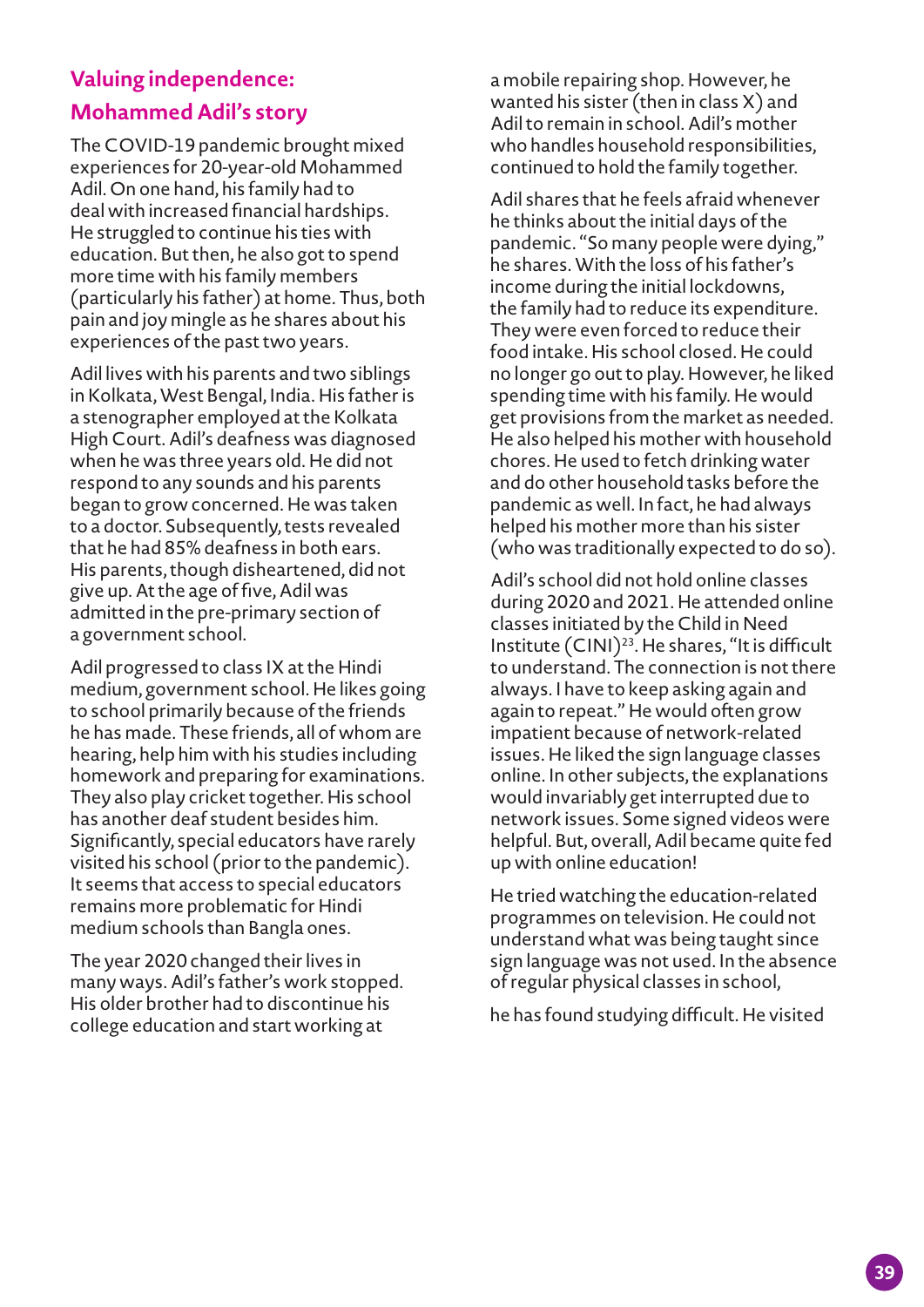the Learning Centre when it reopened in August 2020.24 Classes were held twice a week and Adil was a regular participant. He continued to receive inputs particularly on English and Mathematics.<sup>25</sup>

He shares that the online inputs and the physical learning at the Learning Centre did help to some extent in staying connected with his studies. His mother, who studied till class V, has been his biggest supporter. Even though she is often unable to help him directly with his studies, she has always been encouraging. "As long as she [his mother] is with me, I can overcome any barrier," he affirms. He also mentions his father, sister and the CINI staff as other key supports who helped him with his education during the pandemic.

Adil is eagerly waiting for his school to reopen. He is in a crucial period in his educational journey – class X. He urges the state education department to reopen schools at the earliest to ensure that the future of students at the higher secondary education level is not adversely impacted. Looking ahead, he wants to join the Industrial Training Institute in Kolkata and find employment. He has heard about the vocational training institute from his friends. He is keen to join mainly because he has heard that it uses deaf-friendly teaching methodologies. He is not yet aware of the specifics including the courses offered and related requirements. He is also open to pursuing higher education, i.e. attend college.

Adil does not think of his deafness as a significant barrier. But he is concerned about the lack of jobs for deaf people in Kolkata. Adil knows that his mother worries about him. He wants to secure his future so that he can reduce her fears and make an independent living himself.

<sup>&</sup>lt;sup>23</sup>Adil was identified during a survey conducted by the Learning Centre teachers. He was then in class VIII. Subsequently, his parents connected with CINI and he<br>began to come to the Learning Centre.

<sup>&</sup>lt;sup>24</sup>The Learning Centre was shut during March to July 2020. It was closed from May to June 2021 as well.

<sup>&</sup>lt;sup>25</sup> The Learning Centre has focused on supporting him in English and mathematics as its staff are also more equipped to do so (among all the subjects taught as per the curriculum of the Hindi medium school).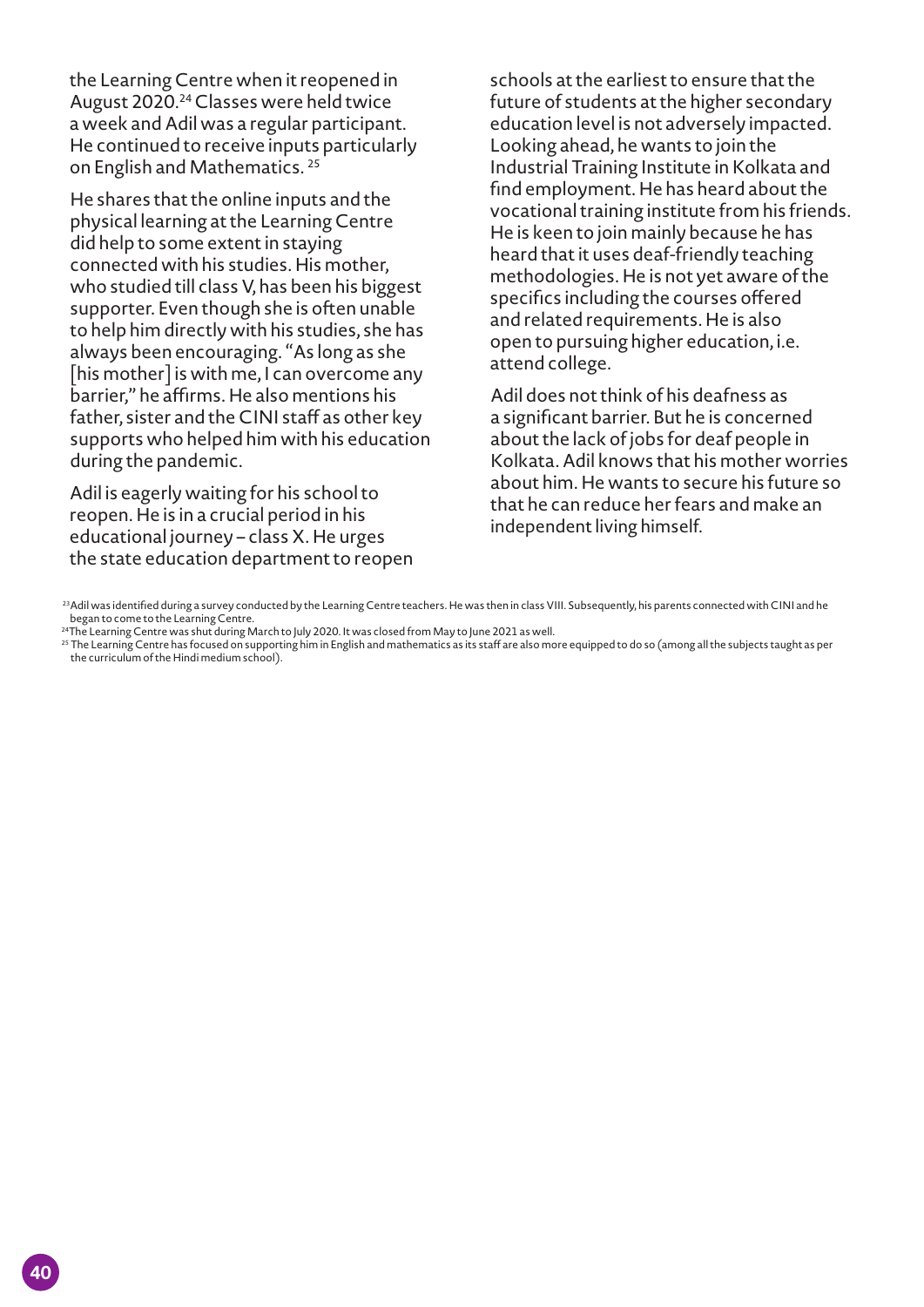## **Pandemic barriers: Nahida Khatoon's story**

Nineteen-year-old Nahida Khatoon<sup>26</sup> studies in class X at the government-aided school for hearing impaired children in Kolkata, West Bengal, India. She lives with her parents and brother in a small, one room flat in a multistoried building in the city. Her father used to work as a daily wage labourer in a sofa making factory. His meagre income would be exhausted in managing the family's finances. The factory was shut during the COVID-19 pandemic and this income stopped. Her brother had to drop out of college. Fortunately, he got work in the Kolkata Municipal Corporation developing/typing soft copies of identification documents. In these difficult times, Nahida's mother began to insist on getting her married. This stemmed largely from worries about finding a suitable groom for her as she grows older. But Nahida remained steadfast. She wanted to first work and become financially independent.

When Nahida was one year and six months old, she had high fever. She was unwell for many days. Two months later, her parents began to sense that Nahida could not hear and respond properly to them. They took her to a doctor. She was subsequently tested at a reputed government medical college and hospital in Kolkata. The test confirmed her deafness. Nahida could not hear at all (100% deafness in both ears). Her parents got her admitted in a school for the hearing impaired when she was three and a half years old. However, for the past two years, the COVID pandemic has disconnected Nahida from her school completely. Her eyes light up as she recalls travelling to school together with her close friend. She had first met her at the Learning Centre run by the Child in Need Institute (CINI)27. The commute became enjoyable largely because of her company<sup>28</sup>. Clearly, she longs for those earlier days to return.

Nahida's life became restricted to her house. She also became fearful of stepping out, particularly during the initial lockdowns. She had seen news (on the television) regarding police beating people for flouting covid-related norms. She would chat with few girls of her

age who lived within the same building in the evenings. She would also help her mother with the household work. Nahida believes that boys her age would have spent their time during the pandemic on their mobiles (including playing games) and other aimless pursuits.

Nahida became a regular participant and would never miss the online classes held by CINI. There had been no contact and support from her school and so she was eager to remain connected with her studies. However, online education was not easy for her. She shares," The time is very limited. Covering everything [the content in sign language] is not easy."

Understanding arithmetic and geometry has been particularly difficult for her.

In terms of learning materials, she does not like signed videos primarily because of network issues. This would lead to constant buffering/ breaks which hindered the flow. Downloading heavy PDF files has been another concern. Comparatively, she prefers question and answer sheets/assignments. The teachers from the Learning Centre would share question papers for all the subjects in a WhatsApp group. Where needed, the answer sheets would also be shared in the group. Thus, Nahida could consult the answer sheets also and practice herself.

Overall, Nahida prefers classes held in person in school and the Learning Centre since there is a lot of time and one does not feel rushed. She can understand better. Nahida attended the Learning Centre regularly whenever it was declared functional and public transport was allowed in keeping with the covid norms during 2020 to 2021. She had attended school regularly when it had opened briefly in March to April 2021.

Nahida wants to go back to school again like earlier times. She wants to be able to step out on the roads without wearing a mask. She requests the government education department to incorporate vocational training along with the education in the schools. She wants to learn tailoring and become independent. "I want to establish myself first. Then marriage can happen," she affirms.

<sup>26</sup>Name changed as requested by participant.

<sup>27</sup>**The Learning Centre** teacher had visited the school for the hearing impaired (known as Calcutta Deaf and Dumb School) to interact with the teachers in 2016. She met Nahida there and encouraged her to visit CINI's Learning Centre. She was in class V then. At the centre, she has been receiving inputs on academics as well as changes during adolescence, child protection and life skills.

<sup>28</sup>Nahida's friend studied in the same school. Nahida's family had recently shifted homes. Her school was now two hours away. The two travelled part of this journey together by bus.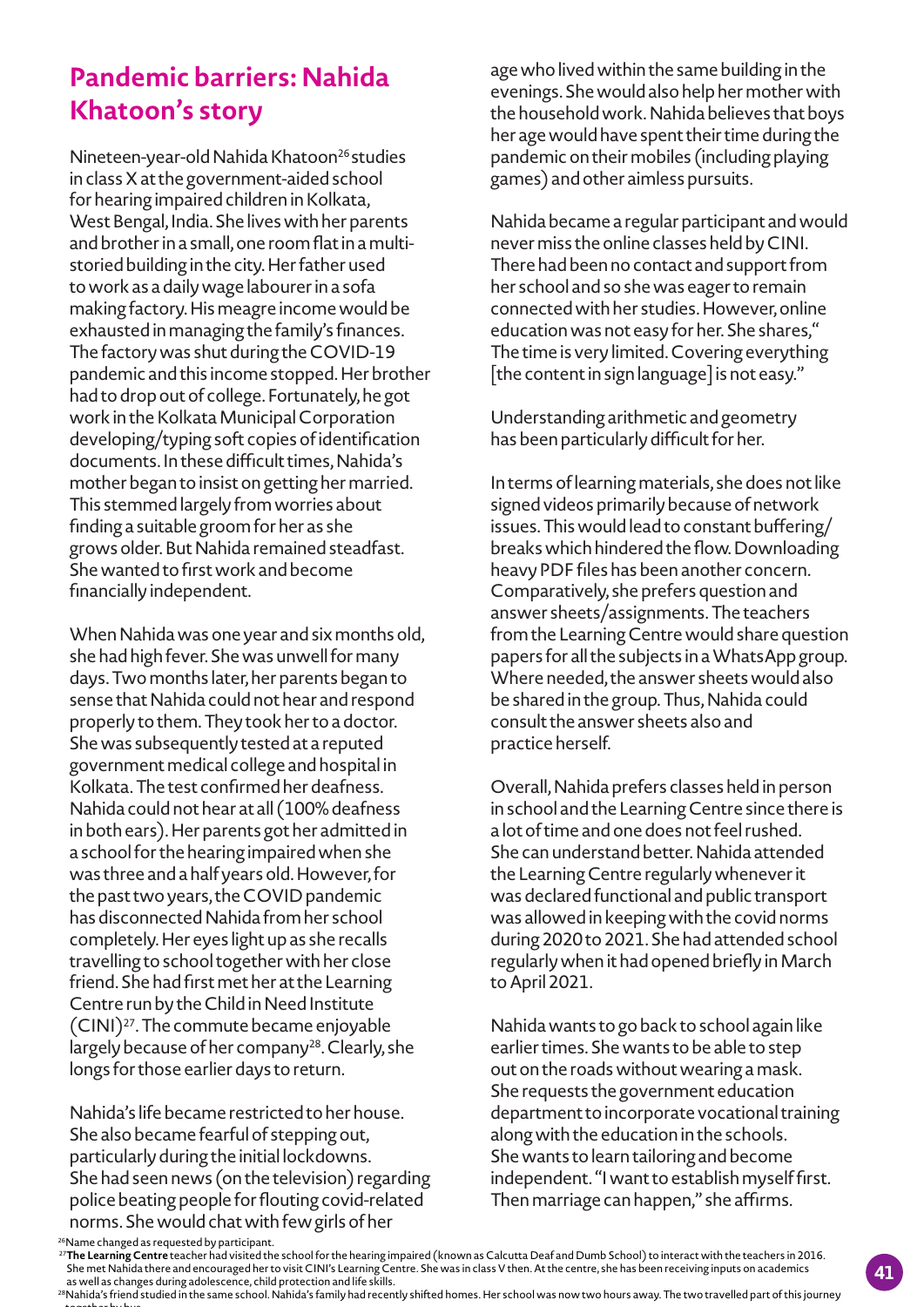## **Living with uncertainty and hope: Baidyanath Roy**

Nineteen-year-old Baidyanath Roy liked attending school. He also enjoyed coming to the Learning Centre on the Pauro Sabha premises in Dhupguri block of Jalpaiguri, West Bengal, India. Run by Khagenhat Welfare Organisation (KWO), the centre helps deaf children and young people with educational inputs and other supports. Baidyanath would meet his friends here and study with them. But the COVID-19 pandemic with its associated fears and risks disrupted his life and these vital connections for him. For a while, the smartphone owned by his father became his only link with education.

Baidyanath was born into a family of hardworking labourers. His father, who had studied till higher secondary level, worked as a rajmistry. He also became a tuition teacher for children in the neighbourhood. He took classes for these children in the evenings. His mother, who could study till class X, worked on the small plot of land that they owned. Despite these significant engagements, she also grew to become a leader in the parents of deaf children group she is part of. Baidyanath's world revolved around his parents them and his brother who was older to him by three and a half years. The family lived in a two-room home with concrete flooring and walls and tin sheets as roof.

Baidyanath's mother grew suspicious when he did not respond to sounds even at five years of age. He was formally tested and diagnosed with deafness when he was seven or eight years old. He had 75% deafness in both ears. Nonetheless, they admitted him in class I at a nearby government primary school. He later shifted to a secondary school located next to the primary school within the same field. This continuity aided Baidyanath. His likeable and easy-going nature made him a favourite with teachers from both the primary and secondary schools. In 2019, he cleared class X with good marks. He got a one-time scholarship of Rs 16,400 for

disabled students from the Mass Education Department (Government of West Bengal). Baidyanath then set his sights on clearing the class XII examination. "My roll number is 59. Our school is a regular school with boys and girls," he shared using sign language. His face broke into a smile while talking about his school. But this smile disappeared as the conversation turned to the COVID-19 pandemic and its effects on his family.

With a sad heart, Baidyanath revealed, "When my father's work stopped during the pandemic, we all felt very lost, clueless. My mother used to somehow manage with the ration (rice and pulses) provided by the government." He would see the pandemicrelated news on the mobile. (The family did not have television.) He came to know about the markets being shut, people forced to stay in their homes during the lockdown periods and the mounting deaths. He was most affected by the news of people being beaten by police for stepping out, particularly during the first lockdown in March to April 2020. Such incidents had also happened on the highway located close to his home.

Meanwhile, his mother was also unable to step out for work. His school had closed in late March 2020. He could no longer go out freely. He began to miss meeting with friends and being able to take short trips with them within Jalpaiguri. Durga Puja in 2020 had also been a quiet affair. He could not visit pandals with his friends. KWO could arrange only one day-long, educational tour in March 2021 when the infection rate had reduced. However, the country soon reeled under the effects of the second wave of Covid. Further trips and events were not possible. Baidyanath missed practicing mime and performing with his friends at these events.

The Learning Centre, located 5.5km away, reopened in August 2020<sup>38</sup>. But Baidyanath did not return. He was scared – what if the police caught him and hit him? It took him some time to overcome this fear. He began tentative visits to the Learning Centre in December 2020. Gradually, he became more regular. But then the second wave struck in 2021 and the centre was closed again.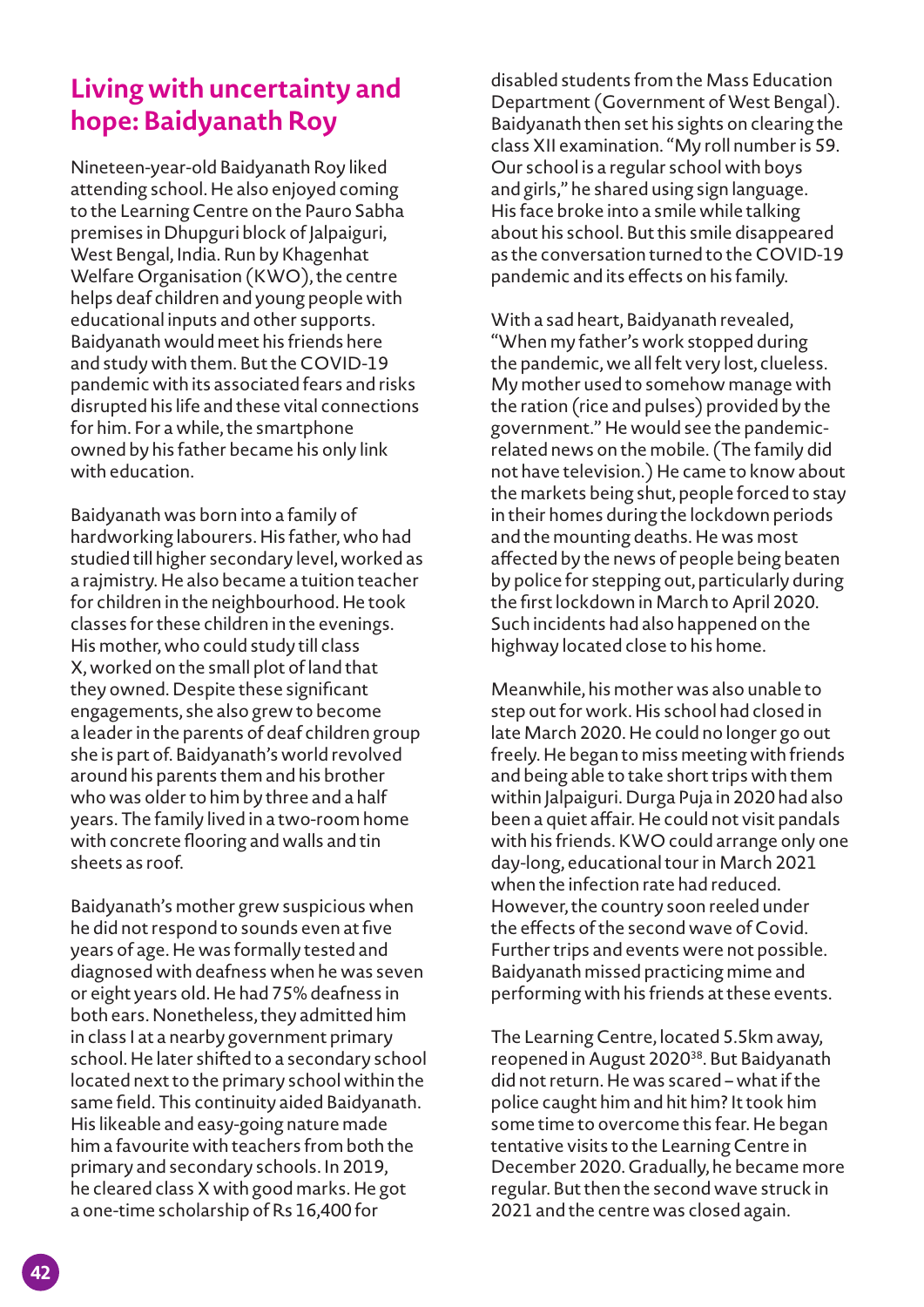The school also followed a similar pattern. It reopened briefly in January 2021 and then closed again. The school asked students to collect and submit model task papers for all subjects periodically. Initially, Baidyanath's school friends collected the papers for him also. They explained and helped him fill the sheets as well. Gradually, Baidyanath began to make these trips himself. The school initiated online classes in August 2021 only in one language. "The English teacher in school started a WhatsApp group. That was helpful. Even though she could not explain with sign language, she used to help a lot with the writing," he recalled.

Meanwhile, the online classes held by the Community Based Rehabilitation Worker (CBRW) and Deaf Role Model (DRM) became Baidyanath's strongest and continuing link to education. These online classes were initiated by KWO in May 2020. Often, three classes were held a week. Zoom meetings were also used for focused inputs on various subjects once a week. These were usually slotted from 11am to 2pm with 20-minute breaks.

Baidyanath like signed videos in particular. He felt that these were easy to understand. Also, he preferred in-person teaching to online classes where he often experienced network/connectivity issues. He shared that he preferred studying in school even though the teachers did not use sign language. He also shared that books and other learning aids that contained chunks of text were difficult for him. He found documents that combined pictures and words more accessible.

Baidyanath indicated his parents, school friends, DRM and support staff as the biggest supports for his education. He also had a tuition teacher who came to his home and taught free of cost. However, the tuition teacher had not been able to come regularly during the lockdown periods. Baidyanath remained eager to return to his school. "I will definitely go back to school when it reopens," he shared. "I really like geography and mathematics," he added. He also looked

forward to spending time with his classmates.

But before schools could reopen, 39 his life took a significant turn. Baidyanath had applied for admission in the Industrial Training Institute (ITI) for Physically Challenged Boys and Girls in Kolkata, West Bengal. The family had been grappling with lack of work (and finances) and the possibility of Baidyanath securing a course and subsequent employment had seemed more urgent. He received news that he had been selected for a course in dressmaking. Baidyanath and his family were now torn between elation and concern. Should he discontinue his studies and join the ITI or complete class XII and apply again? How would they cover the costs of living in Kolkata?

The course would begin on 1 November 2021. With this deadline looming over their heads, Baidyanath's parents decided to opt for the course. He travelled to Kolkata with his mother. They arrived on campus and learnt that he had been given hostel facility. This was a big relief. He would still have to make arrangements for his food. Another deaf youth supported by KWO had also joined ITI. Baidyanath now looked forward to exploring his new surroundings and beginning the next phase of his life with a familiar face by his side.

<sup>32</sup>Completed class XII.

- <sup>35</sup>Regular or mainstream school in contrast to special school for disabled children.
- 36A key Hindu festival in West Bengal wherein pandals (temporary structures) with figures of the deities are worshipped within Hindu homes and community spaces; considered a period of festivities across communities.

<sup>&</sup>lt;sup>29</sup>The WhatsApp groups were formed by the teachers of the four Learning Centres run by CINI in September 2020. Other project staff were also involved. Each group covered students at a particular centre. <sup>30</sup>**The Learning Centre** was closed during 16 March to 30 June 2020. The

centre was opened in July. However, students began to return in October since government norms did not allow people to assemble in groups earlier. The online support was thus continued even as the centres were gradually initiated. In 2021, the centre was closed again during May to June 2021. Here too, students were encouraged to attend as the infection rates dipped and public transport normalised in August 2021.

<sup>&</sup>lt;sup>31</sup>Baidyanath first came in contact with KWO in 2015. He received educational support primarily through home visits.

<sup>33</sup> Mason with considerable skill in construction work. <sup>34</sup>This is a group of parents of deaf children who support other families with deaf children with advice (including information regarding various services/ referrals) and educational inputs. They are mentored for this role by KWO.

<sup>&</sup>lt;sup>37</sup>Twenty deaf children and young people, including Baidyanath visited Science City in the neighbouring district of Siliguri on 25 March 2021. This educational trip was organised by KWO in line with covid protocols.

<sup>38</sup>The centre was closed during end March to July in 2020 and from May to July in 2021.

<sup>&</sup>lt;sup>39</sup>The West Bengal government decided to reopen schools (for classes IX to XII) and colleges from 16 November 2021.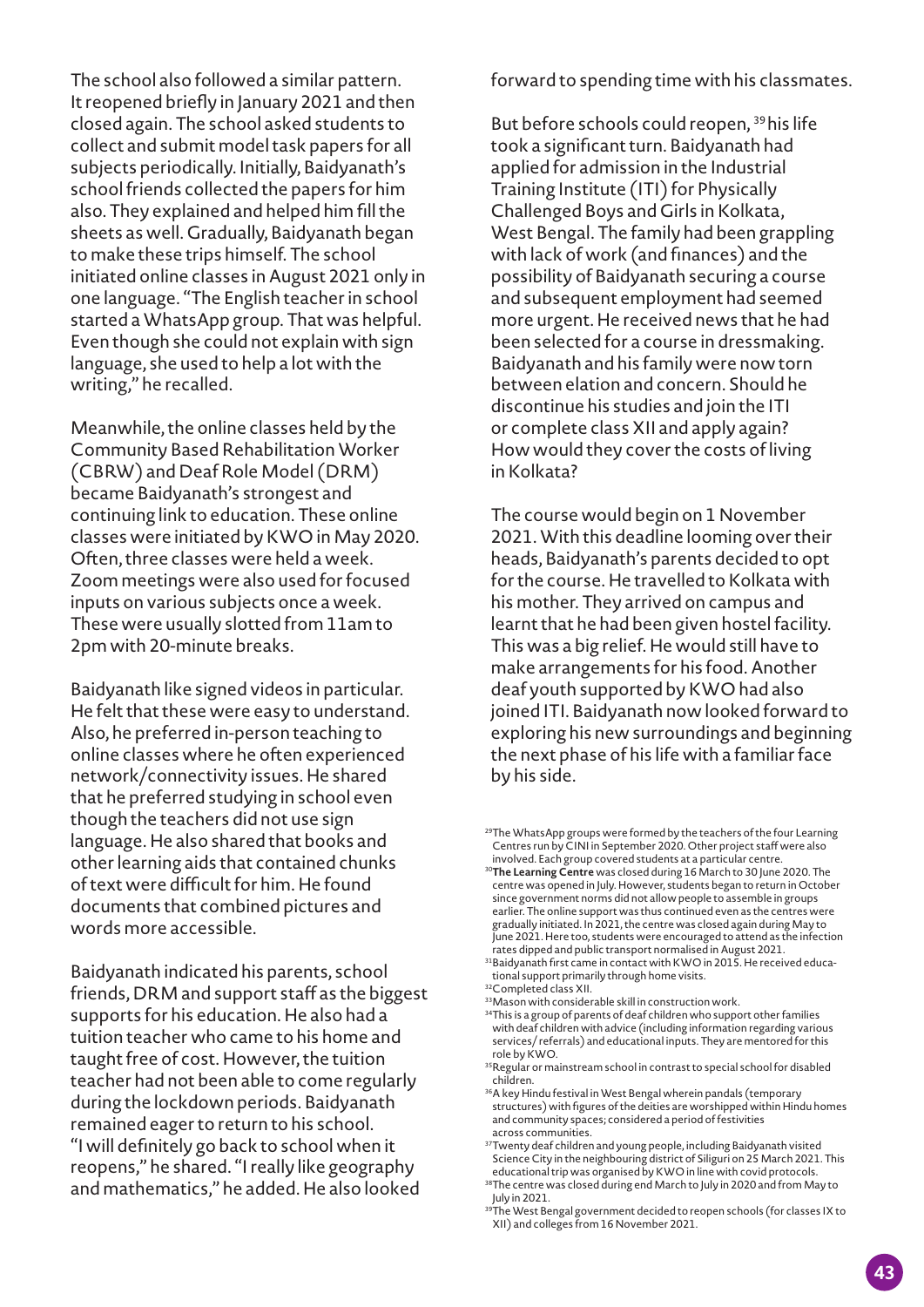## **The battles of life: Sheikh Ashraful's story**

The last two years have been particularly stormy for 19-year-old Sheikh Ashraful, a resident of Polba Dadpur block in Hooghly, West Bengal, India. He watched his father, who used to drive a toto (rickshaw),<sup>40</sup> lose his livelihood. His mother,

a housewife, became increasingly ill as her diabetes worsened. Then the family faced an even bigger crisis with his father's sudden death due to a heart attack. Ashraful had to take on the responsibilities

of his mother and 17-year-old younger sister. He began working 12 hours a day at the Hooghly Plastic Private Limited factory. From a youth who always enjoyed a game of football, Ashraful now spends his time in the packing and sealing line

for multiple items at the factory. His life has moved, possibly irrevocably, from a classroom

to a factory floor.

Ashraful's father had first noticed that Ashraful experienced difficulties in hearing and speech. Ashraful was tested when he was one year and seven months old. The diagnosis – severe deafness (90% in both ears).

Before the COVID-19 pandemic, Ashraful would attend his school and the Learning Centre managed by Graham Bell Centre for Deaf  $(GBCD)^{41}$  regularly. His parents could barely sign their names and had, therefore, been unable to support him with his education directly. "Truly… it was a different time.

I used to go to school. I used to chat with my school friends. In the evening, I would play football with

my friends and then I used to study a little more,"

he shares through sign language. Ashraful's eyes brim with unshed tears as he recalls,

#### **"Every evening, my father used to come back from work and sit next to me. He would ask me how my studies were going. I used to really like that."**

He shares that he heard about the coronavirus from his father. He adds, "He [his father] had been worried and said what will we eat if the lockdown continues like this. If we cannot use the toto [to carry passengers and earn], then how will the family survive?" The family did struggle with securing three meals. After the first lockdown was announced in March 2021, the family received food from GBCD. Recognising their dire condition, the organisation provided rations multiple times over several months. But the pandemic had already begun to cast a very heavy shadow on their lives.

Ashraful's school closed in March 2021. He began working in the fields to support the family. The Learning Centre was also closed during March to June 2020. His family did not have a smartphone. Though his school initiated online classes during the pandemic, it was never an option for him. "It is not possible because of the mobile costs. Faceto-face education is better where pictures are shown and explained," he shares. He tried to study on his own at home. His younger sister who had dropped out of school would help him. But it was difficult and he began to lose interest in studying.

The teachers at the Learning Centre<sup>42</sup> and the project staff during home visits would encourage him to continue with his studies. Ashraful had always liked studying at the Learning Centre. He could understand what was taught. In fact, the Learning Centre became a key support for his education during the pandemic. His friends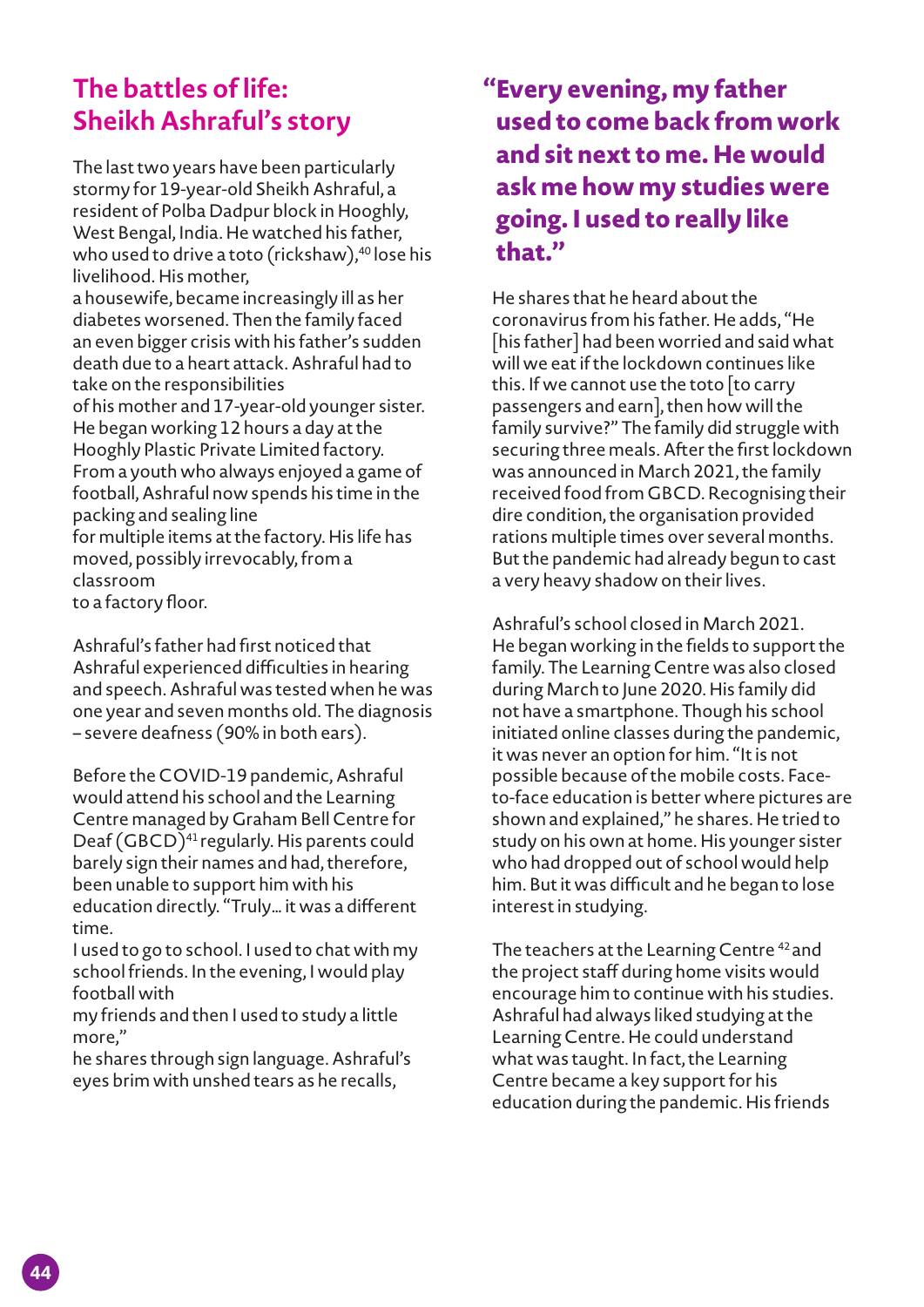from the centre would come to his house and share their notes with him. But he became uncertain about his education and that affected his regularity. His neighbours did not play any role or support him in his education. He feels that this could be because they are not particularly educated themselves. They are also not aware about the importance of education for deaf children and youth.

In February 2021, the school reopened. He cycled to school and attended classes for a few days. He had never particularly enjoyed going to school. "I only have two friends in school. So, I never liked going to school," he shares. Ashraful did not apply for the admit card required to appear for the class X examination. He missed the related deadlines.

His attendance at the Learning Centre became increasingly irregular as he began to take on whatever work he could find. This became an urgent need after his father's sudden death in September 2020. He would make frequent requests to GBCD to find him employment. The organisation assessed his needs and capacities. Ashraful also underwent sessions on understanding appropriate workplace behaviours (how to engage with supervisors and co-workers, dos and don'ts etc).<sup>43</sup> In March 2021, he was placed at the Hooghly Plastic Private Limited factory with a monthly salary of Rs 10,000. Ashraful also reconnected with three deaf youth placed at the factory through GBCD. These old ties began to help him in the new location. He also became friendly with

other workers. He did his work sincerely. His supervisor was satisfied and provided positive feedback to GBCD.

Besides helping with packing and sealing items, Ashraful has recently been entrusted with responsibilities related to storing the manufactured items. His supervisor has made arrangements for boarding facilities for him close to the factory. Ashraful now wishes to emulate the life path of one of the older deaf youth at the factory, including buying a motorcycle for himself. He wants to ensure that his 18-year-old sister gets married with due ceremonies. Ashraful wants to take care of his mother, marry and have a stable life.

These new aspirations have meant that education has taken a backseat. Ashraful did briefly reconsider continuing his education when he learnt that the state government would pass students in class X without holding the examination. But the school authorities informed that it was too late by then. He is aware of the option of joining open/correspondence courses for further education. For now, Ashraful wants to find his feet and then see what the future holds.

40An electric rickshaw (battery run) used to carry passengers.

- <sup>42</sup>**The Learning Centre** was functional from June to July 2020. It had to be closed again during May to June 2021.
- 43The pre-placement counselling was done through interactions over a period of two months. This included inputs and discussion during home visits as well as Ashraful's participation in specific sessions on workplace behaviour.

<sup>41</sup>GBCD had first met 12-year-old Ashraful during a door-to-door survey. He was in class IV then. GBCD initiated engagement with his parents and the local community members. Ashraful began attending the Learning

Centre when he was in class IX. He received educational support and computer training.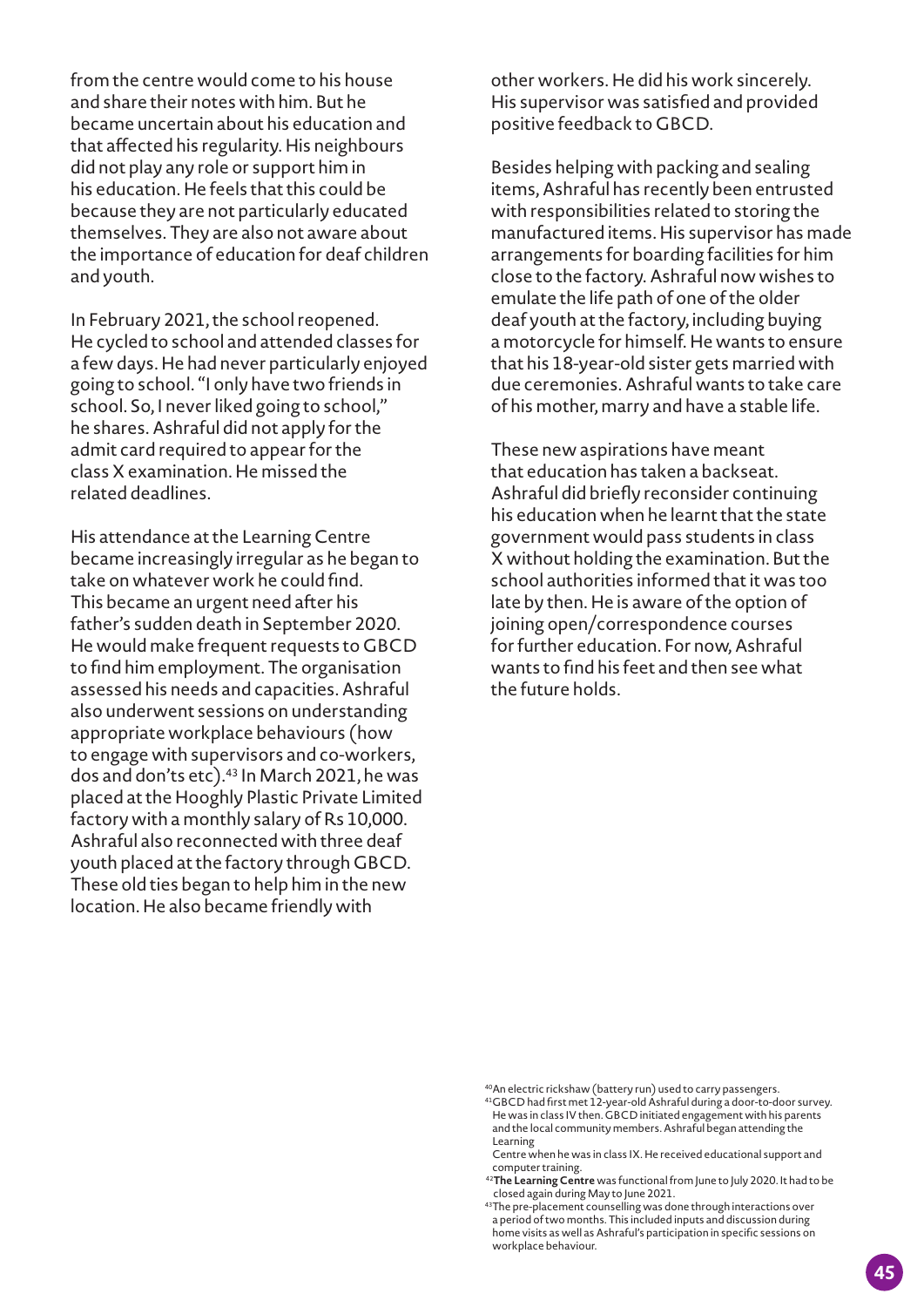## **Moving forward: Sharmistha Ghosh's story**

Nineteen-year-old Sharmistha Ghosh shares a passion for drawing with her younger sister. The sisters live with their mother in Balagarh block in Hooghly, West Bengal, India. Their father passed away from cancer three years ago. The small family of three manages a comfortable living from the produce of their own field. Sharmistha's grandfather, a retired army man, also supports them. Thus, the family was spared the financial troubles that befell many during the COVID-19 pandemic. Even then, the past two years have not been easy for Sharmistha.

Sharmistha was diagnosed with severe deafness when she was two years old. Her parents had become concerned when they realised that she did not respond when someone called her from behind. Sharmistha's mother believes that her deafness is linked to a bout of whooping cough that she had after birth. Her parents were disheartened on learning about her deafness. Nonetheless, they admitted her in a government school when she was six years old.

Sharmistha would go to school regularly. But she began to make more headway in her education after she connected with Graham Bell Centre for the Deaf (GBCD). She was in class VI then. She moved from upper primary to secondary and higher secondary levels of education. By 2020, she had reached class XI. She would go to school and also study at home on her own twice a day. She also started visiting the Learning Centre located 13km away from her home.

She heard about coronavirus from her mother. She had felt quite scared. She began to follow all the related precautions and hygiene measures. Then in March 2021, her school was shut. She missed cycling to school with her friend who lived nearby. The two friends could no longer step out in

the evenings as well. Her life became largely limited to her home. She would help out with household tasks like cleaning and washing utensils. As lockdown norms eased, she would buy provisions from the market as needed. She still tried to continue to study as much as she could. Her life became very monotonous and boring. Sleep offered some respite.

The Learning Centre was also closed during late March to June in the initial lockdown in 2020. She did not have a smartphone and so could not access online education.<sup>45</sup> She was visited twice a month by the project staff, particularly the CBRW, at home. Since she was in class XII, the emphasis was on familiarising her with answering question papers. This would help her score well in the examination. She shares, "Besides the question and answers, the staff [she calls him dada or older brother] would explain the chapters in the books using pictures." The visual element helped her understand better.

She was happy to return to the Learning Centre when it reopened and transport facilities became functional. She highlights the use of pictures in the teaching processes and greater ease in communicating with all as the main positives at the centre. She had attended school for a few days when it briefly reopened in February to March 2021. She completed the model tasks (worksheets) provided by the school periodically. That was her only contact with the school. Overall, she prefers in-person/face-to-face learning rather than online options.

At home, her mother and younger sister encouraged her to study. Her sister, who is in class VI, would help her with the project work given from the school. She also studied with a tuition teacher who would come to her home thrice a week. He would teach Bengali, English, history, education and physical education. He charged Rs 500 monthly. He continued his visits regularly (except for the first three months of the first lockdown).

<sup>44</sup>Sharmistha was identified by GBCD during a survey conducted in 2014. She was then in class VI. The engagement made a significant difference. GBCD worked with her and the family as well as the school to promote deaf friendly teaching learning methodologies. Classroom demonstrations were held for her teachers. Students in her class were also encouraged to form a supportive peer group for her.

<sup>45</sup>Her school had held online classes. But she could not access these due to lack of smartphone.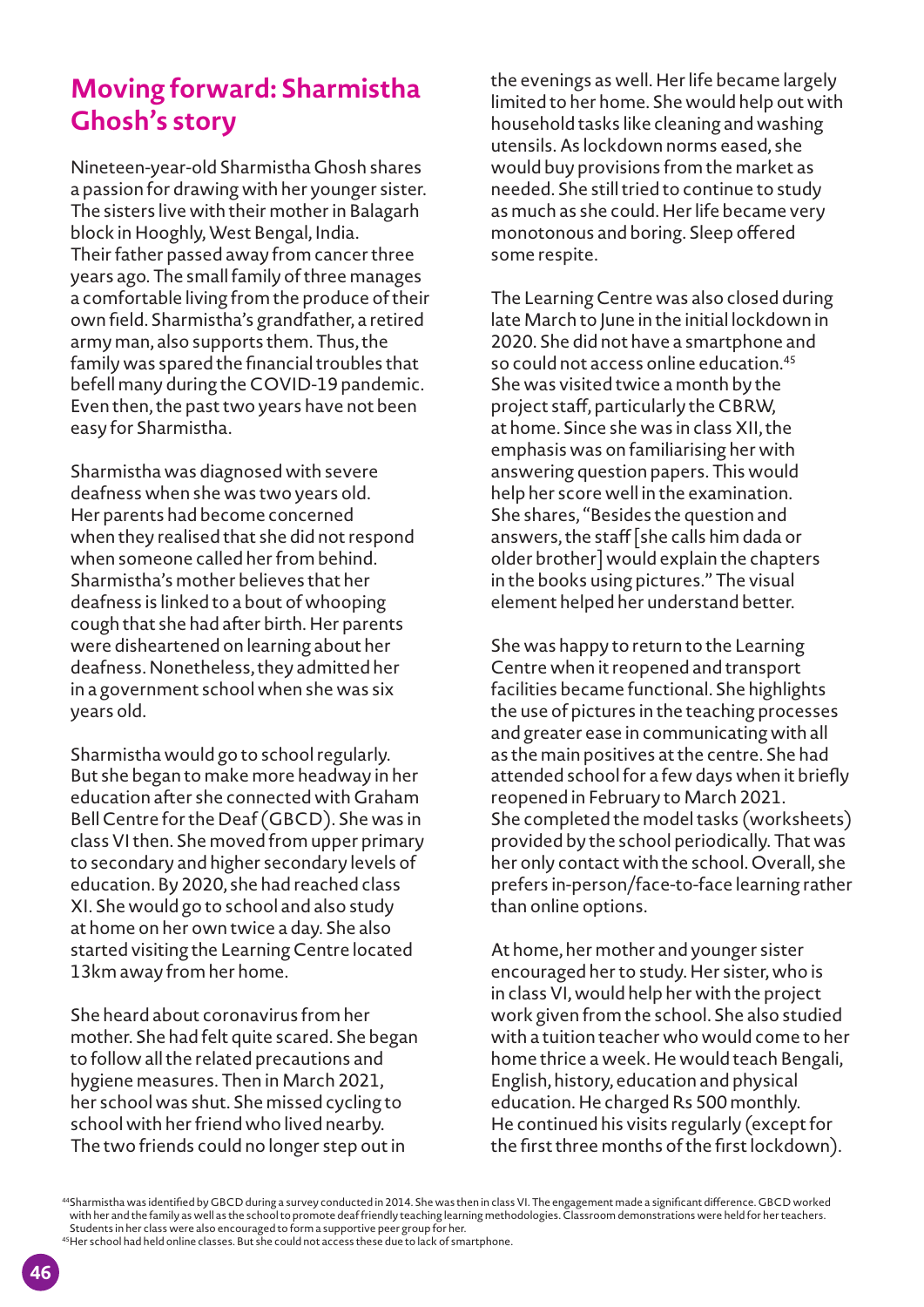Since class XII examinations could not be held, the school used the model tasks and project work for evaluation. She cleared class XII in this manner. In September 2021, she enrolled in further education. Sharmistha is eagerly waiting for the college to reopen. "I will travel by local train with my friend to college. We will enjoy together," she shares. She is still slightly worried about the pandemic. She wants to tell the state education department,

**"The schools should think more about the deaf students. For example, they should be allowed to sit in the first row. The teacher should explain slowly and clearly and this would help in lip-reading also."** 

After completing her graduation, Sharmistha wants to work in a shopping mall in Kolkata. She feels that she can work in sorting and packing related roles. She is also excited by the prospect of leading a life in the city.

#### **Holding on to his dreams: Trijit Das's story**

"I love to sleep and dream," shares 19-yearold Trijit Das with great enthusiasm using sign language. A student of class IX at a co-educational government school, Trijit lives with his mother and sister in the railway quarters in Nonadanga in Kolkata, West Bengal, India. His house is a rented, one room flat. His mother is the only earning member in the family. She works as a data collector with Child in Need Institute (CINI)46. She also takes on tailoring work to help meet the family's needs. Trijit's mother reveals that the area where they stay is not

safe, particularly in the evening and night. But it is still a step up from where they stayed earlier. Also, this is the best that the family can currently afford. Trijit's sister is in college pursuing graduation. His mother and sister share a common passion for dance. Trijit has artistic interests as well. He paints. Even while living in the clutches of the COVID-19 pandemic, Trijit dreams of completing his education and growing as a painter.

Trijit was not born with deafness. Trijit's mother informs that he had a severe bout of chicken pox when he was two and a half years old. This caused his deafness. 47Nonetheless, she was eager to put her son in school. Trijit was admitted in a local government school when he was five years old. Currently, Trijit has 80% deafness in his right ear and 100% deafness in his left ear. Trijit's deafness has remained at the same level in the past six years.

Trijit came to know about the COVID-19 pandemic from television and Facebook. He signs, "I was afraid… if I also fall sick with covid." Before the pandemic, he used to go to school regularly and also attend CINI's Learning Centre. He met his friends and played cricket and football with them.

The announcement of the first lockdown in March 2020 meant that his school closed. His studies suffered and he began to spend less time on it than before. He could not go out to play with his friends due to fears of contracting covid. Watching television and playing free fire (a game) on the mobile phone became more frequent. Trijit looks decidedly irritated as he shares that he finds staying at home boring.

His school began online classes in February 2021 on mathematics. He attended about five classes and did not continue beyond April 2021. Comparatively, he has been more regular with the online classes held by CINI. This was initiated in April 2020. WhatsApp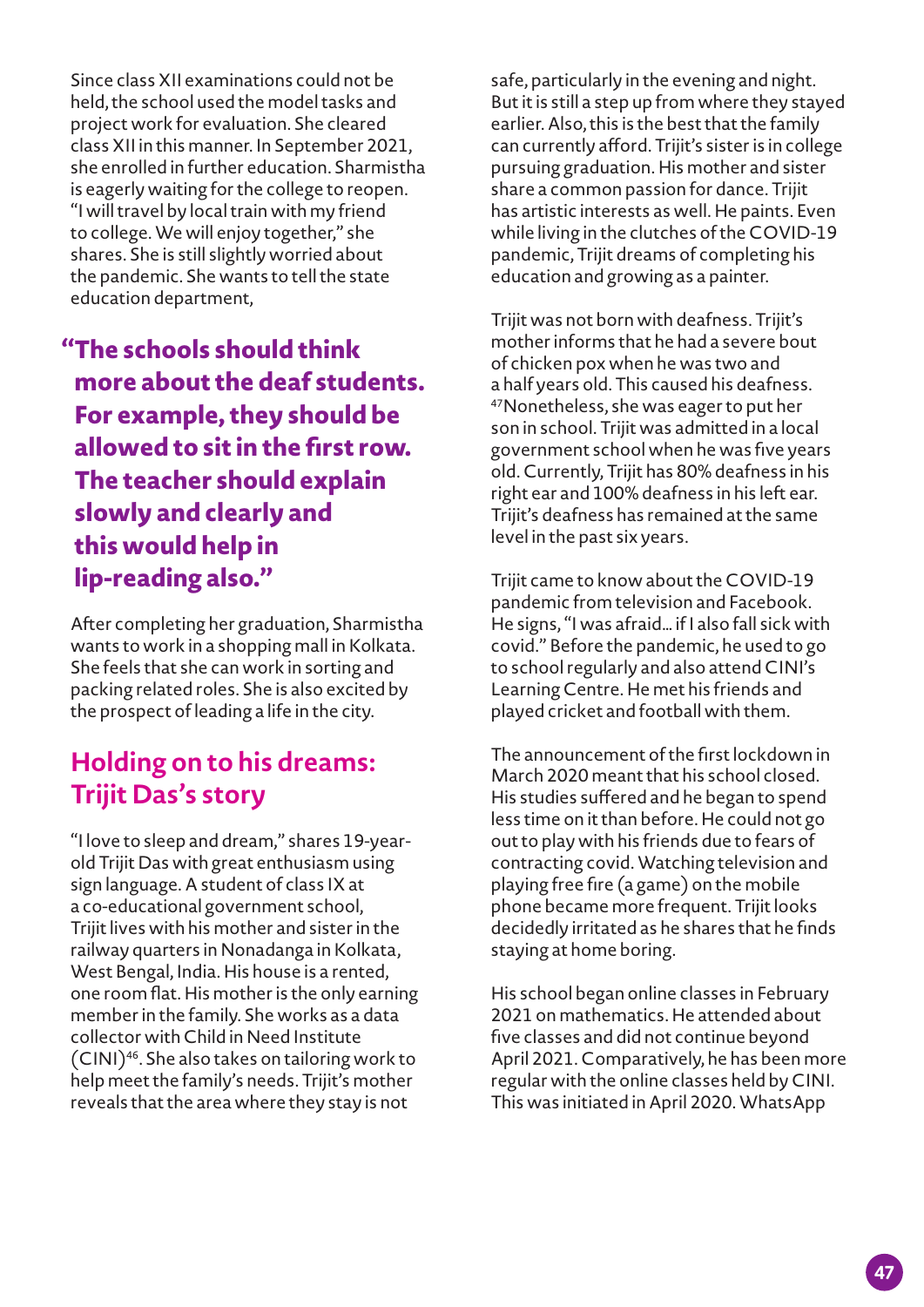video calls were primarily used. Study aids were shared. The signed videos have been useful for him. "All the topics were explained clearly and I could understand easily," he shares. His private art teacher also took online classes with him through WhatsApp.

Nonetheless, Trijit prefers to study offline. He shares that online education is expensive because of the mobile-related costs. Also, there are network problems and he often gets disconnected. This makes it difficult to understand what is being taught. He found it most difficult to follow mathematics in this manner. He also tried to watch the educationrelated programming on television. 48But he soon gave up. "I did not understand at all. It was not useful," he reveals. The programmes did not use sign language.

Trijit prefers studying at the Learning Centre. "Didi (CINI staff at the centre) draws pictures for the new words in Bangla and other subjects," he elaborates. Training Learning Materials are also used. The staff at the Learning Centre have helped address the difficulties he experienced in online learning as well as in completing the model tasks (worksheets) shared by his school. Trijit is appreciative of the inputs received on sign language at the centre since this allows him to communicate. He also likes coming to the Learning Centre since he can spend time with his deaf friends who he can converse with easily.

Trijit misses his school a lot. He shares that he enjoyed mathematics classes in school the most. He found other subjects difficult, particularly if these involved memorising. Post March 2020, he has gone to school only for a few days during the unlock periods.

Fears of covid also affected this. Then, the school closed again. It did give model tasks for all the subjects from March 2021 onwards. He used to go to school to collect these and to submit them as well.

However, the pandemic has not completely disheartened Trijit. The difficult times have also revealed the biggest supporters of his educational journey – his mother, art teacher, sister, the staff at the Learning Centre and his neighbourhood friends with whom he plays cricket. "I will attend school when it reopens," he affirms. He wants to return to school to also meet and play with his friends and eat tiffin with them. He has forgotten how many school friends he has and wants to resume contact with them as soon as possible.

Trijit urges the state government to reopen schools as soon as possible in line with the covid health and safety guidelines. He also feels that having a teacher in the school who can use sign language will help greatly. 49He would also like to see more space given to art in the school routine. He has another important request for the state government – to ensure deaf friendly colleges so that deaf youth can access higher education.

Trijit does not feel that his disability will limit his future. But he does get affected when sharing about it. He remains driven by his dreams. He wants his artistic aspirations to also provide the means for him to stand beside his mother in her life struggles.

<sup>46</sup>Trijit first came in contact with CINI in 2014 when the organisation began working in the domain of inclusive education with support from Deaf Child Worldwide. He received inputs to support his education (primary level) and on communication (including use of sign language). He has also participated in trainings on child rights including child protection and life skills. Trijit's mother has been working with CINI since 2018.

<sup>&</sup>lt;sup>47</sup>She shares that the doctor had told her so. Trijit's deafness became apparent within a year of the bout of chicken pox (when he was three and half years old). 48Programmes with educational content were initiated on the ABP Ananda and Zee Bangla (private television channels) from April 2020 on various subjects for classes IX to XII.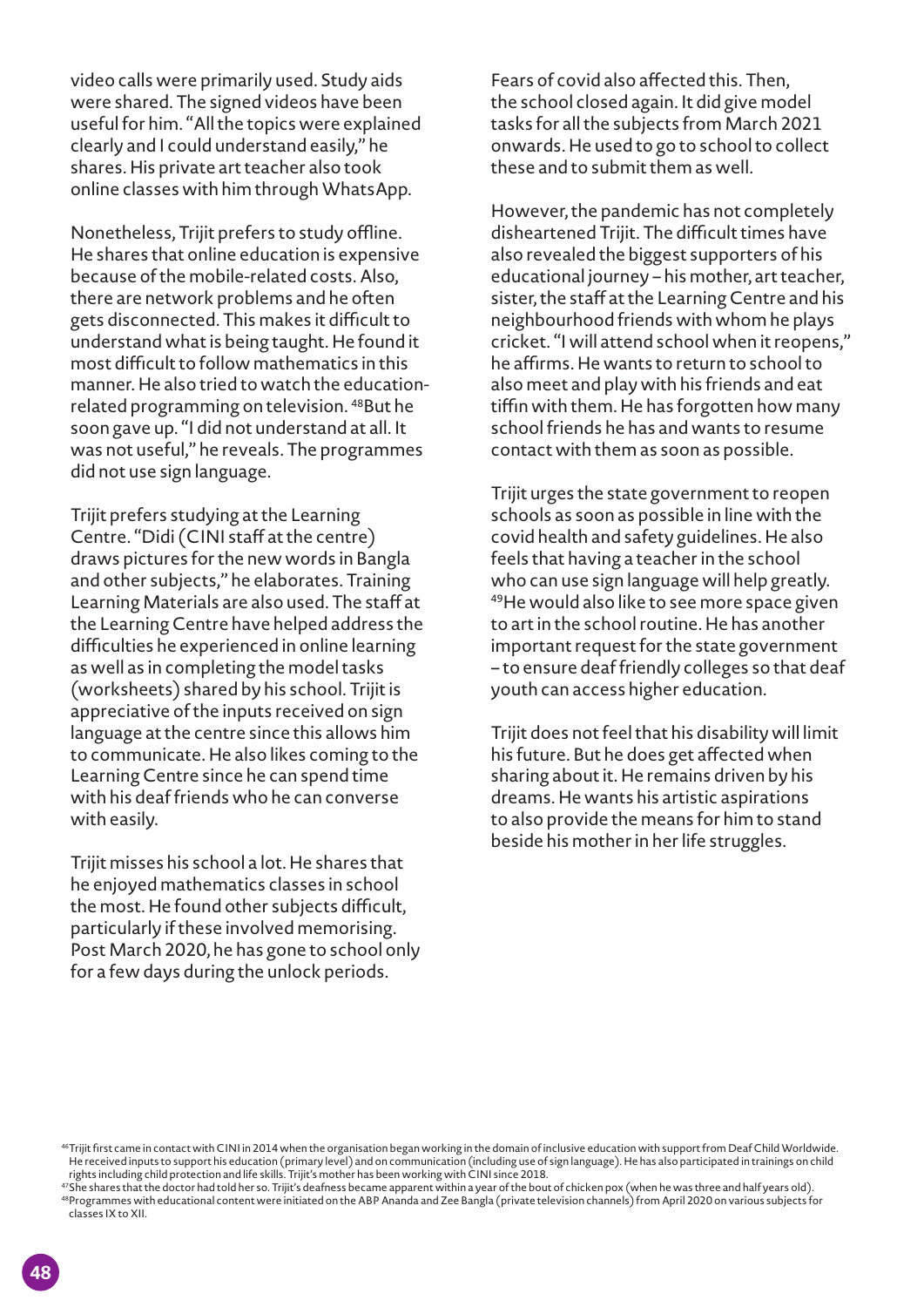#### **Navigating challenges: Sachin Munda's story**

Fifteen-year-old Sachin Munda lives with his parents and three siblings in Falakata block in Alipurduar, West Bengal, India. Sachin's 65-year-old father has been bedridden for many years. About five years ago, he suffered from tuberculosis. He did not follow the medication regime properly and so, continues to be ill. Age related ailments have also begun to take a toll on him. Sachin's mother suffers from arthritis. She is unable to work as a labourer in the fields like before. She finds it difficult to do household chores as well. Sachin's brothers, aged 32 and 29 years, could not study beyond class VI. They had to join work. The eldest brother moved out of Alipurduar for work. He currently works in Assam. His 21-year-old sister managed to reach class X, but had to drop out then. She took on the responsibilities of her mother including cooking for the family. She and another brother work on the land that they own.

Sachin was admitted in class I in the local government school when he was five years old. Even though his family members noticed that he did not respond to sounds, he was formally tested only when he was eight years old. He was diagnosed with deafness (80%). Despite all her responsibilities, Sachin's sister ensured that he went to school and the Learning Centre.<sup>50</sup>

Sachin currently studies in class X in a government high school located 2km away. He usually walks to school. He shares through sign language, "There are 72 students in my class. There are boys and girls." His favourite subject is mathematics. His classmates would help him when needed. "They would explain using their own signs and gestures," he adds.

He had first heard about COVID-19 from his sister. The announcement of the first lockdown in March 2020 had left the family worried. "My brother used to work outside [i.e. outside Alipurduar] as a labourer. We had felt scared and helpless. We could somehow manage with what we grew in the field," he shares. People had to stay indoors. The markets were shut. Sachin could no longer go swimming with

his friends in a nearby river. He had to remain indoors.

His school also shut. It reopened only for a week in January 2021. The school did give model tasks (question papers) to the students for all the subjects. A friend who lives close by – a girl of the same age – used to collect the model tasks for him. She used to help him fill the sheets as well. The Learning Centre, located about 8km from his home in Poteshwar (Falakata) was also closed from March to July 2020. The family did not own a smartphone then.51 Thus, Sachin could not access online education. 52

When the centre reopened, Sachin did not return immediately for fear of contracting covid. He used to take a bus to the centre. He began to visit the Learning Centre only in early 2021. But then the second wave of covid struck and the centre had to be closed again. While the school and Learning Centre were closed, the Deaf Role Model (DRM) and Community Based Rehabilitation Worker (CBRW) used to visit him at home two to three times a month. They would check on his wellbeing and also provide inputs for his education. They would show him signed videos. But Sachin prefers question and answer sheets the most. "It is easier when the answers are given," he shares. In terms of learning arrangements, he prefers lessons at the Learning Centre. "I like to meet everyone, talk with my deaf friends and we all study together. I can understand what is taught at the centre," he shares. He finds it particularly easy to understand when the DRM explains. Meanwhile, his brother, sister and friend [from the neighbourhood] help him with his studies as well.

Sachin is eager to return to school. He does not have any apprehensions or fears about returning to the classroom. "When the school will reopen, I will be able to study and also play with my friends again," he shares. He also has five deaf friends in his school. "No teacher in the school uses sign language. If we had a teacher who could explain using sign language, that would help," he adds. He also hopes that the KWO staff will continue to support him. Sachin wants to complete class XII and then become either an electrician or work on repairing mobiles.

49His school does not have a dedicated special educator. Special educators from Sarva Shiksha Mission (now reframed as Samagra Shiksha Abhiyan) used to visit his

school periodically before the lockdown to provide support.

 $\rm^{50}K$ hagenhat Welfare Organisation (KWO) first came in contact with Sachin during a survey. He was seven years old then. Local community members had spoken about Sachin and his family. Sachin was formally diagnosed the following year.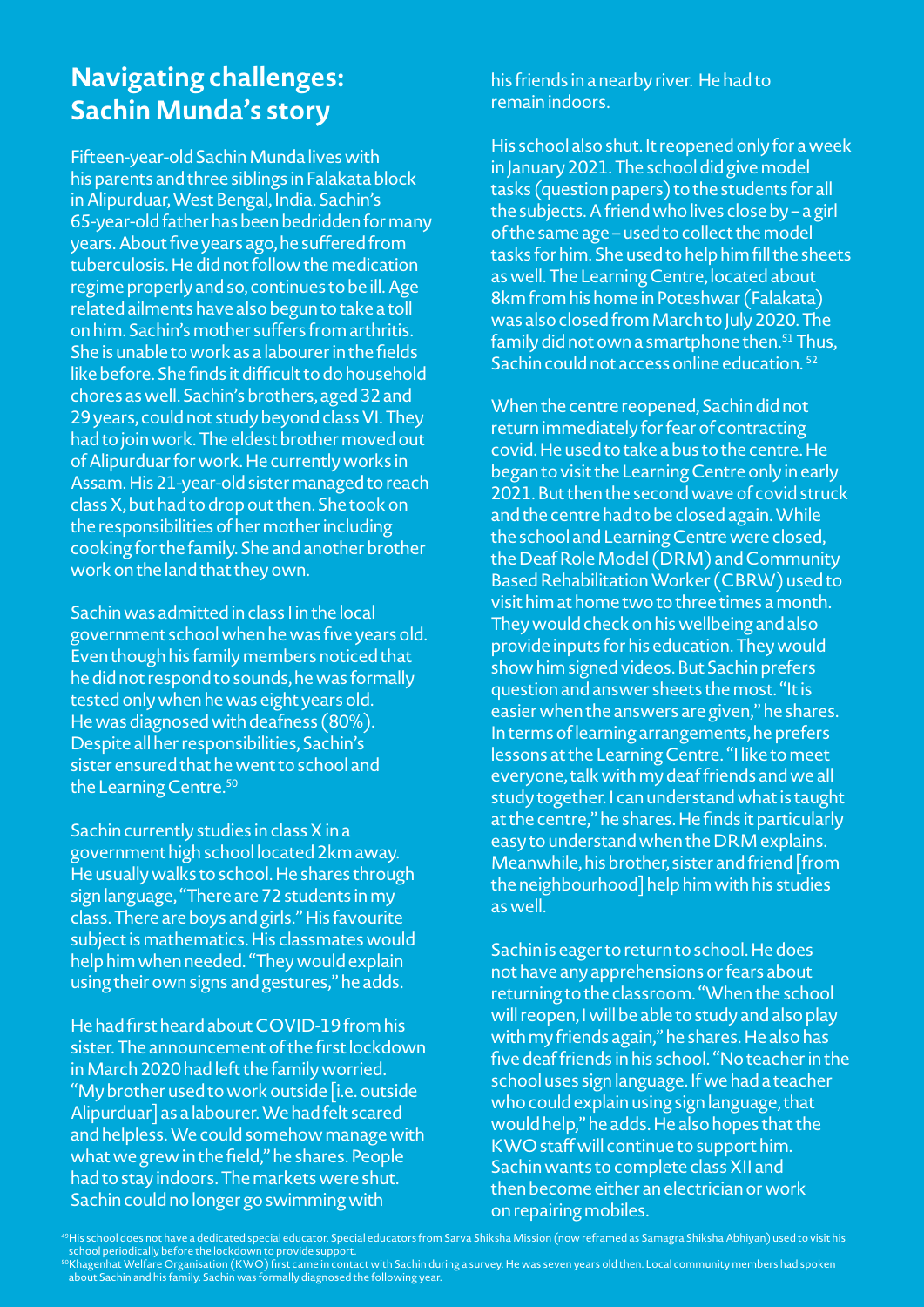#### **Supported by friends: Koyel Mandal's story**

Sixteen-year-old Koyel Mandal has always enjoyed drawing. She belongs to a small, close-knit family of four living in Balagarh block in Hooghly, West Bengal, India. Her father (a primary school teacher) and her seven-year-old brother share a passion for football. Koyel's mother (a homemaker) enjoys music. Neither of her parents could progress beyond the higher secondary level. But they remain strong supporters of children's education, particularly for their daughter.

Koyel was born with deafness. Her parents soon realised she did not respond to sounds. They became worried. Her deafness was diagnosed as 'profound' when she was one year and six months old.53 Nonetheless, her parents got her admitted in a nearby English medium school when she was four years old. The COVID-19 pandemic disrupted their world when she was in class IX. Koyel missed her school friends the most even though they found ways to stay in touch and help each other with their education.

Before the pandemic, Koyel enjoyed going to the local government high school. Her section had 60 students. She got along well with all of them. Twenty of them had grown to be her friends. Her face lit up as she recalls, "I could meet all my friends earlier. I studied regularly in the school." She adds, "I don't like being at home because of the pandemic." Koyel has a vibrant group of friends – girls and boys, from the school and the Learning Centre. They include both hearing and deaf adolescents.

Koyel learnt about COVID-19 from her father. She understood its significance fully only when the first nationwide lockdown was announced on 24 March 2020. She felt afraid. Her school closed. As the months progressed, Koyel's routine centred around her house. She still tried to put in a couple of hours of study in the morning and evening.

Fortunately, the COVID-19 pandemic did not take a heavy toll on the family. Her father's income was not disrupted. Her father would help her with studies, particularly in the first three months when the school closed. The students would collect model tasks<sup>55</sup> for all the subjects from the school. Friends from her class would help her. "They would explain the questions in the model task. While school was on, they used to show me what was being taught in my book. They would underline in my book. They used to write in my notebooks also when I needed help," she shares. "The school does not really use sign language," she adds, the disappointment palpable in her expression.

There has been no connection with the school beyond the sharing of the model tasks. Though her school holds online classes periodically, she has not been able to participate. Her father has a mobile but Koyel has never used it much, not even for communicating with friends. Her father and friends have been the biggest supporters of her education through the pandemic. The project staff and the deaf role model (DRM) also stand out as important supports for her. Attending the Learning Centre and ensuring few hours for self-study have also helped her remain connected with her education to a large extent.

"I went to the Learning Centre once every week.56 All the sirs [teachers] use sign language when explaining. They would repeat the answers several time and I could understand well," Koyel shares. Her father would take her to the Learning Centre on his motorcycle. She highlights specific aspects that have been useful. "The chapter on rivers from my geography book was explained with the help of a model made of shola.<sup>57</sup> The story 'Father's Help' from English was explained with a video. And Sir<sup>58</sup> had explained the factorisation method of mathematics very well," she shares. "Earlier also, I have been able to get good marks in school because of the Learning Centre," she adds.

She informs that the staff would also come to her home once a month for follow up.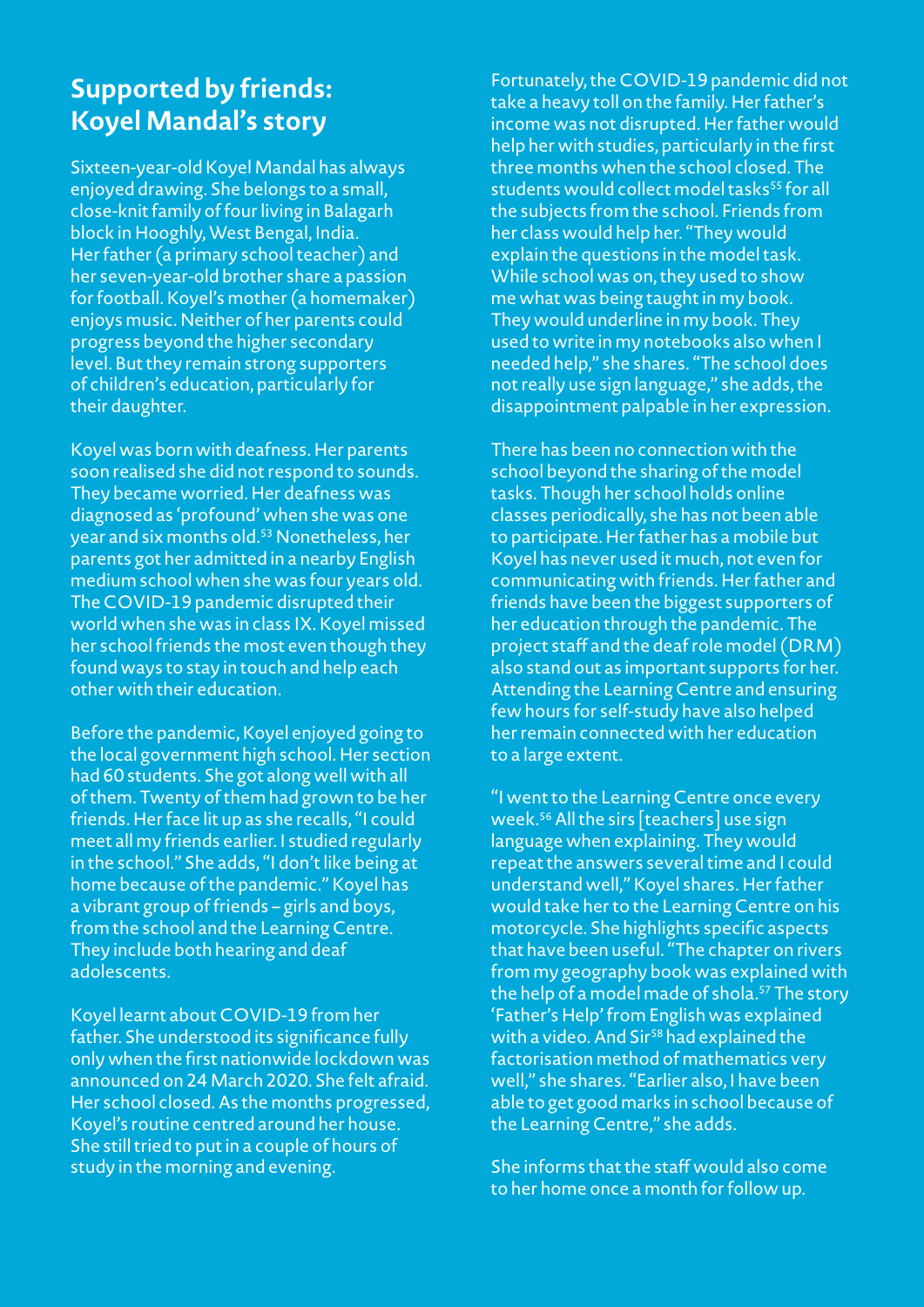She likes interacting with the Deaf Role Model who supports her. This engagement has been particularly motivating. The local resource group member would also come to her home and help her.

Overall, Koyel prefers face-to-face/physical learning to online methods. She feels it provides more scope to ask questions if she doesn't understand. In terms of learning materials, she prefers question papers and assignments. She explains, "Using question and answers would help in the examination later… in getting good marks."

When schools opened briefly in February to March 2021, her father had taken her for the classes. She had also cycled to school with her friends. Koyel is eagerly waiting for her school to reopen. She is excited to meet all her friends and teachers again. She is looking forward to cycling to school with her friends. "No, I am not afraid about going back to school. Corona's effects have also reduced now," she signs emphatically. In fact, this is her main recommendation to the government education department functionaries – that the schools should reopen as soon as possible. She has another request – "The school should use sign language more."

Koyel has mixed emotions as she stands on the threshold of adulthood. "It would have been better if I could have been able to talk. Maybe, I will not be able to marry [because of deafness]," she shares. But she is also hopeful and has aspirations. "I want to complete my education and then do a course and start a beauty parlour in my house. I want to be financially independent," she affirms.

<sup>51</sup>The family bought a smart phone recently in September 2021.

- 52His school did not hold online classes. He could not access online/WhatsApp based support from KWO because he did not have a smartphone.
- 53 Affecting both ears. 54Koyel was identified in 2014 by GBCD. She was eight years old and studied in class II. She received supportive inputs for her primary education. This support
- continued as she progressed to the secondary level. <sup>55</sup>These were essentially worksheets in question paper format and shared for all the subjects. These were provided as home tasks. The schools aimed to use the responses to evaluate the students.
- 56The Learning Centre was closed during April to May 2020. It reopened subse quently. It was again shut during May to June 2021
- $57$ Shola is a dried, milky white plant matter that can be shaped. It is also referred to as Indian cork.
- $\frac{58}{18}$  retired schoolteacher who teaches mathematics and science particularly for students in classes IX and X at the Balagarh Learning Centre. He visits once a week. He continued during the pandemic as well (whenever the centre was func tional). He has also become a part of the Community Resource Group (a group of parents of deaf children and other likeminded people who help deaf children and their families with advice, referrals and other support).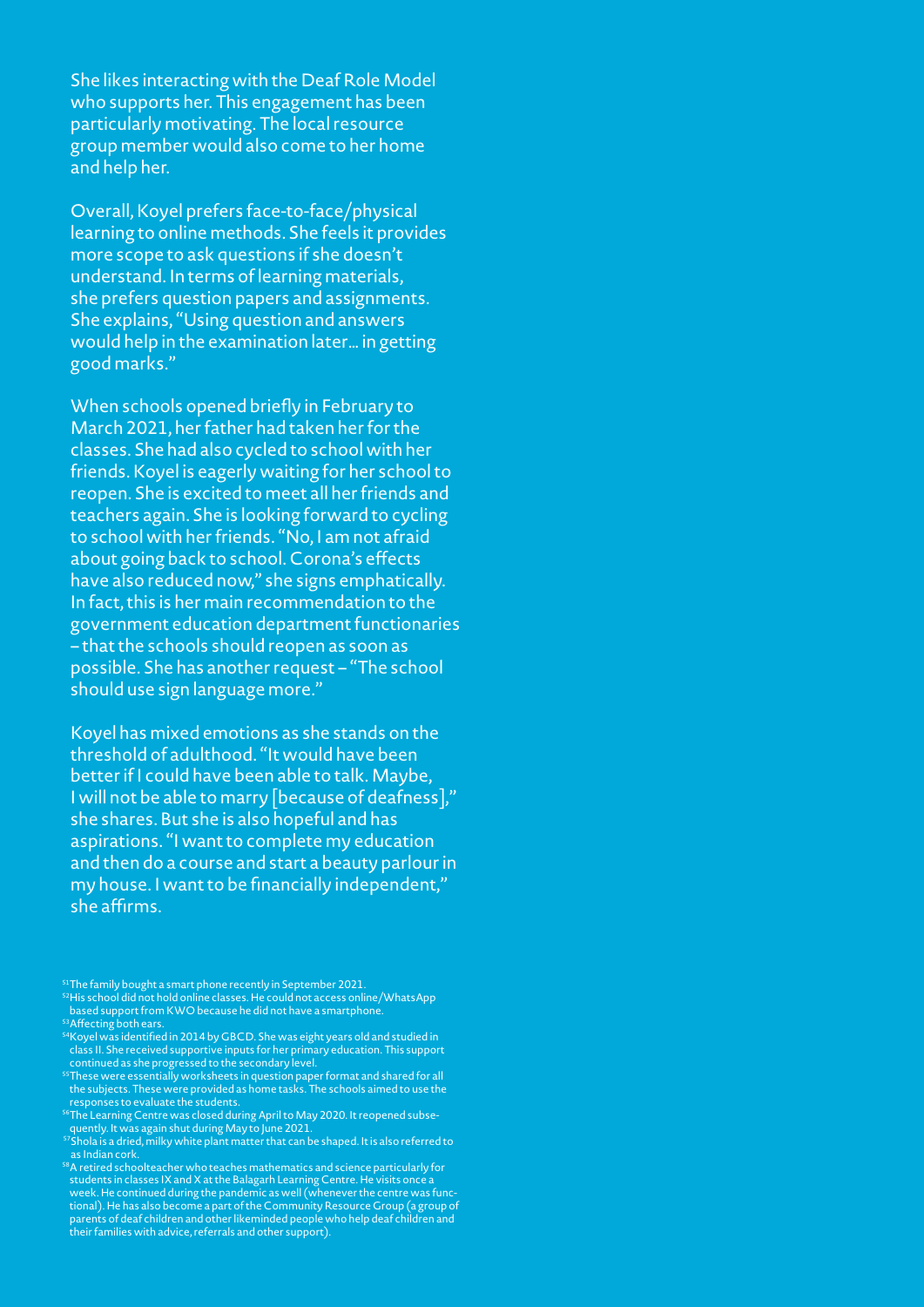### **Living with uncertainties: Sanchari Ghosh's story**

Twenty-four-year-old Sanchari Ghosh loves to draw. She lives with her parents in Dhaniakhali block in Hooghly, West Bengal, India. They belong to a neighbourhood (Ghoshpara) where all the families are involved in raising cows and making a livelihood from milk and milk products. Her father does the same. Her mother handles householdresponsibilities and also takes care of their cows.

Sanchari was born with deafness. Her parents gradually realised that their daughter did not respond to sounds. She was taken to a doctor when she was two years old. She underwent tests at a reputed government hospital and medical college in Kolkata. The result – she had 'severe' level of deafness affecting both ears. Sanchari's parents got her admitted in a special, residential school.<sup>59</sup> She was seven years old then. But they brought her back within a year as the private institution was rocked by alarming instances of physical and sexual abuse of children.<sup>60</sup> She was then admitted in a government primary school nearby.

Before the COVID-19 pandemic, Sanchari used to like going to school. She would cycle to school with her friends. Her main interest in going to school was meeting her friends! "I could understand Bangla, history and geography because the teachers would write on the blackboard," she shares. "I could not understand English and mathematics at all," she adds. In fact, Sanchari struggled since most of the teaching would be verbal. Her father, though a graduate, would be preoccupied with making a living and keeping the family afloat. Therefore, he could not give her enough time.

Sanchari started visiting the Learning Centre run by Graham Bell Centre for the Deaf (GBCD) when she was in class X. She would take a bus to the centre located 7km away. She had failed and was repeating the year. GBCD motivated her to continue her education. The staff began to work with her schoolteacher and classmates as

well.61 Sanchari's visits to her school and the Learning Centre stopped with the outbreak of the pandemic in 2020.

She had learnt about coronavirus from her mother. "I had asked my mother – why is everyone covering their face with a cloth [mask]," she recalls. "I had felt quite scared," she adds. At home, she would help her mother in the household chores – cooking, washing utensils and clothes etc. She would also try to study in the evening. She was forced to stop meeting her friends in the evenings. She had no contact with them. She did not like staying at home and would feel bad about it. "I could not visit any of my relative's houses. I could not visit my dida [maternal grandmother]," she shares. Fortunately, her father's livelihood was not disrupted.

Her school held online classes only for class XII during September to December 2020. She could not access these since her family did not have a smartphone. GBCD also did not conduct any online classes for her. Sanchari would visit the Learning Centre regularly when it was functional during 2020 to 2021. She shares, "The chapter on landforms in geography was explained well. Dada-ra [older brothers – she is referring to the teachers] had shown pictures of mountains, deserts and plains and I could understand." In terms of learning materials, Sanchari prefers question and answer sheets/ assignments. She shares,

#### **"I can memorise them and I like that."**

The project staff (supervisor) would visit her at home periodically and provide educational inputs. Unfortunately, the Deaf Role Model designated for the area met with an accident and had to go on a long leave because of his injuries. Thus, Sanchari did lose out on a vital channel of support for few months. Her family and friends were not able to provide educational inputs to her. In fact, she lost contact with her three close friends. These friends – who are not deaf – live far from her home.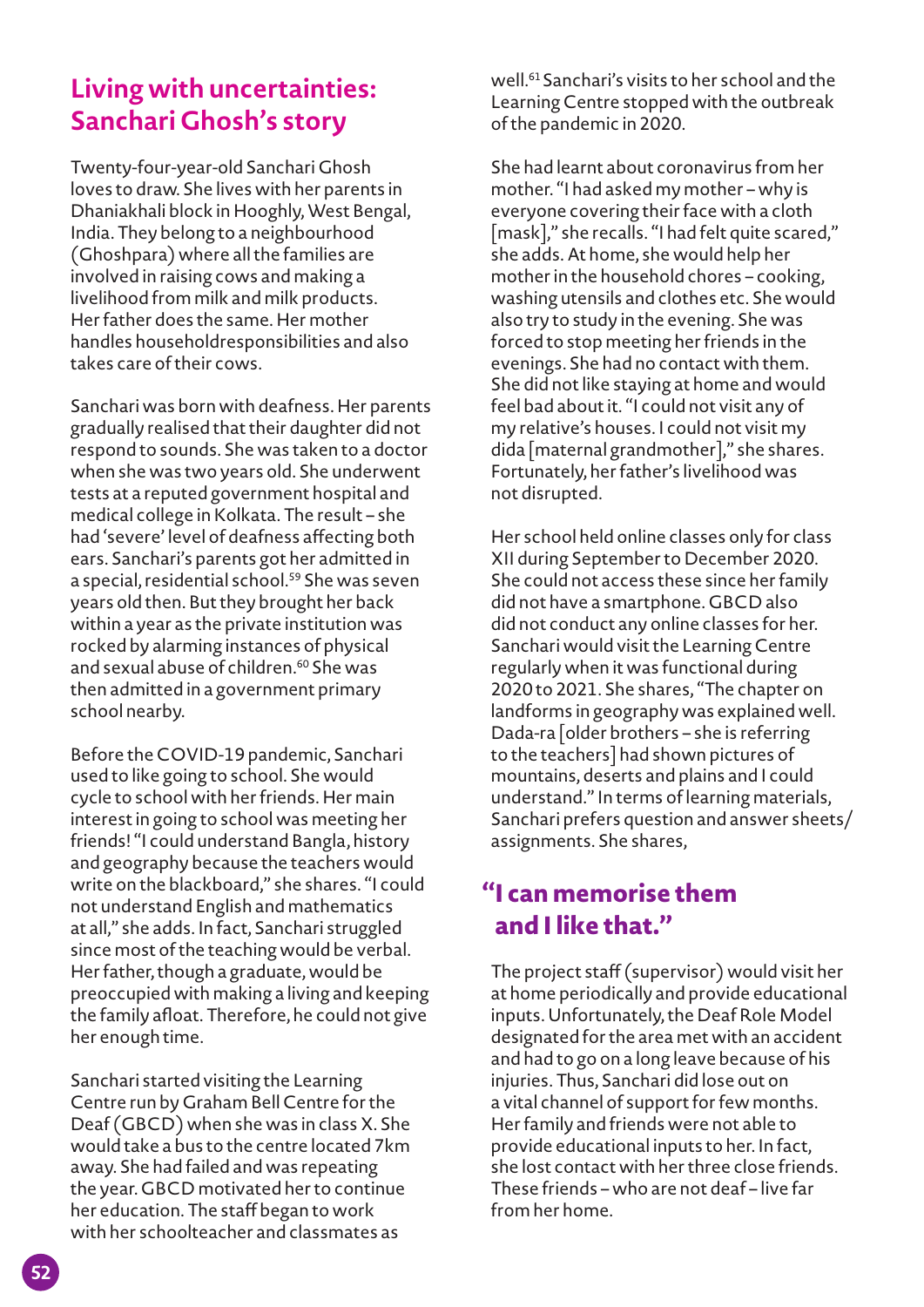Sanchari did not attend school when it reopened briefly in 2021. She shares that she did not really feel the urge to attend. She wanted to do the project work given by school and clear her class XII examination. Fears of contracting covid were another consideration. Sanchari prefers face-toface/in-person learning. She likes when teachers show pictures and use sign language to explain, especially the way it is done at the Learning Centre. She says that she does not like it when teachers keep talking because then she does not understand.

Amidst all the uncertainties, Sanchari could clear the class XII examination. The school used class XI results and performance in project work to provide marks. Sanchari does not want to join college. She is not interested in further studies. She wants to build on her interests in drawing and tailoring. She is keen to learn tailoring and make a living from it.

Sanchari is not very worried about her deafness.

**"My parents can communicate with me. GBCD is also there. So, I don't have any major concerns," she declares. She has one request for schools – to strengthen peer groups for deaf children. She states, "The stronger the peer groups62 for deaf children, the better they can learn."**

59Schools for children with disabilities are known as special schools in India (largely because the children were termed special children/children with special needs)  $^{60}$ Instances of physical and sexual abuse of children placed in the special, residential school came to light. There was a police investigation. The school was closed.

 $61$ She had been identified during a household survey in 2018.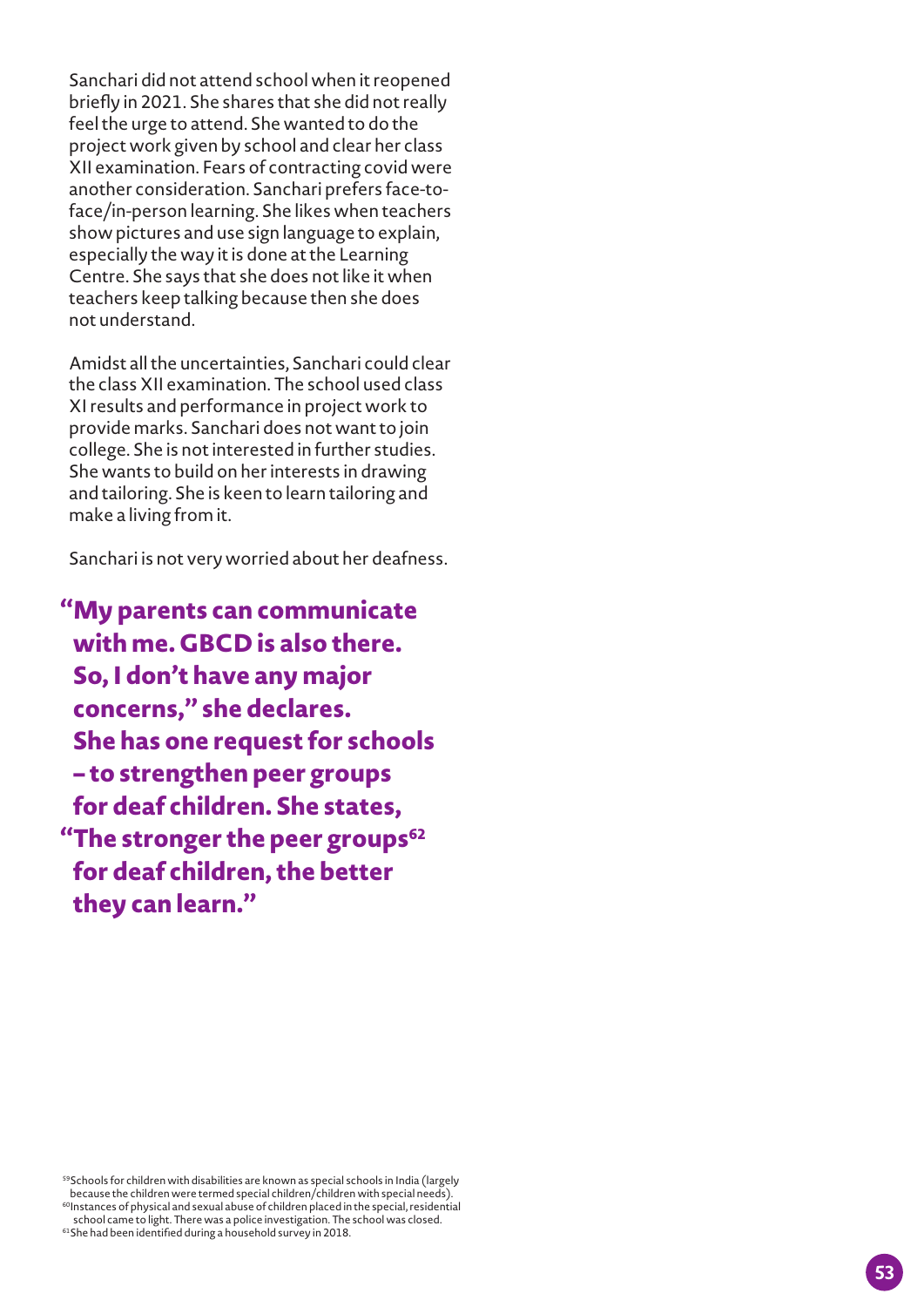# **A small dream: Ayesha Ali's story**

Eighteen-year-old, shy and introverted Ayesha Ali studies in class IX at the school for the hearing impaired in Kolkata, West Bengal, India. She lives with her parents and older sister in a rented, one room house in Bibibagan in Kolkata. Ayesha loves make up. She enjoys doing make overs for people, including her sister. Her older sister is currently pursuing her graduation degree in college. She is also doing a diploma course on information technology. Ayesha's father works as a labourer at a shop dealing with old/used iron and plastic items. But the income is meagre and often insufficient for the family. Her mother handles household responsibilities. Ayesha's grandmother also lives with them.

Ayesha's deafness was diagnosed when she was one year six months old. Her paternal aunt's husband had first noticed and voiced concern. She had then been taken to a medical hospital and college in Kolkata. She was tested and found to have 90% deafness in both ears.

At the age of three years, her parents admitted her in the school for the hearing impaired. Since then, Ayesha has continued in the same school. Her school is close to her home. This has helped her in attending school regularly. She enjoys the physical education class the most. Her reason – since it does not involve studying and they can play during the class! Ayesha shares that she is afraid of her teachers. She had seen a student being scolded badly after being caught cheating in an examination. She likes going to school mainly to meet and chat with her friends.

Ayesha got connected with the Learning Centre run by Child in Need Institute (CINI) in January 2021. Earlier, Ayesha used to study at home on her own. Sometimes, her sister used to help her. Ayesha's mother brought her to the centre. They learnt about the centre from one of Ayesha's friends who

was a regular participant. She likes coming to the learning centre and is appreciative of the inputs on sign language. She shares that she has also learned about mobile use and related risks, rights and needs of children and hygiene in the centre.<sup>63</sup> These aspects were never discussed in her school. "I like going to school to meet my friends. For learning, I like the Learning Centre. Sign language is taught with more care here," she shares. Ayesha is reticent when probed further about academic aspects. "I like coming to the centre. But it is not for studies," she finally declares.

The covid pandemic has cast a significant influence on her life. Initially, Ayesha used to feel very scared on seeing news related to the pandemic. She would be able to sleep only if her mother held her and the two slept in the same bed. She has also felt very lonely. Before the pandemic, she would go to markets and surrounding places with friends from school and the neighbourhood. Her friends include deaf and hearing adolescent girls. She also likes taking photographs with her friends on her mobile phone. But she has been unable to enjoy like this for a long time due to the pandemic. WhatsApp video calls with her friends from school and the Learning Centre have helped maintain some connection with them.

Ayesha has been disconnected from her school for two years. She had gone to school when it had reopened briefly for 15 days in February 2021. Her school did not hold online classes. Ayesha's interest in studying has also waned during this period. She shares that she finds it very difficult to understand. The preliminary assessments conducted at the Learning Centre also revealed that her educational competencies were lower than what was expected for her class. The teachers at the centre have tried their best to provide class-appropriate inputs as well as work on the existing deficits. But then the second wave of COVID-19 affected this and they had to switch to online teaching. Interpreters would use sign language during the online classes initiated by CINI. Even then, Ayesha shares that she found it

<sup>62</sup>Schools for children with disabilities are known as special schools in India (largely because the children were termed special children/children with special needs).

<sup>63</sup>Instances of physical and sexual abuse of children placed in the special, residential school came to light. There was a police investigation. The school was closed. 64She had been identified during a household survey in 2018.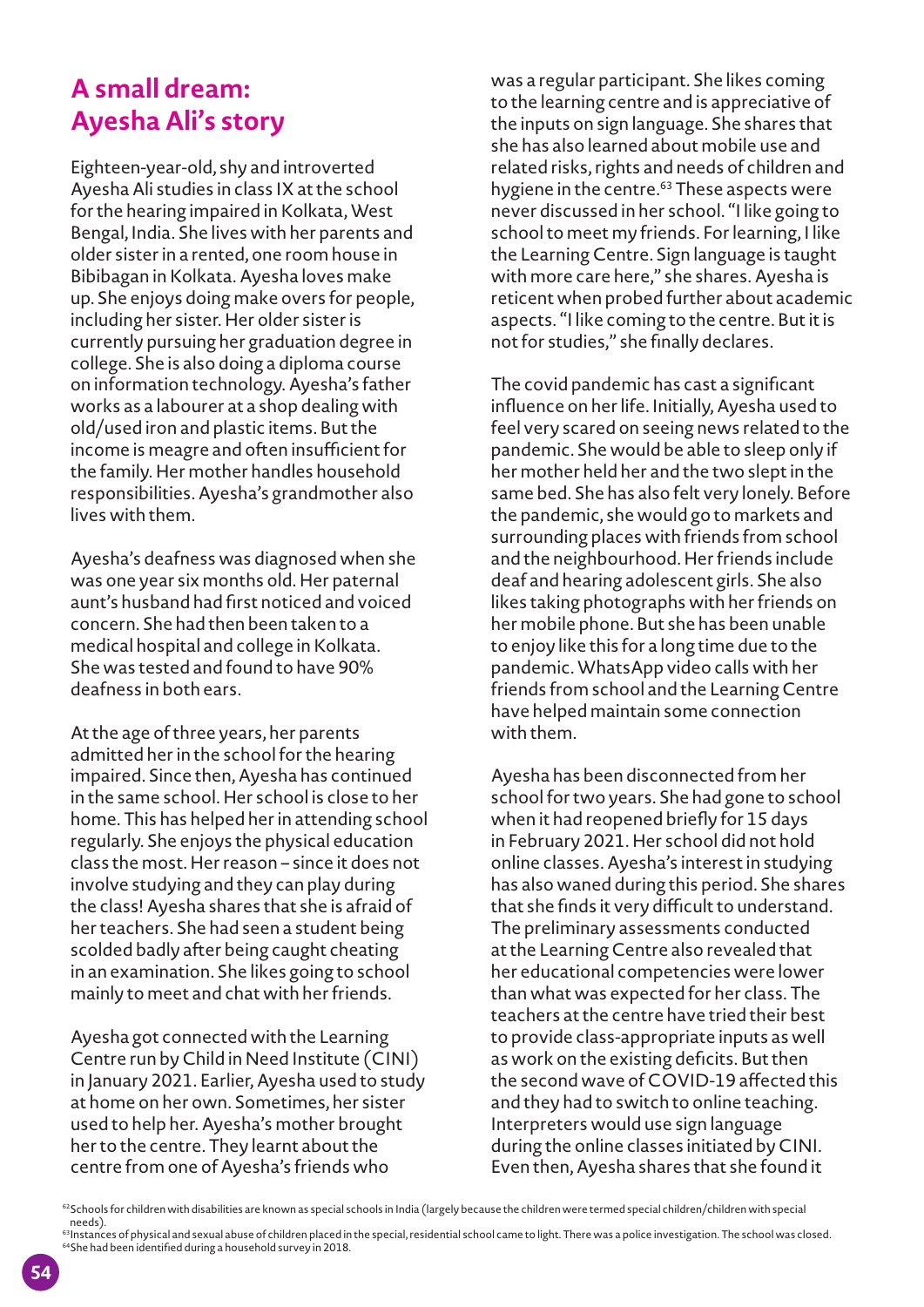difficult to concentrate. She likes question and answer sheets. She shares that she sometimes grows impatient with videos and pdfs. Also, she prefers studying with her peers than on her own. Overall, she prefers physical/face-to-face teaching to the online option. She elaborates that it is easier to gauge the facial expressions of the other person, respond accordingly and maintain communication. Nonetheless, the physical classes at the Learning Centre (when it was functional) and the online inputs have been her main connection with education in the past two years.

At home, she is closest to her father. She feels that he can understand whatever she wants to say by just looking at her. She then lists her mother, sister, a few friends

and teachers at the Learning Centre as the other people who support her and whose company she enjoys. Ayesha shares that her family members always support her, and they do not discriminate between the two sisters in any way.

Ayesha wants to complete class X. She is unsure about studying further and taking the class XII examination. She wants to become a beautician and earn for herself. She requests the government education department and CINI to facilitate her access to a related course. She affirms that she will study and do all that is needed to succeed in the course. She is impatient to achieve this dream and also bring smiles to her parents' faces with this accomplishment.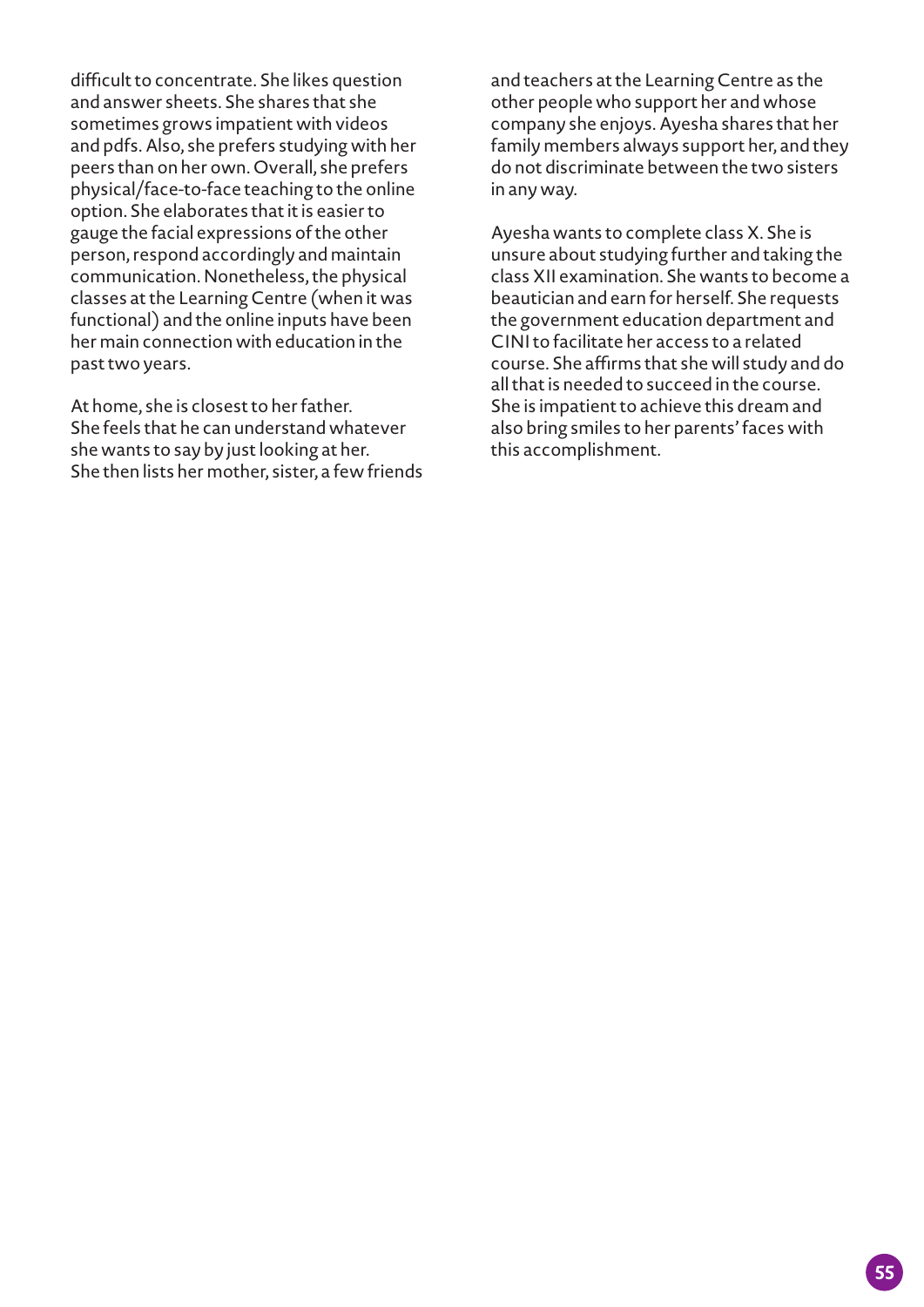# **References**

**Deaf Child Worldwide**. 2018. **Achieving academic excellence for deaf learners: the influence of early exposure to rich language**. www.deafchildworldwide.info/publications\_ and\_resources/index.html. 2018.

#### **Deaf Child Worldwide. 2020. Unheard**

**Children**. https://www.ndcs.org.uk/deafchild-worldwide/unheard-children/ Accessed August 2021.

#### **Global Partnership for Education (GPE)**.

2018. GPE's Work on Inclusive Education for Children with Disabilities. www. globalpartnership.org/sites/default/ files/2018-07-31-gpe-children-withdisabilities-factsheet.pdf (March 2019).

#### **Global Partnership for Education (GPE)**.

GPE's Work on Inclusive Education for Children with Disabilities. www. globalpartnership.org/sites/ default/ files/2018-07-31-gpe-childrenwithdisabilities-factsheet.pdf. (March 2019).

**Gohain, M. P. Times of India**. 2021. Over 90% parents from deprived sections clamour for school reopening. https://timesofindia. indiatimes.com/home/education/ news/over-90-parents-from-deprivedsections-clamour-for-school-reopening/ articleshow/85979450.cms Accessed September 2021.

**Hindustan Times**. 2020. West Bengal govt announces virtual classes for students of class 9 to 12. https://www.hindustantimes.com/ education/west-bengal-govt-announcesvirtual-classes-for-students-of-class-9-to-12/ story-Wlff4OZRWfHd2CA11Oo6yM.html. Accessed August 2021.

**Indian Institute of Management Calcutta**. Restructuring of School Education System in West Bengal: Interim Report. 2011.

**Inter-agency Network for Education in Emergencies (INEE)**. 2020. Technical Note: education during the COVID-19 pandemic. New York. Page 10. https://inee.org/ resources/inee-technical-note-educationduring-covid-19-pandemic. Accessed August 2021.

**Mahapatra, A. and P. Sharma. 2020. Education in times of COVID-19 pandemic: Academic stress and its psychosocial impact on children and adolescents in India**. International Journal of Social Psychiatry. Page 1.

**Narvekar, H. N. 2020. Educational concerns of children with disabilities during COVID-19 pandemic**. Letters to editor. Indian Journal of Psychiatry. 62(5):603-604.

**Sarkar, T. 2020. UKFIET: Examining Disability Inclusion in India's New National Education Policy**. https://www.ukfiet. org/2020/examining-disability-inclusionin-indias-new-national-education-policy/ Accessed August 2021.

**The 2011 Indian National Census**. https:// www.census2011.co.in/census/state/ west+bengal.html. Accessed March 2021.

#### **The Mint. Spatial poverty in West Bengal**.

2015. https://www.livemint.com/Opinion/ dXPv8bp492mKX9rirXX0hK/Spatialpoverty-in-West-Bengal.html. Accessed March 2021.

**The World Bank. 2019. Inclusive Education Initiative: Transforming Education for Children with Disabilities**. https://www. worldbank.org/en/topic/socialsustainability/ brief/inclusive-education-initiativetransforming-education-for-children-withdisabilities. August 2021.

**UNHR Convention on the Rights of Persons with Disabilities**. https://www. ohchr.org/en/hrbodies/crpd/pages/ conventionrightspersonswithdisabilities.aspx Accessed August 2021

**UNICEF**. 2020. How many children and young people have internet access at home? https://data.unicef.org/resources/childrenand-young-people-internet-access-at-homeduring-covid19/. Accessed October 2021.